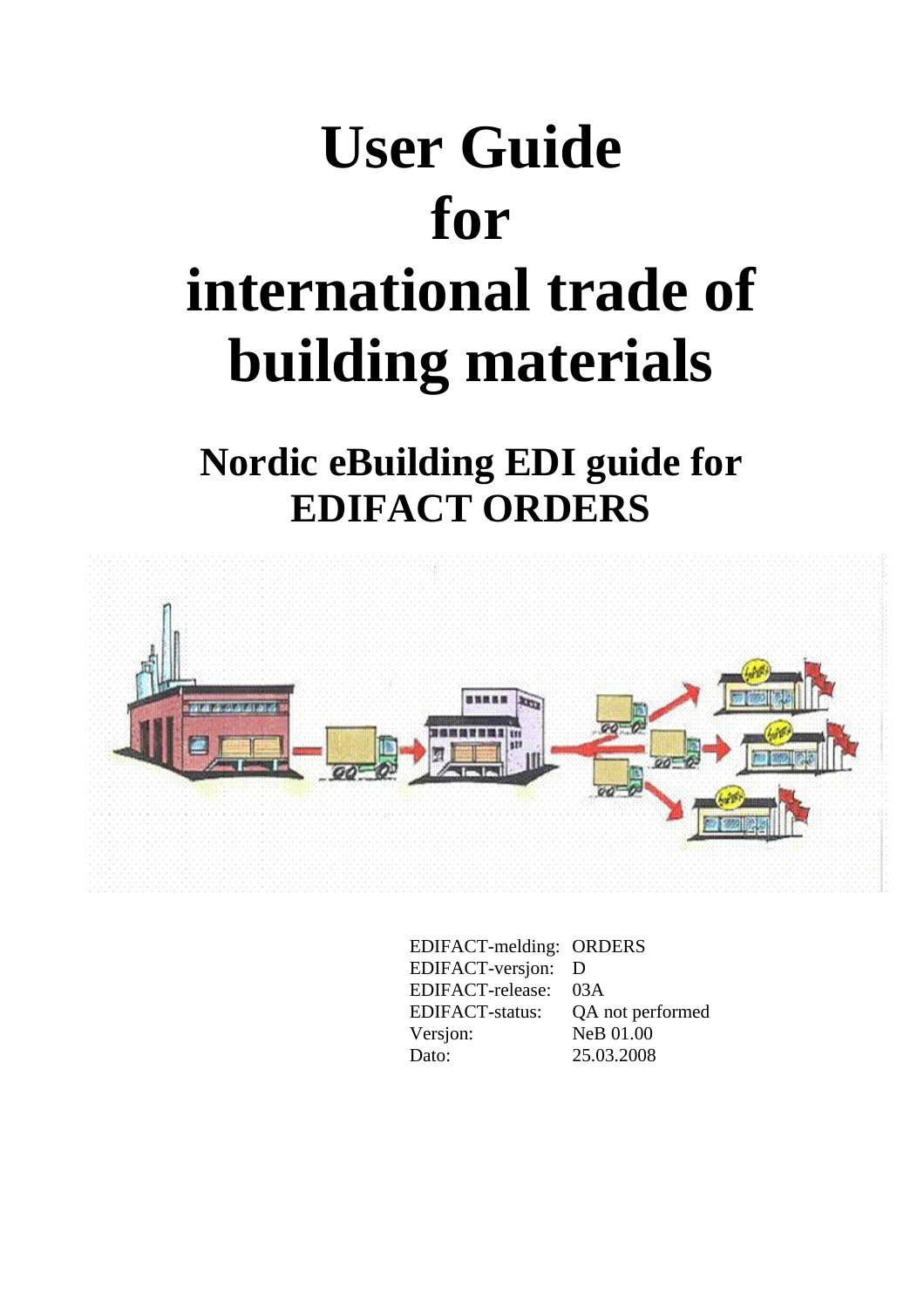### **Table of content**

| 2.             |      |                                                                                                                                                                                                                                                                                                                                                                                                                                              |  |
|----------------|------|----------------------------------------------------------------------------------------------------------------------------------------------------------------------------------------------------------------------------------------------------------------------------------------------------------------------------------------------------------------------------------------------------------------------------------------------|--|
|                | 2.1. | $\textbf{INTRODUCTION}.\textcolor{red}{\textbf{I} \textbf{N} \textbf{T} \textbf{R} \textbf{D} \textbf{U} \textbf{C} \textbf{T} \textbf{I} \textbf{O} \textbf{N}.\textcolor{red}{\textbf{I} \textbf{N} \textbf{I} \textbf{R} \textbf{D} \textbf{I}} \textbf{I} \textbf{I} \textbf{I} \textbf{I} \textbf{I} \textbf{I} \textbf{I} \textbf{I} \textbf{I} \textbf{I} \textbf{I} \textbf{I} \textbf{I} \textbf{I} \textbf{I} \textbf{I} \textbf{$ |  |
|                | 2.2. |                                                                                                                                                                                                                                                                                                                                                                                                                                              |  |
| $\mathbf{3}$ . |      |                                                                                                                                                                                                                                                                                                                                                                                                                                              |  |
|                | 3.1. |                                                                                                                                                                                                                                                                                                                                                                                                                                              |  |
|                | 3.2. |                                                                                                                                                                                                                                                                                                                                                                                                                                              |  |
|                | 3.3. |                                                                                                                                                                                                                                                                                                                                                                                                                                              |  |
|                | 3.4. |                                                                                                                                                                                                                                                                                                                                                                                                                                              |  |
|                | 3.5. |                                                                                                                                                                                                                                                                                                                                                                                                                                              |  |
|                | 3.6. |                                                                                                                                                                                                                                                                                                                                                                                                                                              |  |
|                | 3.7. |                                                                                                                                                                                                                                                                                                                                                                                                                                              |  |
| 4.             |      |                                                                                                                                                                                                                                                                                                                                                                                                                                              |  |
| 5 <sub>1</sub> |      |                                                                                                                                                                                                                                                                                                                                                                                                                                              |  |
|                |      |                                                                                                                                                                                                                                                                                                                                                                                                                                              |  |
| 6.             |      |                                                                                                                                                                                                                                                                                                                                                                                                                                              |  |
| 7.             |      |                                                                                                                                                                                                                                                                                                                                                                                                                                              |  |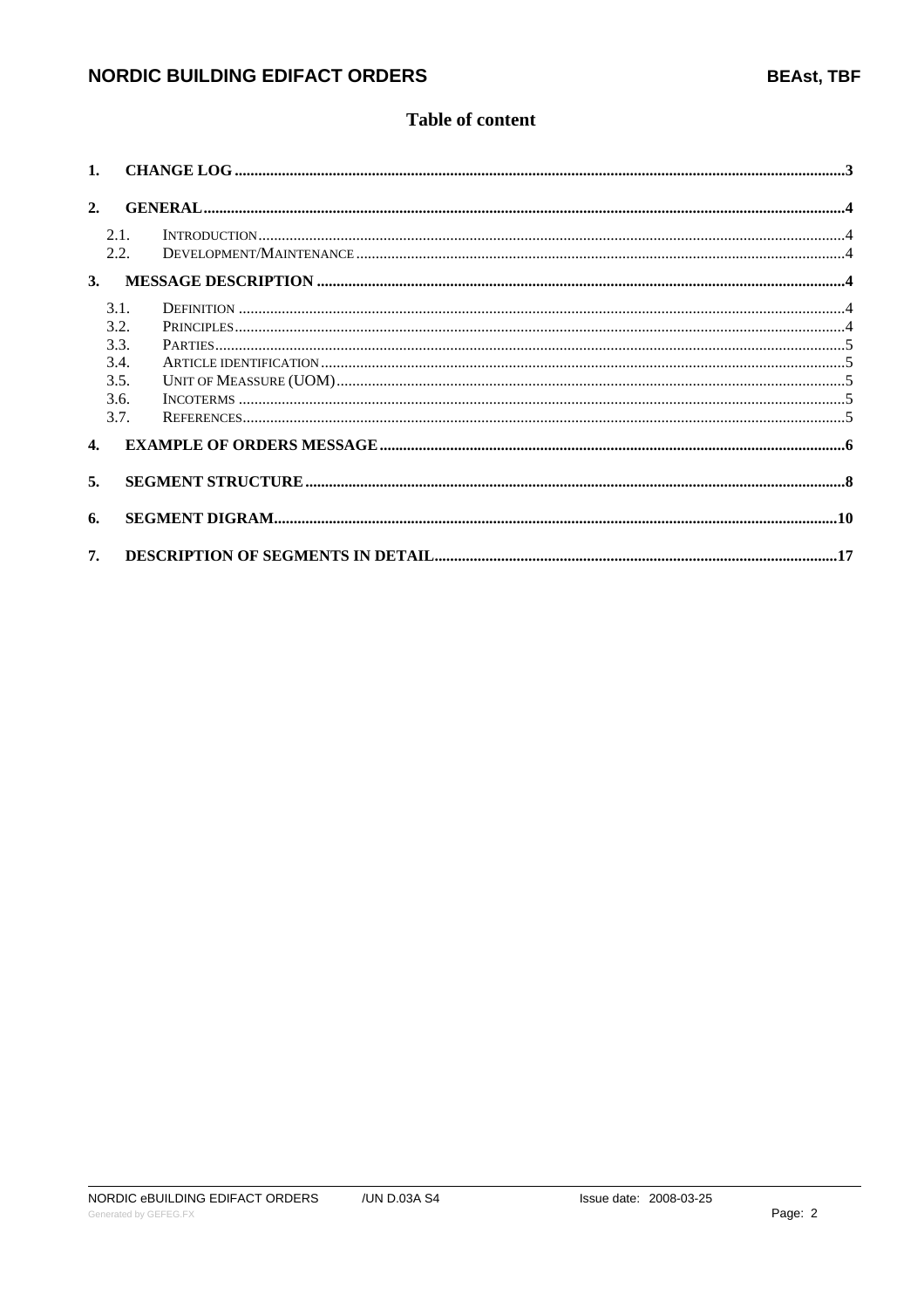### <span id="page-2-1"></span><span id="page-2-0"></span>**1. CHANGE LOG**

| Date     | <b>New</b> | Segment group | Description                   | Approved by |
|----------|------------|---------------|-------------------------------|-------------|
|          | version    | and segment   |                               | and when    |
| 20071212 | NB 00 04   |               | New version is presented      | SG 20071218 |
| 20080305 | NB 01 00   |               | Walk through with corrections | SG 20080305 |
|          |            |               |                               |             |
|          |            |               |                               |             |
|          |            |               |                               |             |
|          |            |               |                               |             |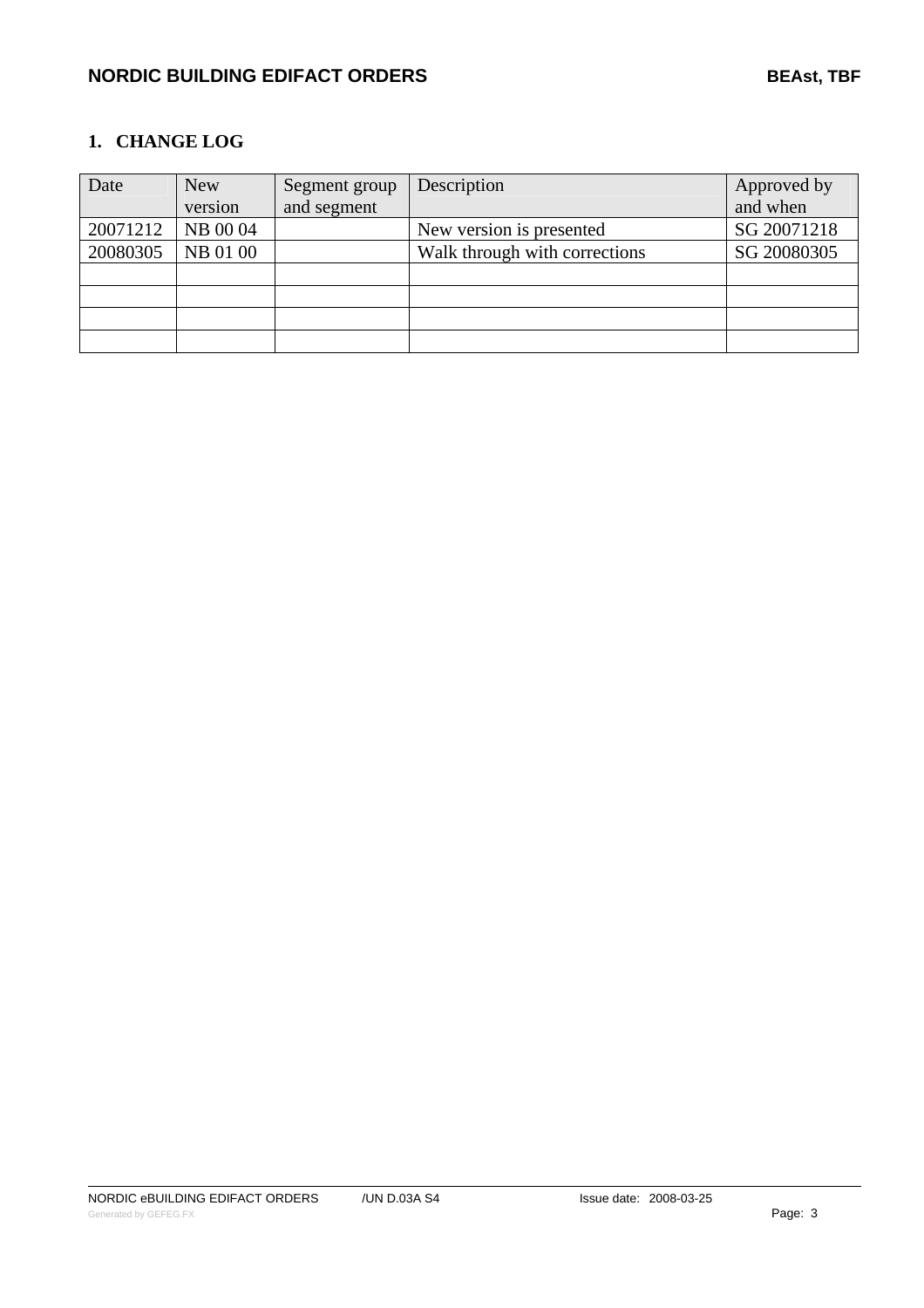### <span id="page-3-1"></span><span id="page-3-0"></span>**2. GENERAL**

### **2.1. Introduction**

<span id="page-3-2"></span>This user guide is a part of a series of EDI message handbook established with the purpose of making electronical business easier by using standards for the content of each message. A common name of this series of message guides is "EDI user guides for international trade with building articles".

This document is a user guide with name «**Nordic eBuilding EDI guide EDIFACT ORDERS**».

Similar user guides will be available for the mesages ORDRSP, DESADV, INVOIC and PRICAT. Objective for making this series of user guides is to promote and use them as a standard way of doing electronical business both in national but also in international.business. The documentation will be made available to every party who want to implement it in their business with trading partners.

### **2.2. Development/Maintenance**

<span id="page-3-3"></span>This user guide is developed based on information requirements experienced during the last 10 years in nordic countries. The documentation is produced by a project group consisting of people from BEAST (, Sweden) and TBF (Trelast og byggevarehandelens fellesorganisasjon, Norway). TUN (Trelast Unionen, Danmark ) has supported with their needs of information in the different messages.

The user guides are based on the information elements in use in Sweden, Norway and Denmark to day and is intended over time to replace the national standard which are in use to day.

The new standard contains codes and qualifier which will be the same across borders. This is the huge benefit of this new standard..

Maintenance of this user guide will be outsourced to xxxxxxx. Based on experiences and requests from users, a competent management group have to decide the changes which xxxxxxx in turn will include into the user guide document.

Quality assuremnet of this document will be handled by yyyyyyy..

Changes in this document will be updated in the Change Log in chapter 1 of this document.

### <span id="page-3-4"></span>**3. MESSAGE DESCRIPTION**

### **3.1. Definition**

<span id="page-3-5"></span>The order is a message to be sent from the buyer to the vendor of goods or articles. The message specifies one or more articles to be ordered with conditions settled between buyer and seller..

The orders shall be numbered by the buyer with his purchase order number which in turn is very important to be taken care of by the vendor and must be included in every of the following electronical messages concerning this order (order confirmation, despatch advice (delivery note) and invoice).

### **3.2. Principles**

.

<span id="page-3-6"></span>The message is a purchase order specifying involved parties and containing specification of articles to be ordered, quatities, and requested delivery time.

Other detailed information as identification of the involved parties, buyer and vendor, article identification and delivery and payment terms must be settled in agreements before the electronical trade may start.

This user guide will cover the information needs for ordering independent of the position in the value chain.

The conceept of use of this message is that the order shall result in one delivery to one delivery place on a requested delivery date. Other possible usage of the message must be agreed on by the parties before use.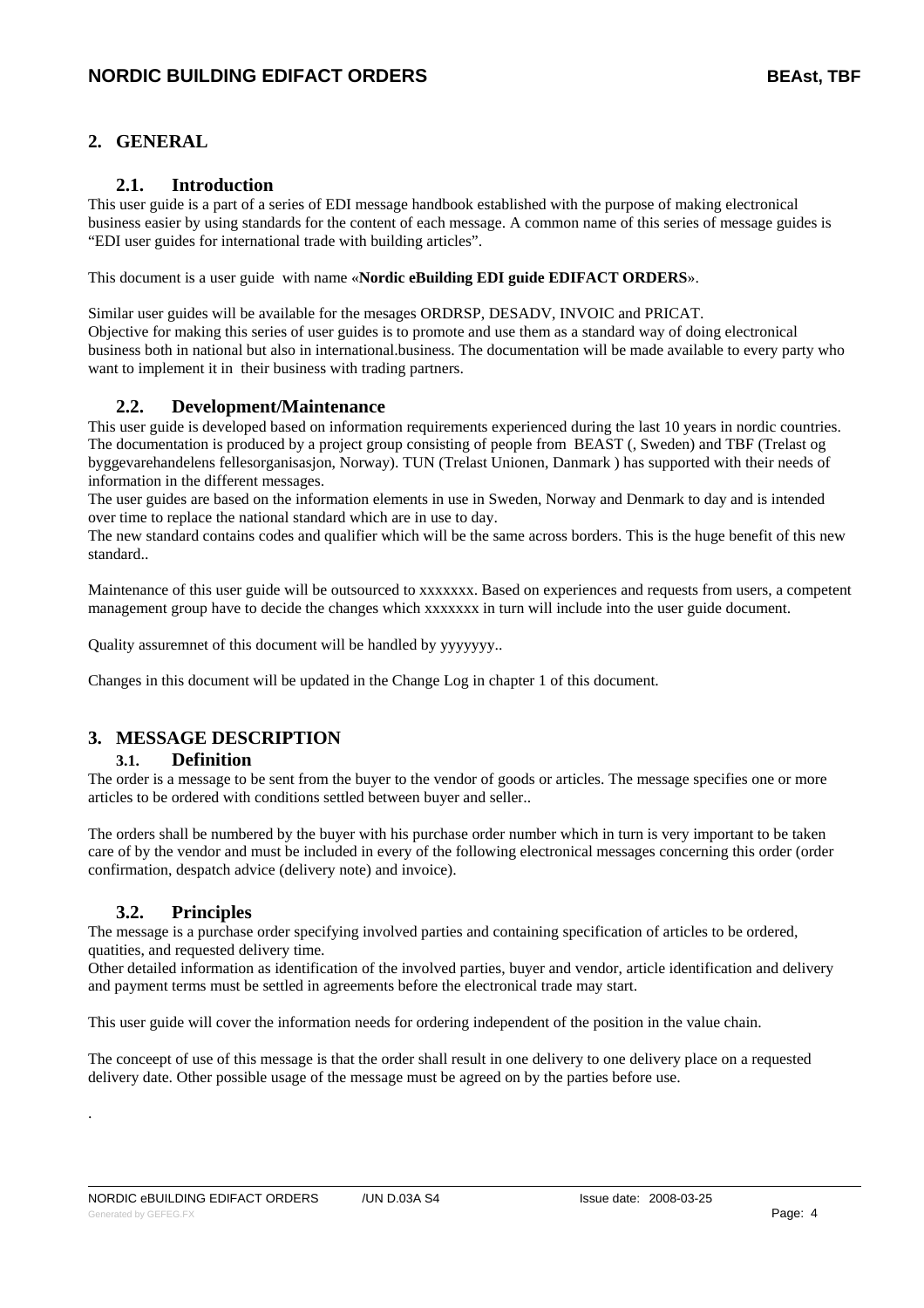### **3.3. Parties**

<span id="page-4-1"></span><span id="page-4-0"></span>Parties involved in a business transaction must be uniqly identified, and the preferred identifier is GLN (Global location number). End user and delivery place will usually not have a GLN and has to be identified by name and address.

Identification of involved parties must be exchanged between the trading parties before going live.

### **3.4. Article identification**

<span id="page-4-2"></span>Trade between buyer and supplier must be based on knowledge of article identification between the trading parties. This information must be exchanged in advance if not available from branch or national databases.

For trade across borders the use of GTIN (Global Trade Item Number) is highly recommended as article identification.

The method of identifing articles must be agreed on before electronic trading may start.

### **3.5. Unit of Meassure (UOM)**

<span id="page-4-3"></span>When using GTIN, the unit of meassure usually will be PCE (pieces). Some products will be measured in kiloes (KGM), meters (MTR) or liters (LTR). This is the recommended standard for UOM and they are typical logistical UOMs..

Branch or national databases with articles often have defined UOMs which are a description of the type of container in which the article is contained. Usually these UOMs are not a logistical UOM (BOT=bottle).

Article catalog with article identificartion and Unit of Meassure (UOM) has to be exchanged between trading parties before going live.

### **3.6. Incoterms**

<span id="page-4-4"></span>The use of Incoterms code is often adviced in order to be aware of delivery terms for this order. In general will the tems of delivery be a part of the agreement between the the trading parties. More information at http://www.incoterms.com

### **3.7. References**

<span id="page-4-5"></span>This user guide is based on the following documents.

- [1] **ISO 9735**, versjon 2, 1990.11.01
- [2] **UN/EDIFACT Draft directory**, D.03A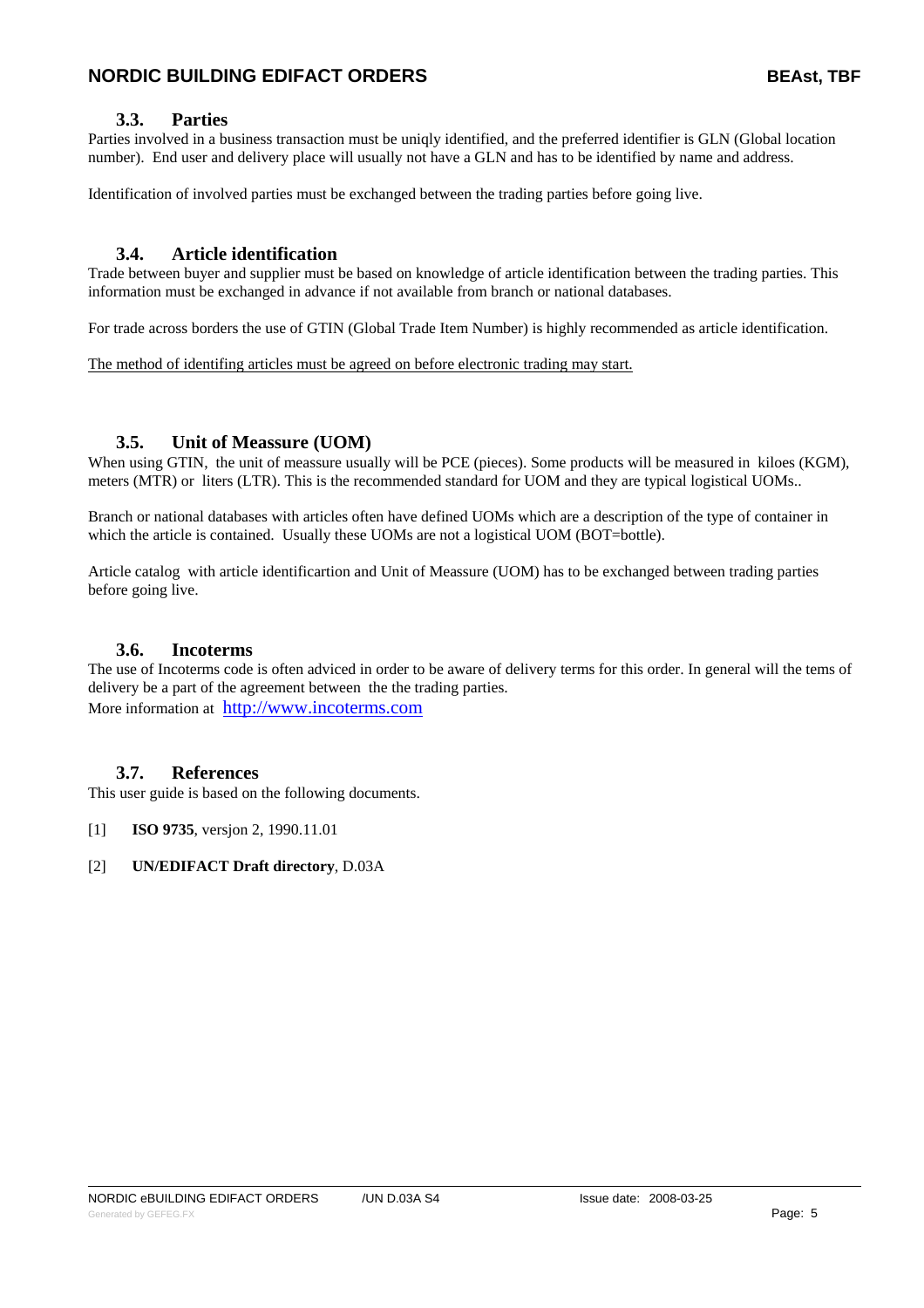### <span id="page-5-1"></span><span id="page-5-0"></span>**4. EXAMPLE OF ORDERS MESSAGE**

### Purchase Order from Buyer to Vendor

Black print  $=$  Must be present Blue print  $=$  Optional, may be used

This purchase order is made for Norway where NOBB is used for identification of article and UOM. In this example both GTIN and NOBB is used for article identification.

 $UNA:+,?$ UNB+UNOC:3+1234567890123:14+9876543210321:14+080324:0835+89101' UNH+1+ORDERS:D:03A:UN:NeB01' BGM+220+42770++AC' DTM+137:200803240834:203' DTM+2:20080331:102' FTX+DIN+++ Delivery at Gate 2' RFF+AEP:NOR-123' NAD+SU+1234567890123::9' NAD+BY+2345678901123::9' RFF+VA:NO123456789MVA' CTA+IC+:Per Olsen' COM+23114456:TE' NAD+IV+1230123456789::9' NAD+DP+7080000448494::9++Byggmakker Skattum+Valdresveien 4+Gjøvik++2815' NAD+UD+++Lise Olsen+Biriveien+Biri++2820' TDT+20+3' TOD+6++DDP:106' LOC+1+1234567890123::9' LIN+1++1234567890123:EN' PIA+5+12345678:NO1' PIA+1+1479565:SA' IMD+F++:::Description' QTY+21:8:STK' FTX+LIN+++Optional text' UNS+S' CNT+2:1' UNT+26+1' UNZ+1+89101'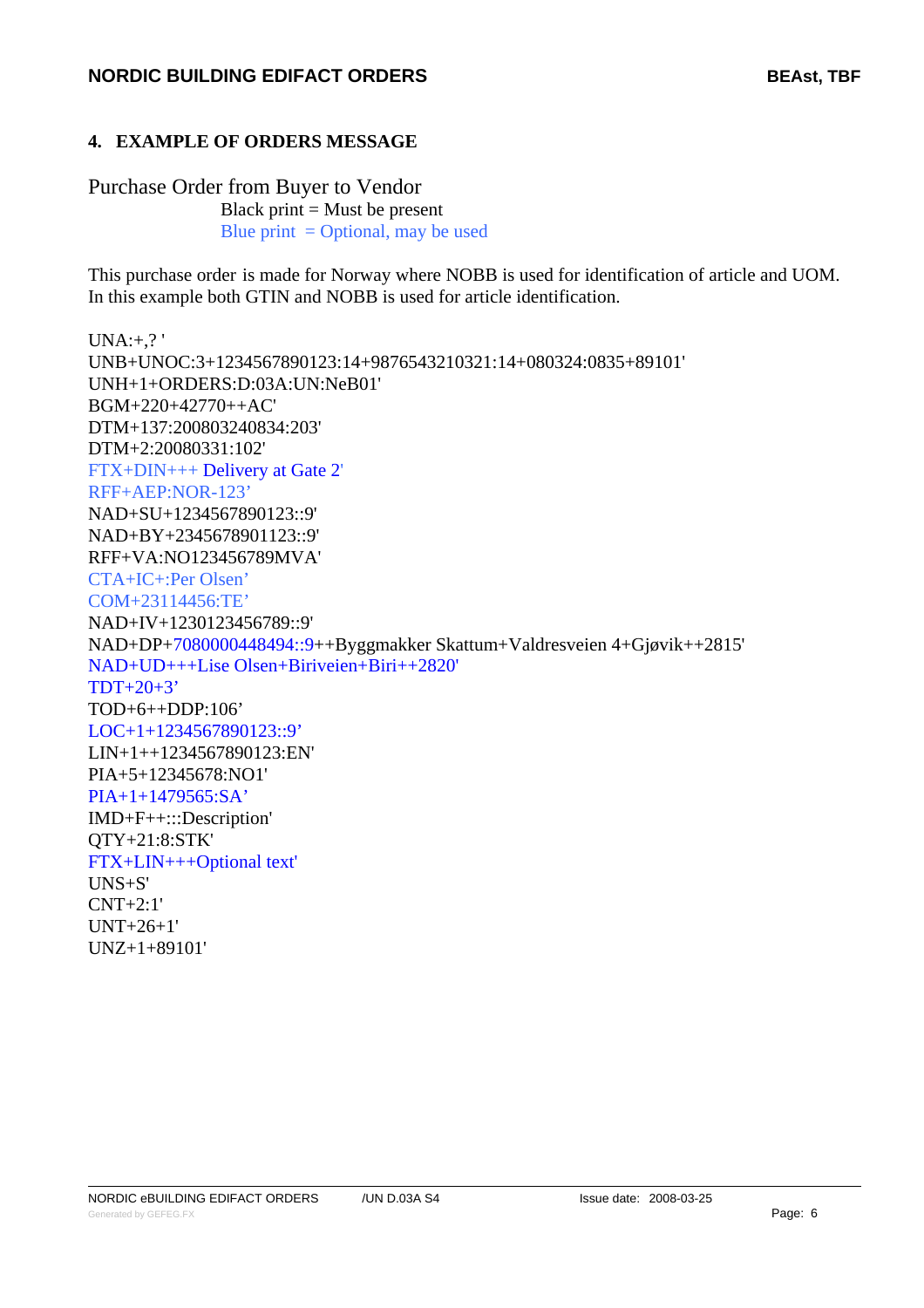Purchase order example with comments

| <b>EDIFACT</b> statement                   | Description                                 |
|--------------------------------------------|---------------------------------------------|
| $UNA:+,?$                                  |                                             |
| UNB+UNOC:3+1234567890123:14+9876543210321: | 1234567890123=buyer GLN                     |
| 14+080324:0835+89101'                      | 9876543210321=supplier GLN                  |
|                                            | 080324:0835=date and time of converting     |
|                                            | 89101=Message reference                     |
| UNH+1+ORDERS:D:03A:UN:NeB01'               |                                             |
| BGM+220+12345++AC'                         | 12345=Purchase order number                 |
| DTM+137:200803240834:203'                  | 200803240834=Order date and time            |
| DTM+2:20080331:102'                        | 20080331=Requested delivery date            |
| FTX+DIN+++ Delivery at Gate 2'             | Optional                                    |
| RFF+AEP:NOR-123'                           | Optional project number. Other codes in     |
|                                            | segment RFF in chapter 7.                   |
| NAD+SU+1234567890123::9'                   | 1234567890123=Vendors GLN                   |
| NAD+BY+2345678901123::9'                   | 2345678901123=Buyers GLN                    |
| RFF+VA:NO123456789MVA'                     | 123456789=VAT number for buyer              |
| CTA+IC+:Per Olsen'                         | Per Olsen= Contact person                   |
| COM+23114456:TE'                           | 23114456=Phone number                       |
| NAD+IV+1230123456789::9'                   | 1230123456789=Invoicees GLN                 |
| NAD+DP+7080123456789::9++Byggmakker        | Address of delivery place                   |
| Skattum+Valdresveien 4+Gjøvik++2815'       |                                             |
| NAD+UD+++Lise Olsen+Biriveien+Biri++2820'  | End customer name to be used for marking of |
|                                            | goods in case of a customer order           |
| $TDT+20+3'$                                | <b>Transport information</b>                |
| TOD+6++DDP:106'                            | DDP=Terms of delivery with Incoterms code   |
| LOC+1+1234567890123::9'                    | Place for terms of delivery                 |
| LIN+1++1234567890123:EN'                   | Item line number and GTIN number for        |
|                                            | article                                     |
| PIA+5+12345678:NO1'                        | NOBB number for article                     |
| PIA+1+1479565:SA'                          | Vendor article number                       |
| IMD+F++:::Description'                     | Article description                         |
| <b>QTY+21:8:STK'</b>                       | 8=Quantity ordered                          |
| FTX+LIN+++Optional text'                   | Free text at line level                     |
| $UNS + S'$                                 |                                             |
| $CNT+2:1'$                                 | 1=Number of item lines                      |
| $UNT+26+1'$                                | 26=Number of segments                       |
| UNZ+1+89101'                               | 1=One message in this envelope              |
|                                            | 89101=Message reference (same as in UNB)    |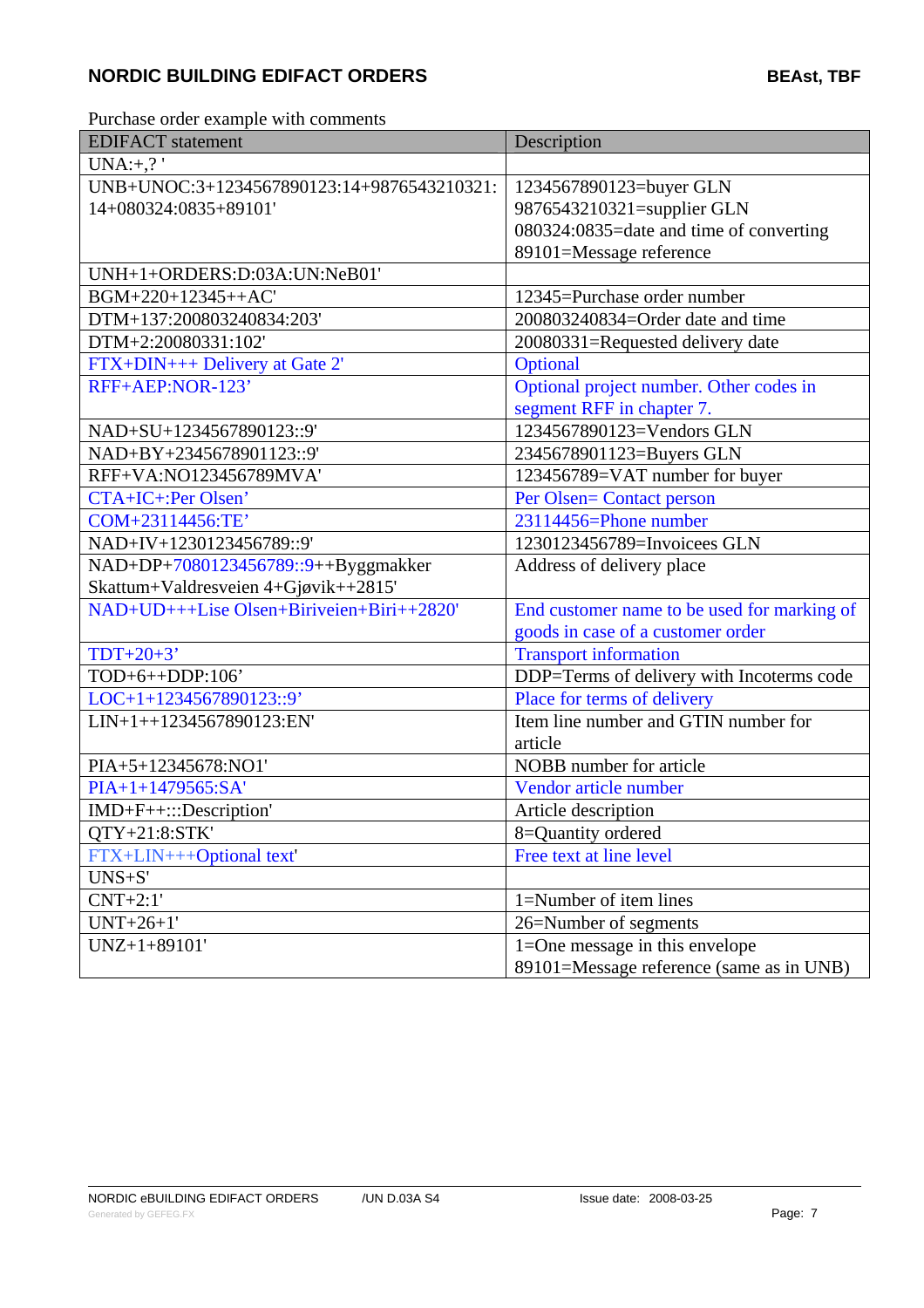### <span id="page-7-1"></span><span id="page-7-0"></span>**5. SEGMENT STRUCTURE**

| <b>Counte</b> |              | No Tag          | <b>St</b> | <b>MaxOcc Level Content</b> |                |                                                      |
|---------------|--------------|-----------------|-----------|-----------------------------|----------------|------------------------------------------------------|
| 0000          | $\mathbf{1}$ | <b>UNA</b>      | O         | 1                           | 0              | Service string advice                                |
| 0000          | 2            | <b>UNB</b>      | R         | 1                           | 0              | Interchange header                                   |
| 0010          | 3            | <b>UNH</b>      | R         | 1                           | 0              | Message header                                       |
| 0020          | 4            | <b>BGM</b>      | R         | 1                           | 0              | Beginning of message                                 |
| 0030          | 5            | <b>DTM</b>      | R         | 2                           | 1              | Message date/Requested delivery or shipment date     |
| 0070          | 6            | <b>FTX</b>      | O         | 99                          | 1              | Free text                                            |
| 0090          |              | SG <sub>1</sub> | O         | 20                          | 1              | RFF-DTM                                              |
| 0100          | $7^{\circ}$  | <b>RFF</b>      | R         | 1                           | 1              | Reference                                            |
| 0110          | 8            | <b>DTM</b>      | O         | 1                           | 2              | Date/time/period                                     |
| 0120          |              | SG <sub>2</sub> | R         | 8                           | 1              | NAD-LOC-SG3-SG5                                      |
| 0130          | 9            | <b>NAD</b>      | R         | 1                           | 1              | Name and address                                     |
| 0140          | 10           | LOC             | O         | 1                           | 2              | Place/location identification                        |
| 0160          |              | SG <sub>3</sub> | O         | 2                           | $\overline{2}$ | <b>RFF</b>                                           |
| 0170          | 11           | <b>RFF</b>      | R         | 1                           | $\overline{2}$ | Reference                                            |
| 0220          |              | SG <sub>5</sub> | R         | 1                           | $\overline{2}$ | CTA-COM                                              |
| 0230          |              | 12 CTA          | R         | 1                           | 2              | Contact information                                  |
| 0240          | 13           | <b>COM</b>      | O         | 1                           | 3              | Communication contact                                |
| 0290          |              | SG7             | D         | 1                           | 1              | <b>CUX</b>                                           |
| 0300          |              | 14 CUX          | R         | 1                           | 1              | Currencies                                           |
| 0330          |              | SG8             | O         | 1                           | 1              | <b>Payment instructions</b>                          |
| 0340          | 15           | <b>PYT</b>      | R         | 1                           | 1              | Payment terms                                        |
| 0410          |              | <b>SG10</b>     | C         | 10                          | 1              | <b>TDT</b>                                           |
| 0420          | 16           | <b>TDT</b>      | R         | 1                           | 1              | <b>Transport information</b>                         |
| 0460          |              | <b>SG12</b>     | O         | 1                           | 1              | TOD-LOC                                              |
| 0470          | 17           | <b>TOD</b>      | R         | 1                           | 1              | Terms of delivery or transport                       |
| 0480          |              | 18 LOC          | O         | 1                           | 2              | Place/location identification                        |
| 0490          |              | <b>SG13</b>     | O         | 2                           | 1              | PAC-SG14                                             |
| 0500          | 19           | <b>PAC</b>      | R         | 1                           | 1              | Package                                              |
| 0520          |              | <b>SG14</b>     | O         | 1                           | 2              | <b>PCI</b>                                           |
| 0530          | 20           | <b>PCI</b>      | R         | 1                           | $\overline{2}$ | Package identification                               |
| 0730          |              | <b>SG19</b>     | $\circ$   | 3                           | $\mathbf 1$    | ALC-SG22                                             |
| 0740          |              | 21 ALC          | R         | 1                           | 1              | Allowance or charge                                  |
| 0830          |              | <b>SG22</b>     | O         | 1                           | 2              | <b>MOA</b>                                           |
| 0840          | 22           | <b>MOA</b>      | R         | 1                           | 2              | Monetary amount                                      |
| 1030          |              | <b>SG28</b>     | R         | 99999                       | 1              | LIN-PIA-IMD-MEA-QTY-DTM-MOA-FTX-SG29-SG32-           |
| SG33-SG34-    |              |                 |           |                             |                |                                                      |
| 1040          |              | 23 LIN          | R         | 1                           | 1              | Line item                                            |
| 1050          |              | 24 PIA          | O         | 1                           | 2              | Additional article identifier(s) 1                   |
| 1060          | 25           | <b>IMD</b>      | O         | 1                           | 2              | Description of article or service                    |
| 1070          | 26           | <b>MEA</b>      | D         | 1                           | 2              | Article net weight. Not to be used in Norway         |
| 1080          |              | 27 QTY          | R         | 2                           | 2              | Quantity                                             |
| 1110          | 28           | <b>DTM</b>      | O         | 1                           | 2              | Delivery date/time, requested. Only to be used after |
| 1120          | 29           | <b>MOA</b>      | O         | 1                           | 2              | Line item amount. Not to be used in Norway           |
| 1200          | 30           | <b>FTX</b>      | O         | 3                           | $\overline{2}$ | Free text                                            |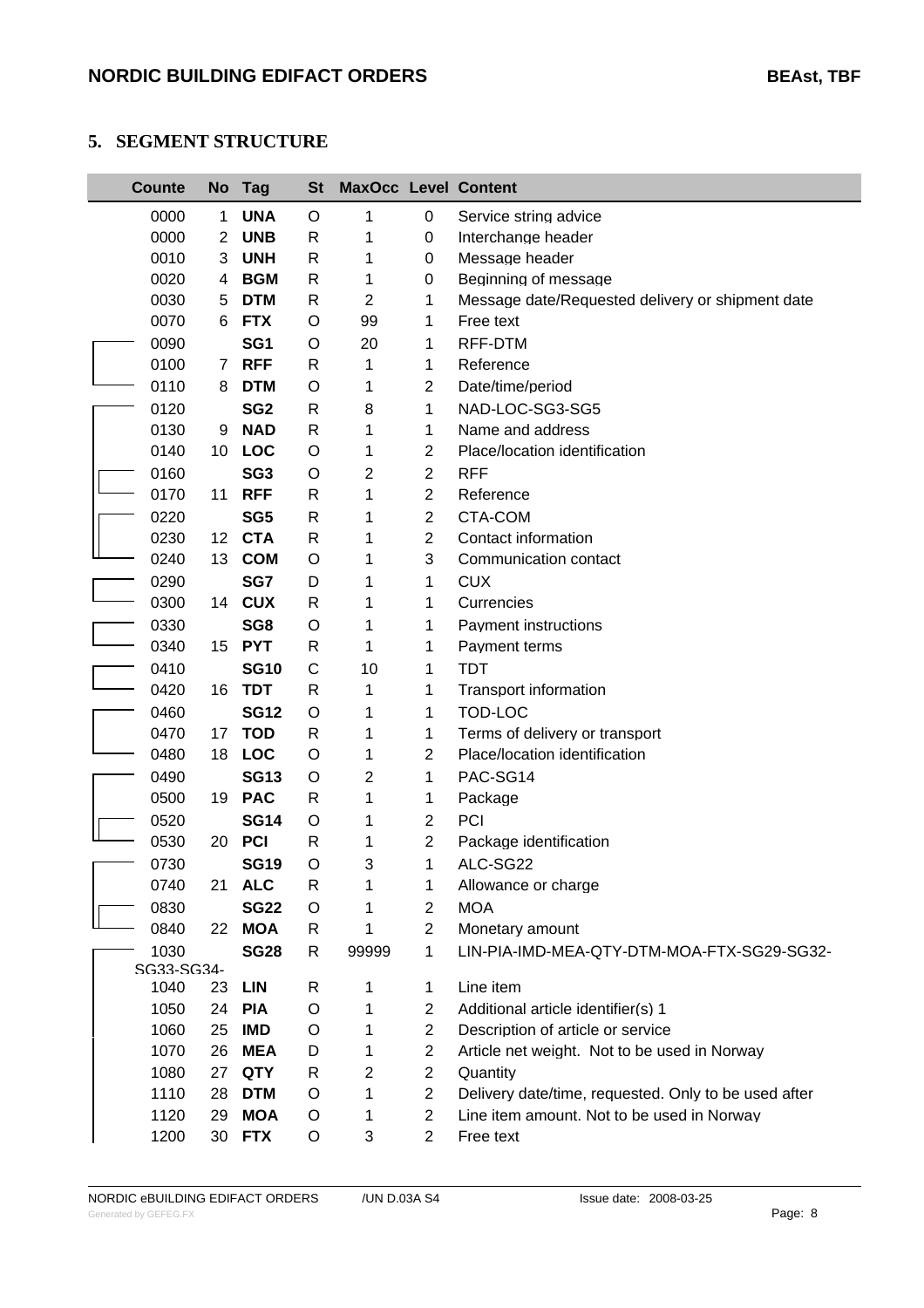|  | Counte |    | No Tag      | St           | <b>MaxOcc Level Content</b> |                |                                                         |
|--|--------|----|-------------|--------------|-----------------------------|----------------|---------------------------------------------------------|
|  | 1210   |    | <b>SG29</b> | C            | 999                         | $\overline{2}$ | <b>CCI-CAV-MEA</b>                                      |
|  | 1220   | 31 | CCI         | M            | 1                           | $\overline{2}$ | Characteristic/class id. Details will be added later    |
|  | 1230   | 32 | <b>CAV</b>  | R            | 10                          | 3              | Characteristic value                                    |
|  | 1240   | 33 | MEA         | R            | 10                          | 3              | Measurements. Details will be added later               |
|  | 1320   |    | <b>SG32</b> | O            | 4                           | $\overline{2}$ | Price details. Not to be used without special agreement |
|  | 1330   |    | 34 PRI      | R            | 1                           | $\overline{2}$ | Price details. Not to be used without special agreement |
|  | 1380   |    | <b>SG33</b> | C            | 10                          | 2              | RFF-DTM                                                 |
|  | 1390   | 35 | <b>RFF</b>  | M            | 1                           | $\overline{2}$ | Reference                                               |
|  | 1400   | 36 | <b>DTM</b>  | O            | 1                           | 3              | Date/time/period                                        |
|  | 1430   |    | <b>SG34</b> | O            | 99                          | $\overline{2}$ | Package Not to be used in Norway                        |
|  | 1440   | 37 | <b>PAC</b>  | R            | 1                           | $\overline{2}$ | Package Not to be used in Norway                        |
|  | 1510   |    | <b>SG36</b> | C            | 5                           | 3              | PCI-GIN                                                 |
|  | 1520   | 38 | PCI         | R            | 1                           | 3              | Package identification. Not to be used in Norway        |
|  | 1550   | 39 | <b>GIN</b>  | C            | 3                           | 4              | Goods identity number. Not to be used in Norway         |
|  | 1560   |    | <b>SG37</b> | O            | 9999                        | $\overline{2}$ | <b>LOC</b>                                              |
|  | 1570   | 40 | <b>LOC</b>  | R            | 1                           | $\overline{2}$ | Place/location identification. Only to be used after    |
|  | 1780   |    | <b>SG43</b> | O            | 5                           | $\overline{2}$ | ALC-SG45                                                |
|  | 1790   | 41 | <b>ALC</b>  | R            | 1                           | $\overline{2}$ | Allowance or charge. Not to be used in Norway           |
|  | 1850   |    | <b>SG45</b> | $\mathsf{C}$ | 1                           | 3              | <b>PCD</b>                                              |
|  | 1860   | 42 | <b>PCD</b>  | R            | 1                           | 3              | Percentage details. Not to be used in Norway            |
|  | 2330   | 43 | <b>UNS</b>  | M            | 1                           | $\Omega$       | Section control                                         |
|  | 2340   | 44 | <b>MOA</b>  | O            | 1                           | 1              | Monetary amount. Not to be used in Norway               |
|  | 2350   | 45 | <b>CNT</b>  | O            | 2                           | 1              | Control total                                           |
|  | 2400   | 46 | <b>UNT</b>  | Μ            | 1                           | 0              | Message trailer                                         |
|  | 0000   | 47 | <b>UNZ</b>  | R            | 1                           | $\Omega$       | Interchange trailer                                     |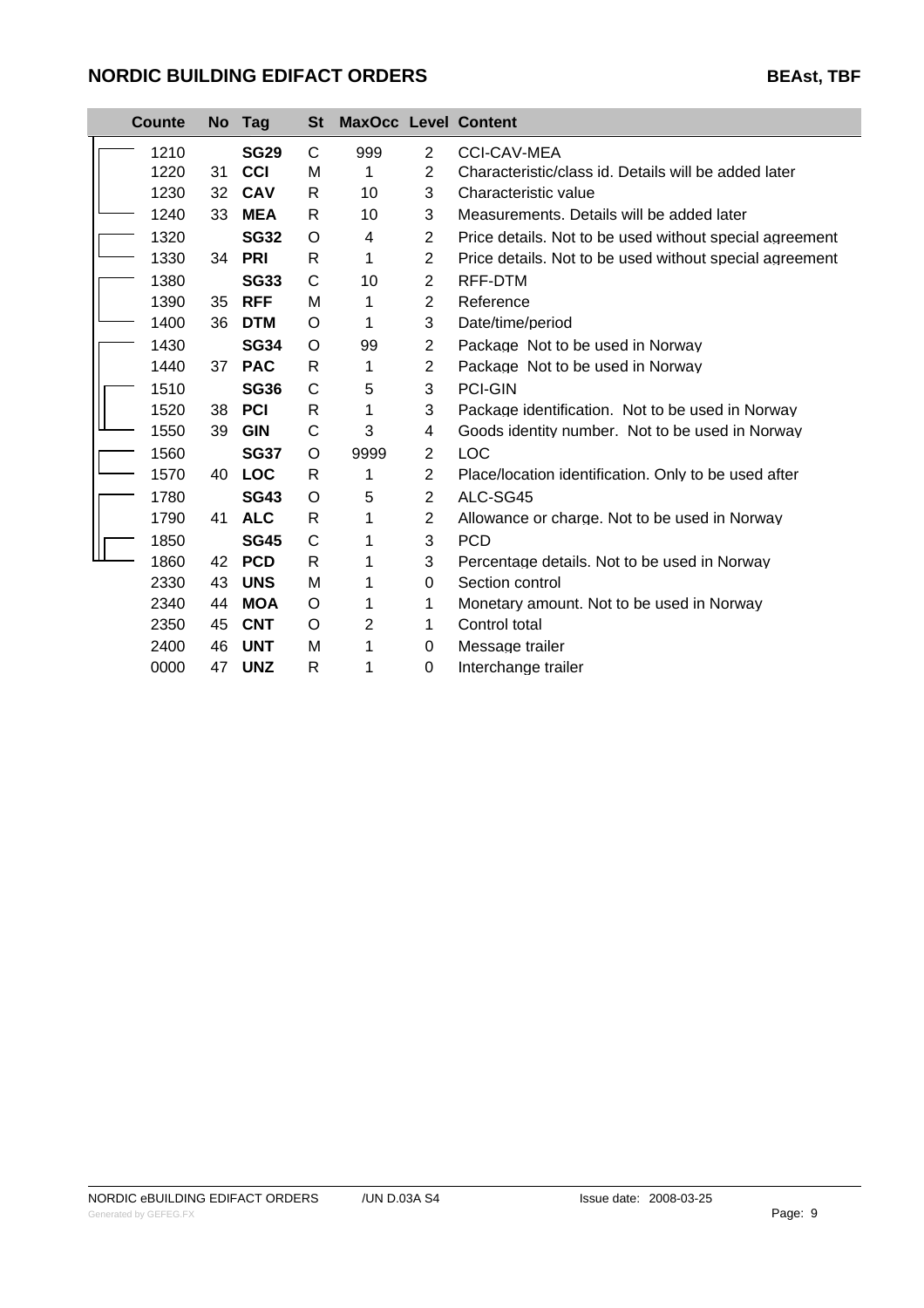### **6. SEGMENT DIGRAM**

<span id="page-9-1"></span><span id="page-9-0"></span>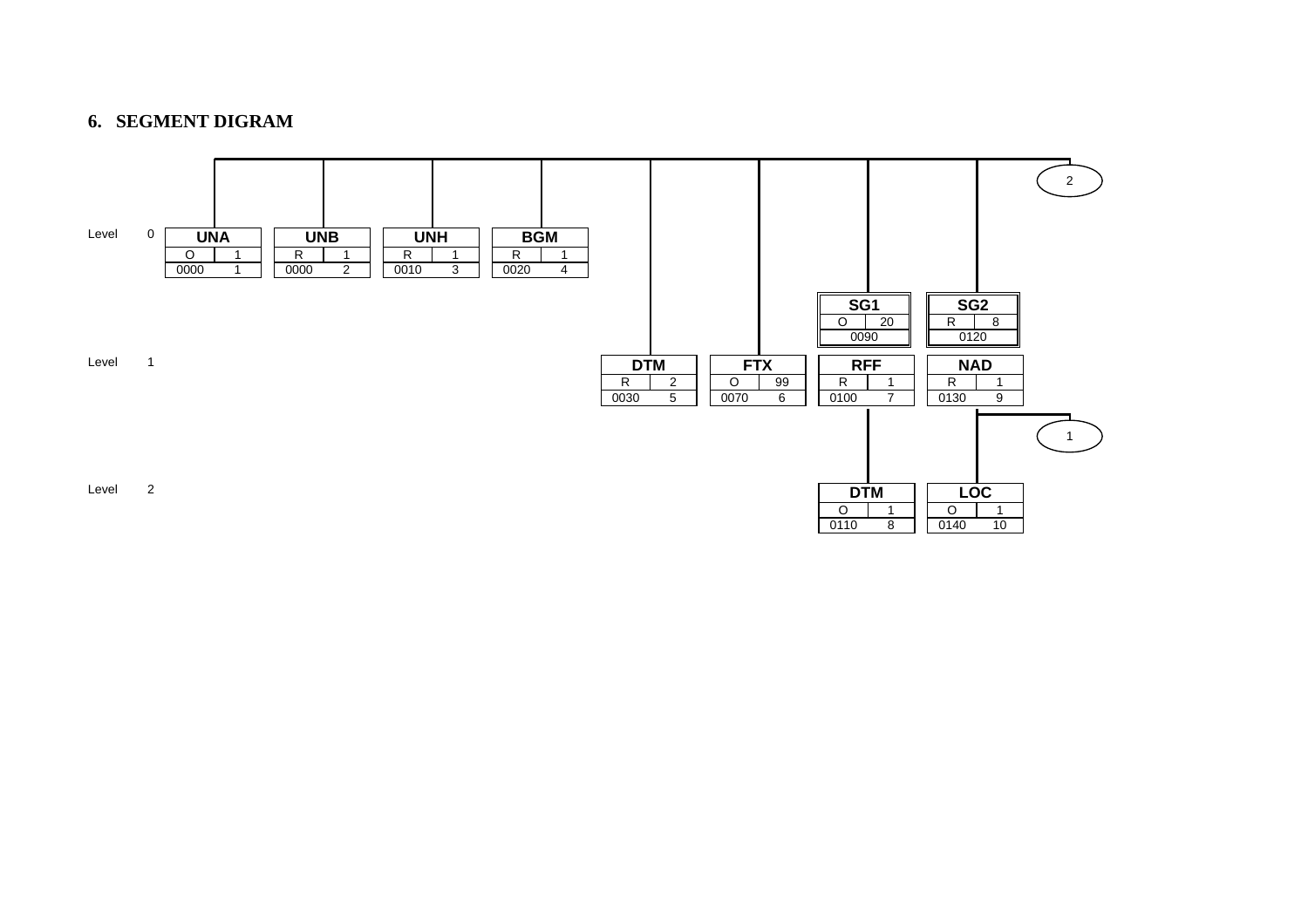**BEAst, TBF**



NORDIC eBUILDING EDIFACT ORDERS / / UN D.03A S4

Issue date: 2008-03-25

Generated by GEFEG.FX **Page: 11**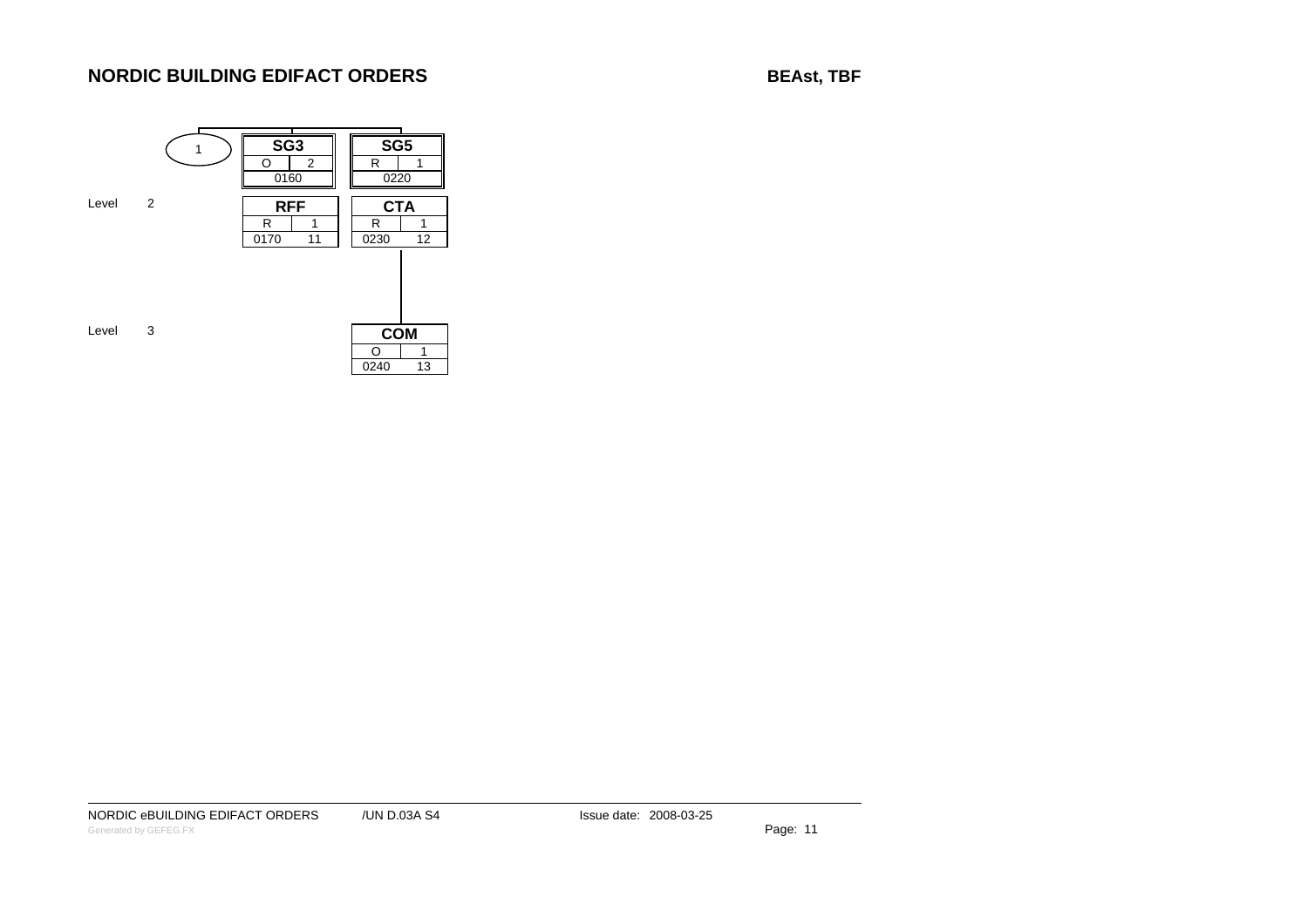### **BEAst, TBF**



NORDIC eBUILDING EDIFACT ORDERS /UN D.03A S4 / Issue date: 2008-03-25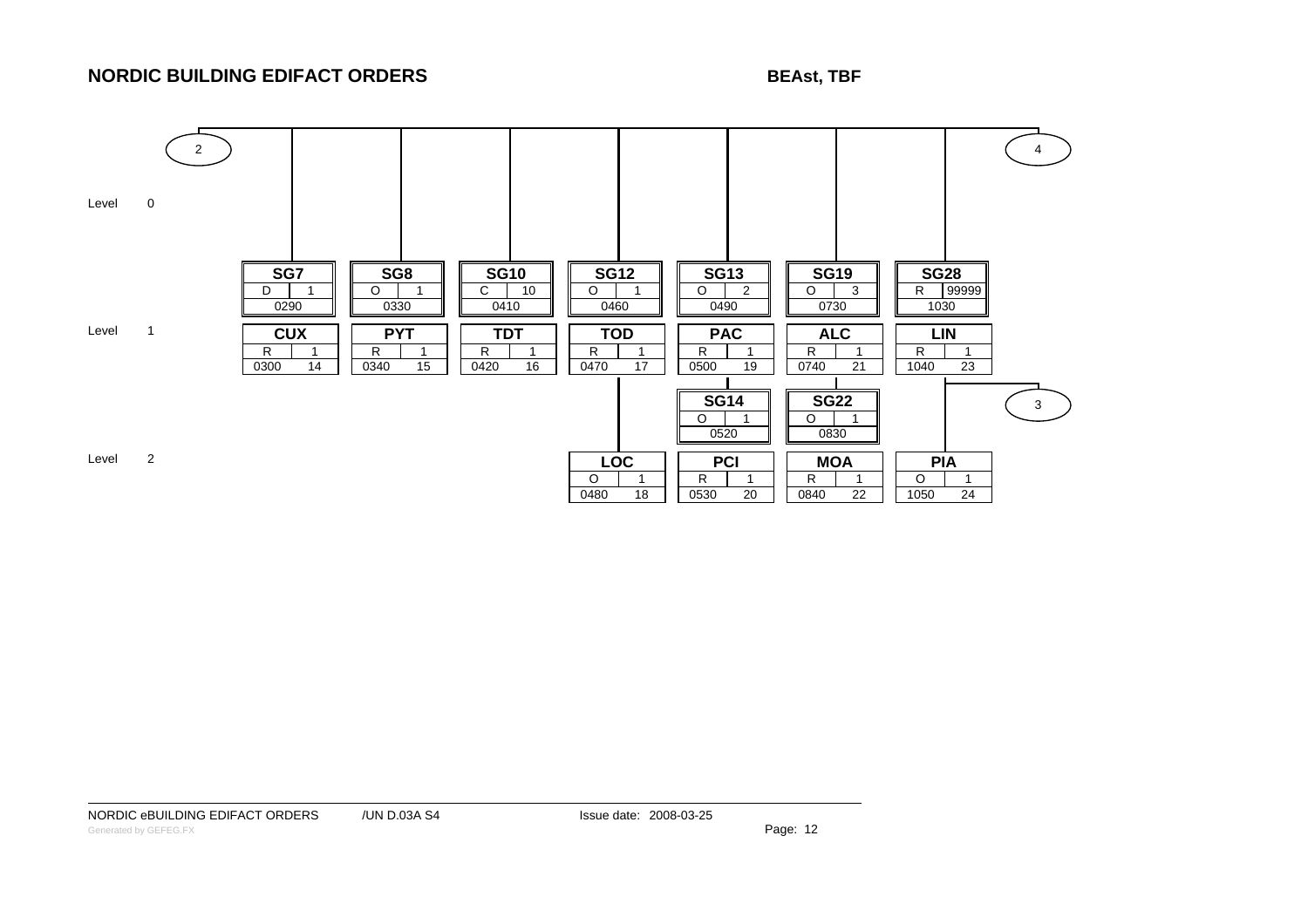**BEAst, TBF**



NORDIC eBUILDING EDIFACT ORDERS /UN D.03A S4 / Issue date: 2008-03-25

Generated by GEFEG.FX **Page: 13**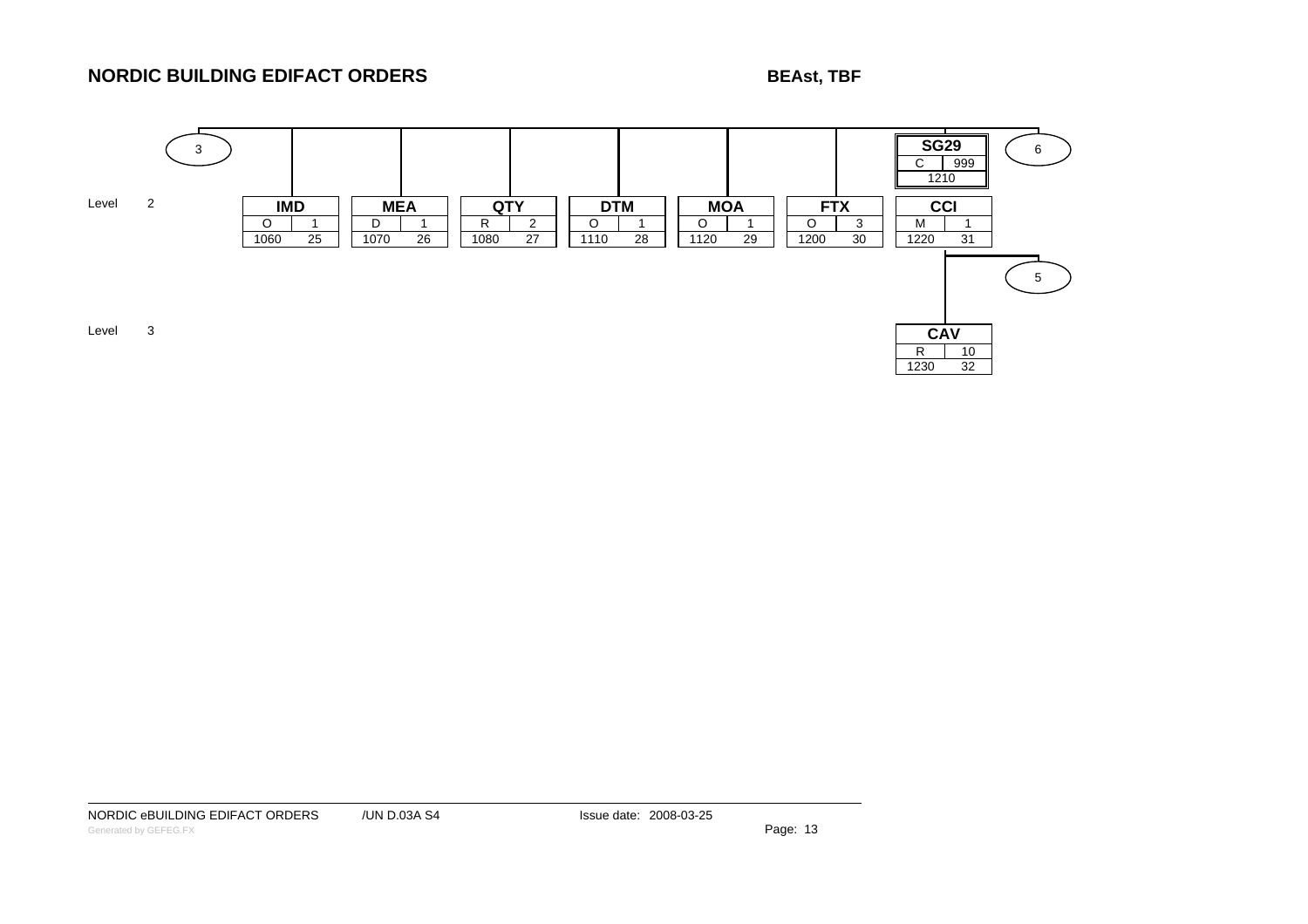**BEAst, TBF**



NORDIC eBUILDING EDIFACT ORDERS / / UN D.03A S4

Issue date: 2008-03-25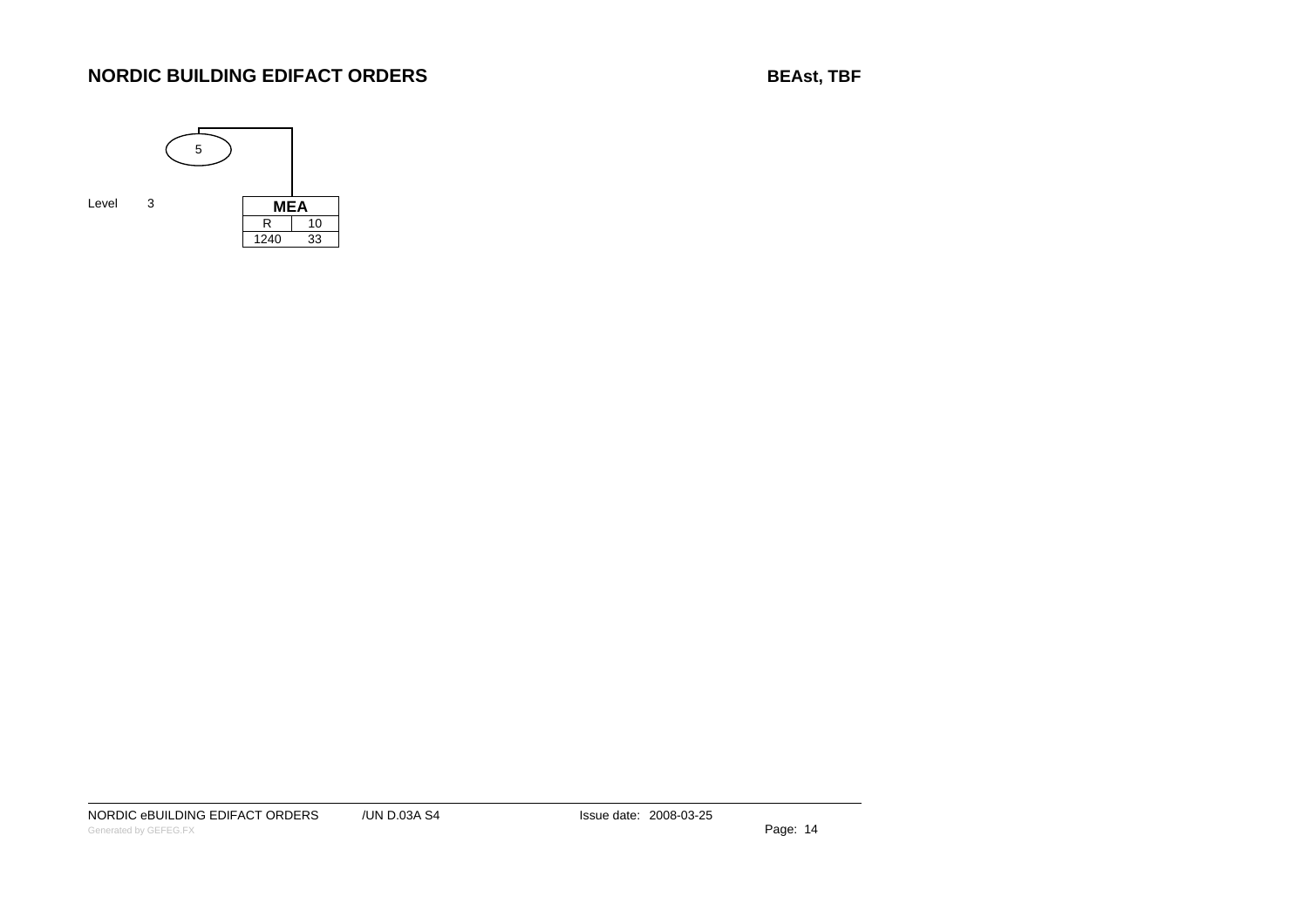**BEAst, TBF**



NORDIC eBUILDING EDIFACT ORDERS /UN D.03A S4 / Issue date: 2008-03-25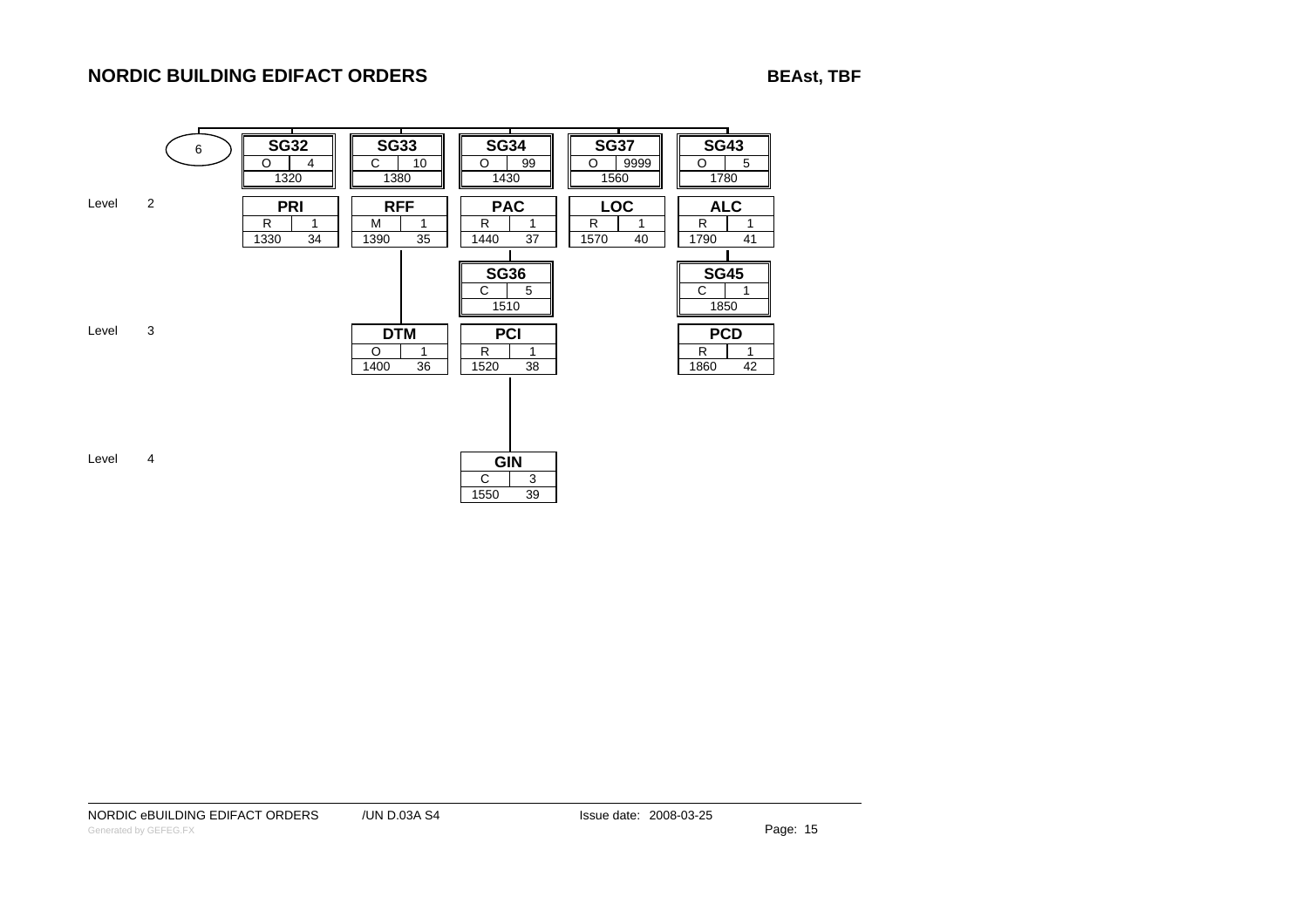**BEAst, TBF**



NORDIC eBUILDING EDIFACT ORDERS / / UN D.03A S4

Issue date: 2008-03-25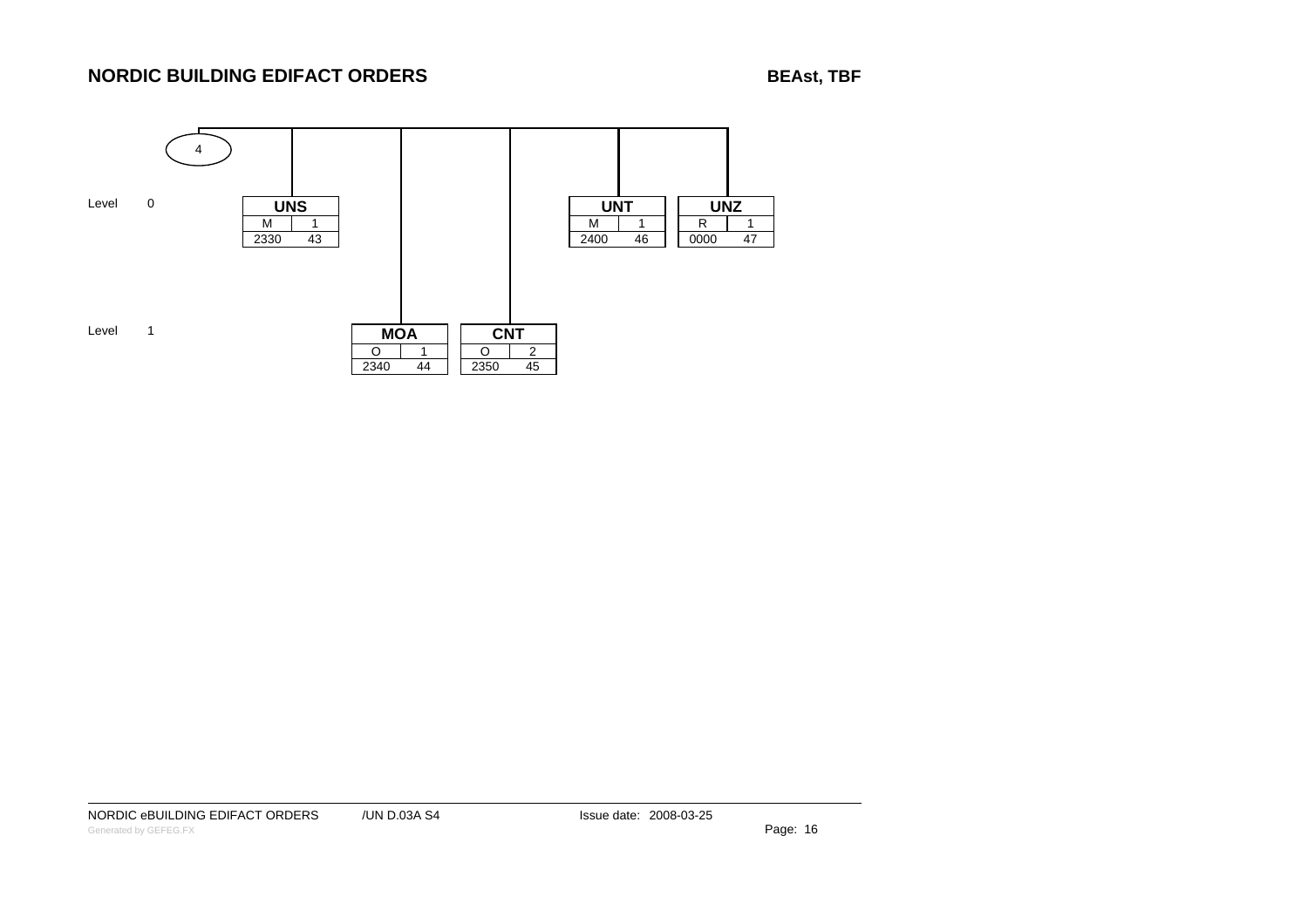### <span id="page-16-1"></span><span id="page-16-0"></span>**7. DESCRIPTION OF SEGMENTS IN DETAIL**

This chapter describes all segments and segment groups contained in the ORDERS message. Each segment is described with all data elements contained. Not all data elements are marked as part of this user guide. Some data elements are described as not used and some are required. See codes for usage in the bottom line.

The content of this chapter should be sufficient in order to detemine which data elements is required in an order message. The example in chapter 4 also helps to describe the content of the message.

Always discuss with your business partner abount content of the message before you start to exchange electronical documents..

For some data elements where several codes are available, the codes are devided in two parts, primary codes and secondary codes.

Secondary codes are only to be used after agreement with the trading perty.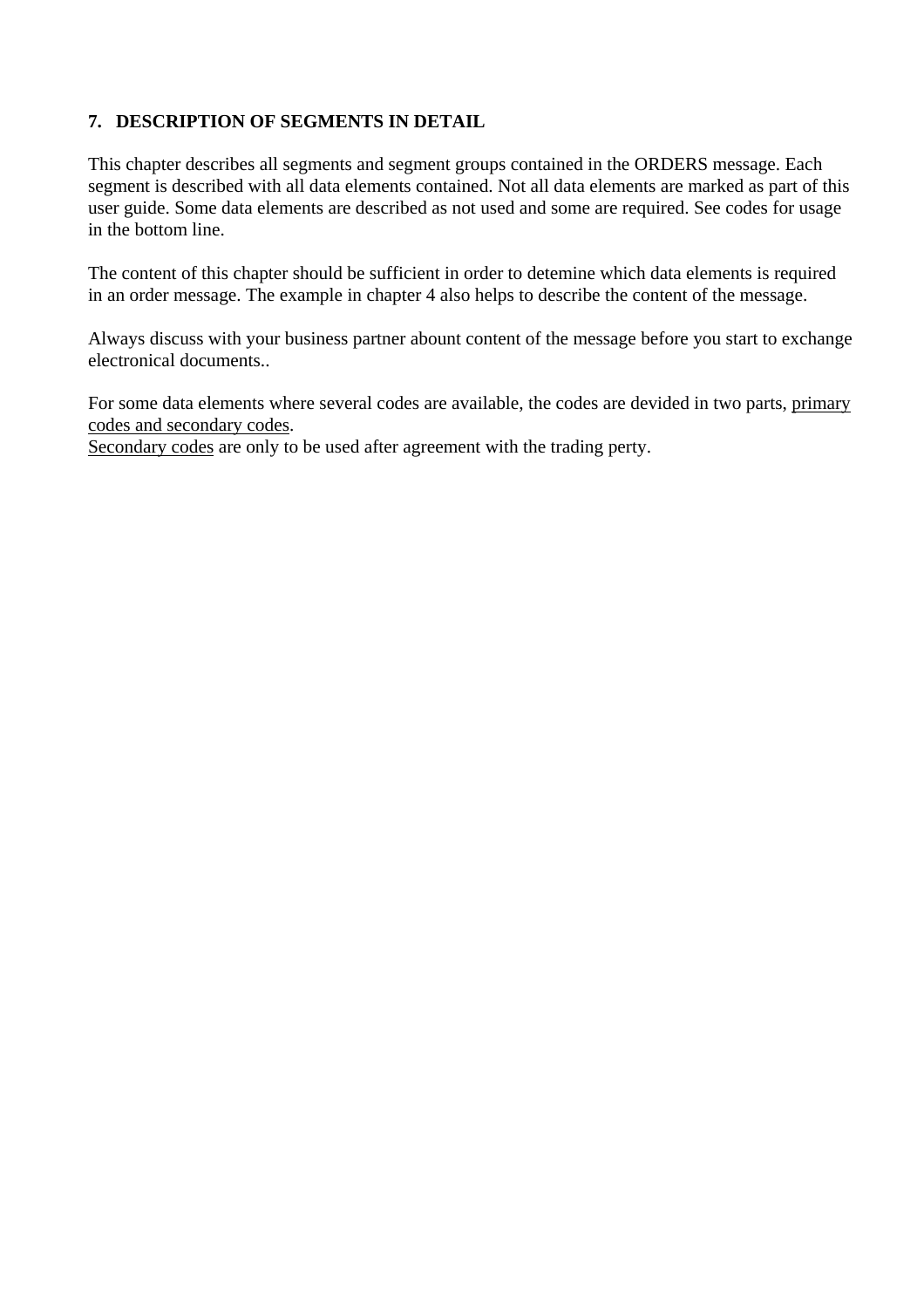## **Segments Counter No Tag St MaxOcc Level Name** 0000 1 **UNA** O 1 0 Service string advice

|      |                                     | <b>Standard</b> | Implementation |                |
|------|-------------------------------------|-----------------|----------------|----------------|
| Tag  | Name                                | St Format       | St Format      | Usage / Remark |
| UNA  |                                     |                 |                |                |
| UNA1 | Component data element<br>separator | M an1           | M an1          |                |
| UNA2 | Data element separator              | M an1           | M an1          |                |
| UNA3 | Decimal mark                        | M an1           | M an1          |                |
| UNA4 | Release character                   | M an1           | M an1          |                |
| UNA5 | <b>Repetition separator</b>         | M an1           | M an1          |                |
| UNA6 | Segment terminator                  | M an1           | M an1          |                |

#### **Remark:**

**Example:**

UNA:+.? '

No = Consecutive segment number<br>
MaxOcc = Maximum occurrence of the segment/group<br>
EDIFACT: M=Mandatory, C=Conditional  $MaxOcc = Maximum occurrence of the segment/group$ Counter = Counter of segment/group within the standard

ORDER; 0.1 doc Generated by GEFEG.FX **Page:** 18

User specific: R=Required, O=Optional, D=Dependent,<br>A=Advised, N=Not used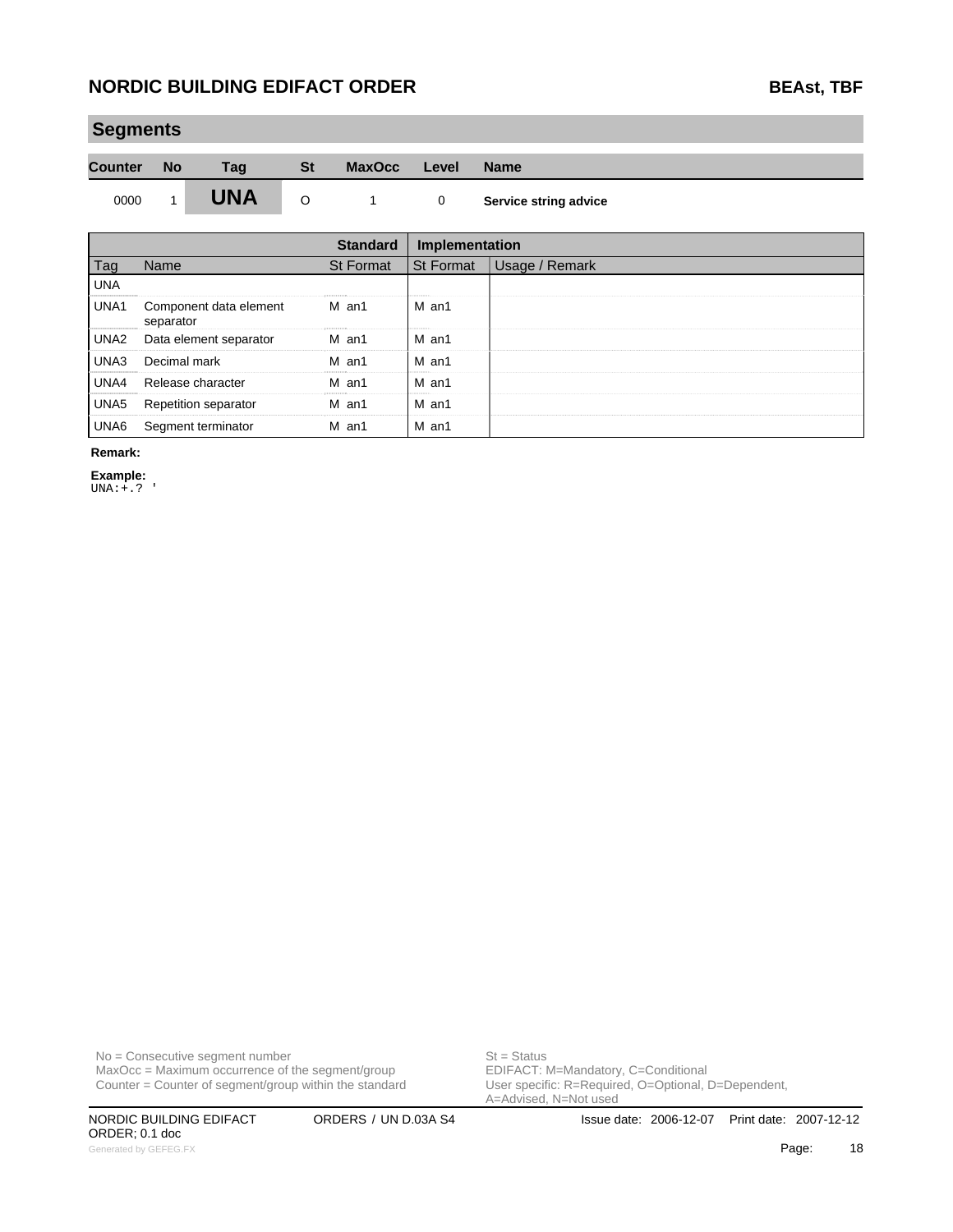**Segments**

| oeginenis      |                |                                                      |              |                  |                  |                             |
|----------------|----------------|------------------------------------------------------|--------------|------------------|------------------|-----------------------------|
| <b>Counter</b> | <b>No</b>      | Tag                                                  | <b>St</b>    | <b>MaxOcc</b>    | Level            | <b>Name</b>                 |
| 0000           | $\overline{2}$ | <b>UNB</b>                                           | $\mathsf{R}$ | 1                | 0                | Interchange header          |
|                |                |                                                      |              | <b>Standard</b>  | Implementation   |                             |
| Tag            | Name           |                                                      |              | <b>St Format</b> | <b>St Format</b> | Usage / Remark              |
| <b>UNB</b>     |                |                                                      |              |                  |                  |                             |
| S001           |                | Syntax identifier                                    |              | м                | $\mathsf{R}$     |                             |
| 0001           |                | Syntax identifier                                    |              | $M$ a4           | $M$ a4           | <b>UNOC</b>                 |
| 0002           |                | Syntax version number                                |              | M an1            | M an1            | 3                           |
| 0080           |                | Service code list directory<br>version number        |              | $C$ an $6$       | N                | Not used                    |
| 0133           |                | Character encoding, coded                            |              | $C$ an3          | N                | Not used                    |
| 0076           |                | Syntax release number                                |              | $C$ an $2$       | N                | Not used                    |
| S002           |                | Interchange sender                                   |              | M                | R                |                             |
| 0004           | identification | Interchange sender                                   |              | M an35           | R an35           | <b>GLN</b>                  |
| 0007           |                | Identification code qualifier                        |              | $C$ an4          | $R$ an4          | <b>14 EAN International</b> |
| 0008           | identification | Interchange sender internal                          |              | $C$ an. 35       | N                | Not used                    |
| 0042           |                | Interchange sender internal<br>sub-identification    |              | $C$ an. 35       | N                | Not used                    |
| S003           |                | Interchange recipient                                |              | м                | R                |                             |
| 0010           | identification | Interchange recipient                                |              | M an35           | R an35           | <b>GLN</b>                  |
| 0007           |                | Identification code qualifier                        |              | $C$ an4          | $R$ an4          | <b>14 EAN International</b> |
| 0014           | identification | Interchange recipient internal                       |              | $C$ an. 35       | N                | Not used                    |
| 0046           |                | Interchange recipient internal<br>sub-identification |              | $C$ an. 35       | N                | Not used                    |
| S004           |                | Date and time of preparation                         |              | M                | R.               |                             |
| 0017           | Date           |                                                      |              | M <sub>n8</sub>  | M <sub>n8</sub>  |                             |
| 0019           | Time           |                                                      |              | $M$ n4           | M <sub>n4</sub>  |                             |
| 0020           |                | Interchange control reference                        |              | M an14           | M an14           |                             |
| S005           | details        | Recipient reference/password                         |              | C                | N                |                             |
| 0022           |                | Recipient reference/password                         |              | M an14           | N                | Not used                    |
| 0025           | qualifier      | Recipient reference/password                         |              | C an2            | N                | Not used                    |
| 0026           |                | Application reference                                |              | $C$ an14         | N                | Not used                    |
| 0029           |                | Processing priority code                             |              | $C$ a1           | N                | Not used                    |
| 0031           |                | Acknowledgement request                              |              | C <sub>n1</sub>  | $D$ n1           | 1 Acknowledgement requested |
| 0032           | identifier     | Interchange agreement                                |              | C an35           | N                | Not used                    |
| 0035           | Test indicator |                                                      |              | C <sub>n1</sub>  | C <sub>n1</sub>  | Use only with test          |

 $MaxOcc = Maximum occurrence of the segment/group$ 

Counter = Counter of segment/group within the standard

No = Consecutive segment number<br>
MaxOcc = Maximum occurrence of the segment/group<br>
EDIFACT: M=Mandatory, C=Conditional User specific: R=Required, O=Optional, D=Dependent,<br>A=Advised, N=Not used

ORDER; 0.1 doc Generated by GEFEG.FX **Page:** 19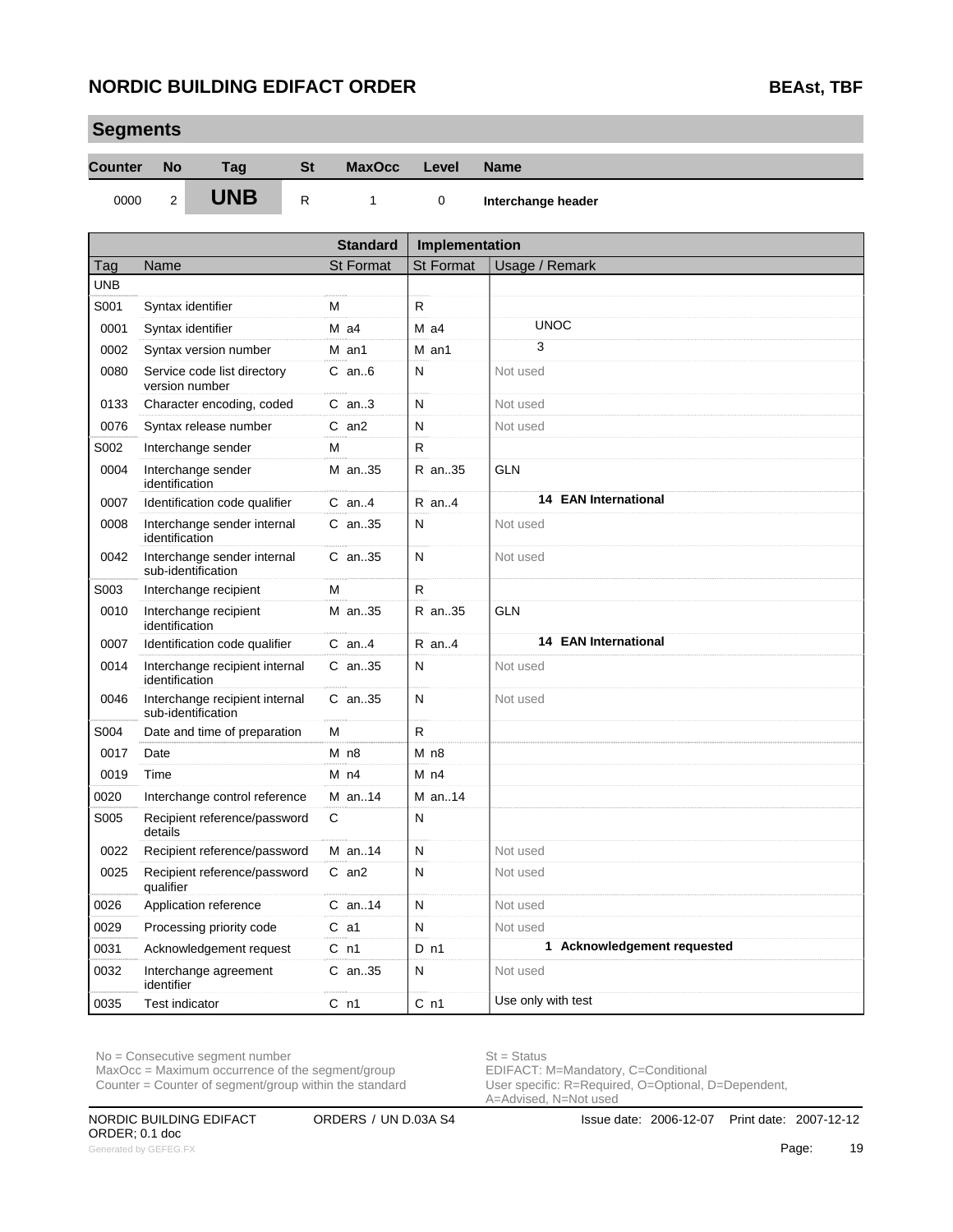### **Segments**

|     |      | <b>Standard</b>  | Implementation   |                       |
|-----|------|------------------|------------------|-----------------------|
| Tag | Name | <b>St Format</b> | <b>St Format</b> | Usage / Remark        |
|     |      |                  |                  | Interchange is a test |

**Remark:**

**Example:**

UNB+UNOC:3+7312346678901:14+7398765432101:14+20070411:0928+1234++++1++1'

No = Consecutive segment number<br>
MaxOcc = Maximum occurrence of the segment/group<br>
EDIFACT: M=Mandatory, C=Conditional  $MaxOcc = Maximum$  occurrence of the segment/group Counter = Counter of segment/group within the standard

ORDER; 0.1 doc Generated by GEFEG.FX **Page:** 20

User specific: R=Required, O=Optional, D=Dependent,<br>A=Advised, N=Not used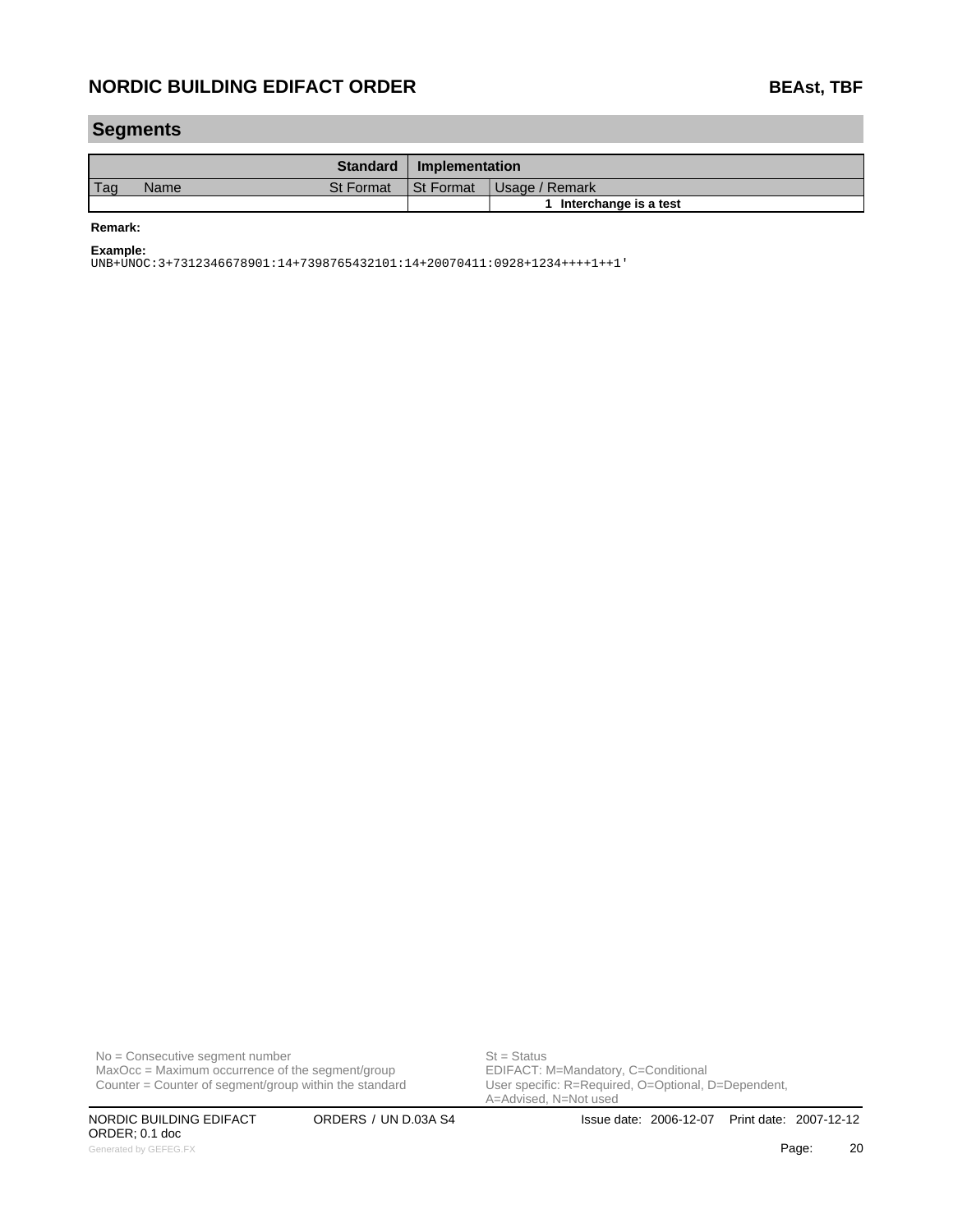**Segments**

| əegmenis       |                                             |                                                    |              |                  |                  |                                                                                                                                              |  |  |
|----------------|---------------------------------------------|----------------------------------------------------|--------------|------------------|------------------|----------------------------------------------------------------------------------------------------------------------------------------------|--|--|
| <b>Counter</b> | <b>No</b>                                   | Tag                                                | <b>St</b>    | <b>MaxOcc</b>    | Level            | <b>Name</b>                                                                                                                                  |  |  |
| 0010           | 3                                           | <b>UNH</b>                                         | $\mathsf{R}$ | 1                | 0                | Message header                                                                                                                               |  |  |
|                |                                             |                                                    |              | <b>Standard</b>  | Implementation   |                                                                                                                                              |  |  |
| Tag            | Name                                        |                                                    |              | <b>St Format</b> | <b>St Format</b> | Usage / Remark                                                                                                                               |  |  |
| <b>UNH</b>     |                                             |                                                    |              |                  |                  |                                                                                                                                              |  |  |
| 0062           |                                             | Message reference number                           |              | M an14           | M an. $14$       | Message reference number - unique number to identify the<br>message within the interchange, usually a consecutive<br>number starting with 1. |  |  |
| S009           |                                             | Message identifier                                 |              | M                | R.               |                                                                                                                                              |  |  |
| 0065           | Message type                                |                                                    |              | $M$ an6          | $R$ an $6$       | <b>ORDERS</b> Purchase order message                                                                                                         |  |  |
| 0052           |                                             | Message version number                             |              | $M$ an3          | $R$ an3          | D Draft version/UN/EDIFACT Directory                                                                                                         |  |  |
| 0054           |                                             | Message release number                             |              | $M$ an3          | $R$ an3          | 03A Release 2003 - A                                                                                                                         |  |  |
| 0051           |                                             | Controlling agency, coded                          |              | $M$ an3          | $R$ an3          | UN UN/CEFACT                                                                                                                                 |  |  |
| 0057           |                                             | Association assigned code                          |              | $C$ an $6$       | $C$ an $6$       | NeB01 Nordic eBuilding                                                                                                                       |  |  |
| 0110           | number                                      | Code list directory version                        |              | $C$ an $6$       | N                | Not used                                                                                                                                     |  |  |
| 0113           | Message type sub-function<br>identification |                                                    |              | $C$ an $6$       | N                | Not used                                                                                                                                     |  |  |
| 0068           |                                             | Common access reference                            |              | $C$ an35         | N                | Not used                                                                                                                                     |  |  |
| S010           |                                             | Status of the transfer                             |              | C                | N                |                                                                                                                                              |  |  |
| 0070           |                                             | Sequence of transfers                              |              | $M$ n2           | N                | Not used                                                                                                                                     |  |  |
| 0073           |                                             | First and last transfer                            |              | $C$ a1           | N                | Not used                                                                                                                                     |  |  |
| S016           |                                             | Message subset identification                      |              | C                | N                |                                                                                                                                              |  |  |
| 0115           |                                             | Message subset identification                      |              | M an14           | N                | Not used                                                                                                                                     |  |  |
| 0116           | number                                      | Message subset version                             |              | $C$ an3          | N                | Not used                                                                                                                                     |  |  |
| 0118           | number                                      | Message subset release                             |              | $C$ an3          | N                | Not used                                                                                                                                     |  |  |
| 0051           |                                             | Controlling agency, coded                          |              | $C$ an3          | N                | Not used                                                                                                                                     |  |  |
| S017           |                                             | Message implementation<br>guideline identification |              | C                | N                |                                                                                                                                              |  |  |
| 0121           |                                             | Message implementation<br>quideline identification |              | M an14           | N                | Not used                                                                                                                                     |  |  |
| 0122           |                                             | Message implementation<br>guideline version number |              | $C$ an3          | N                | Not used                                                                                                                                     |  |  |
| 0124           |                                             | Message implementation<br>guideline release number |              | $C$ an3          | ${\sf N}$        | Not used                                                                                                                                     |  |  |
| 0051           |                                             | Controlling agency, coded                          |              | $C$ an3          | N                | Not used                                                                                                                                     |  |  |
| S018           |                                             | Scenario identification                            |              | C                | N                |                                                                                                                                              |  |  |
| 0127           |                                             | Scenario identification                            |              | M an14           | N                | Not used                                                                                                                                     |  |  |
| 0128           |                                             | Scenario version number                            |              | $C$ an3          | N                | Not used                                                                                                                                     |  |  |
| 0130           |                                             | Scenario release number                            |              | $C$ an3          | ${\sf N}$        | Not used                                                                                                                                     |  |  |

No = Consecutive segment number<br>
MaxOcc = Maximum occurrence of the segment/group<br>
EDIFACT: M=Mandatory, C=Conditional  $MaxOcc = Maximum occurrence of the segment/group$ 

Counter = Counter of segment/group within the standard

User specific: R=Required, O=Optional, D=Dependent,<br>A=Advised, N=Not used

ORDER; 0.1 doc Generated by GEFEG.FX **Page:** 21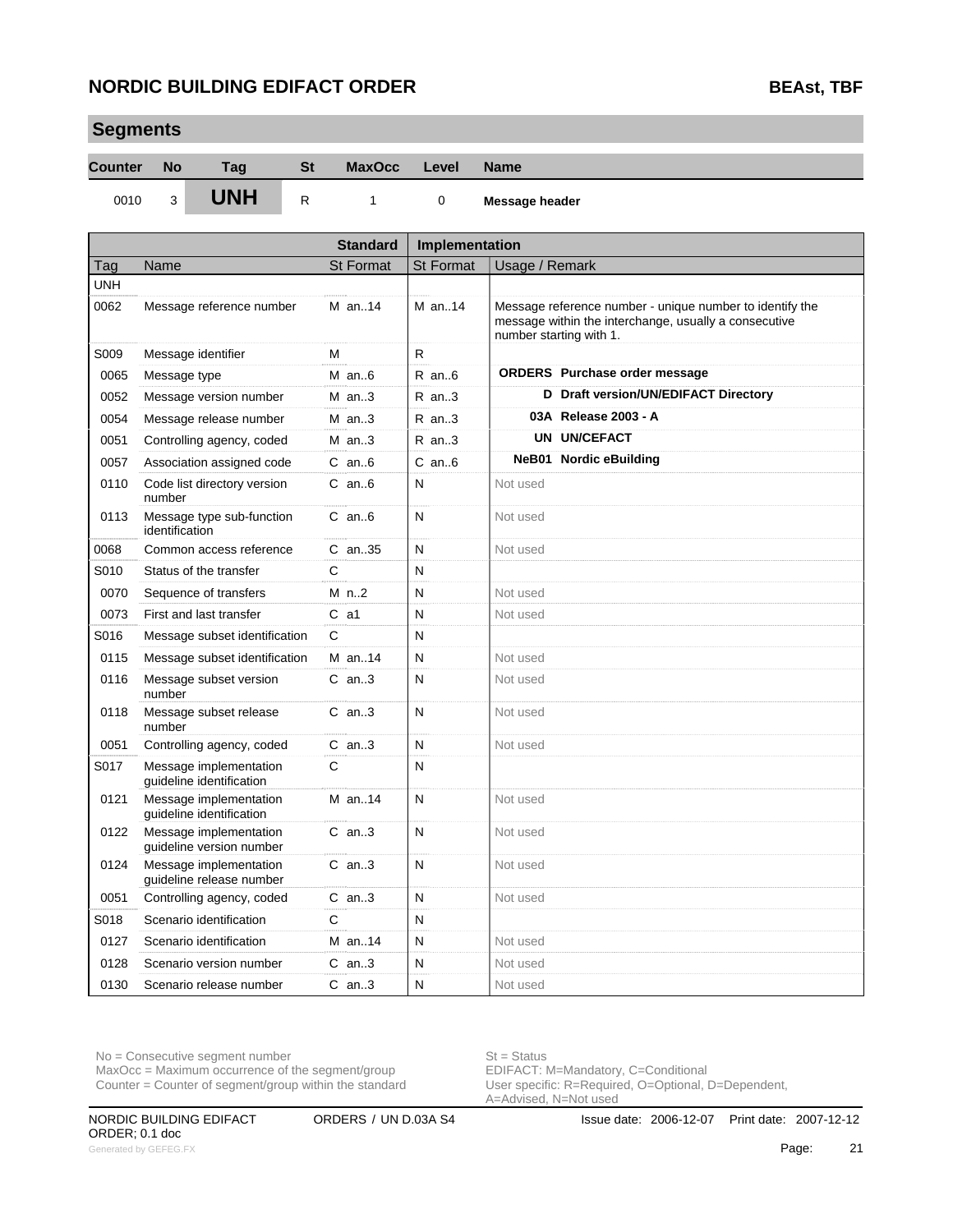### **Segments**

|      |                           | <b>Standard</b>  | Implementation |                |
|------|---------------------------|------------------|----------------|----------------|
| Tag  | Name                      | <b>St Format</b> | St Format      | Usage / Remark |
| 0051 | Controlling agency, coded | $C$ an3          | N              | Not used       |

#### **Remark:**

#### **Example:**

UNH+1+ORDERS:D:03A:UN:NeB01'

No = Consecutive segment number<br>
MaxOcc = Maximum occurrence of the segment/group<br>
EDIFACT: M=Mandatory, C=Conditional  $MaxOcc = Maximum$  occurrence of the segment/group Counter = Counter of segment/group within the standard

ORDER; 0.1 doc Generated by GEFEG.FX **Page:** 22 and the control of the control of the control of the control of the control of the control of the control of the control of the control of the control of the control of the control of the c

User specific: R=Required, O=Optional, D=Dependent,<br>A=Advised, N=Not used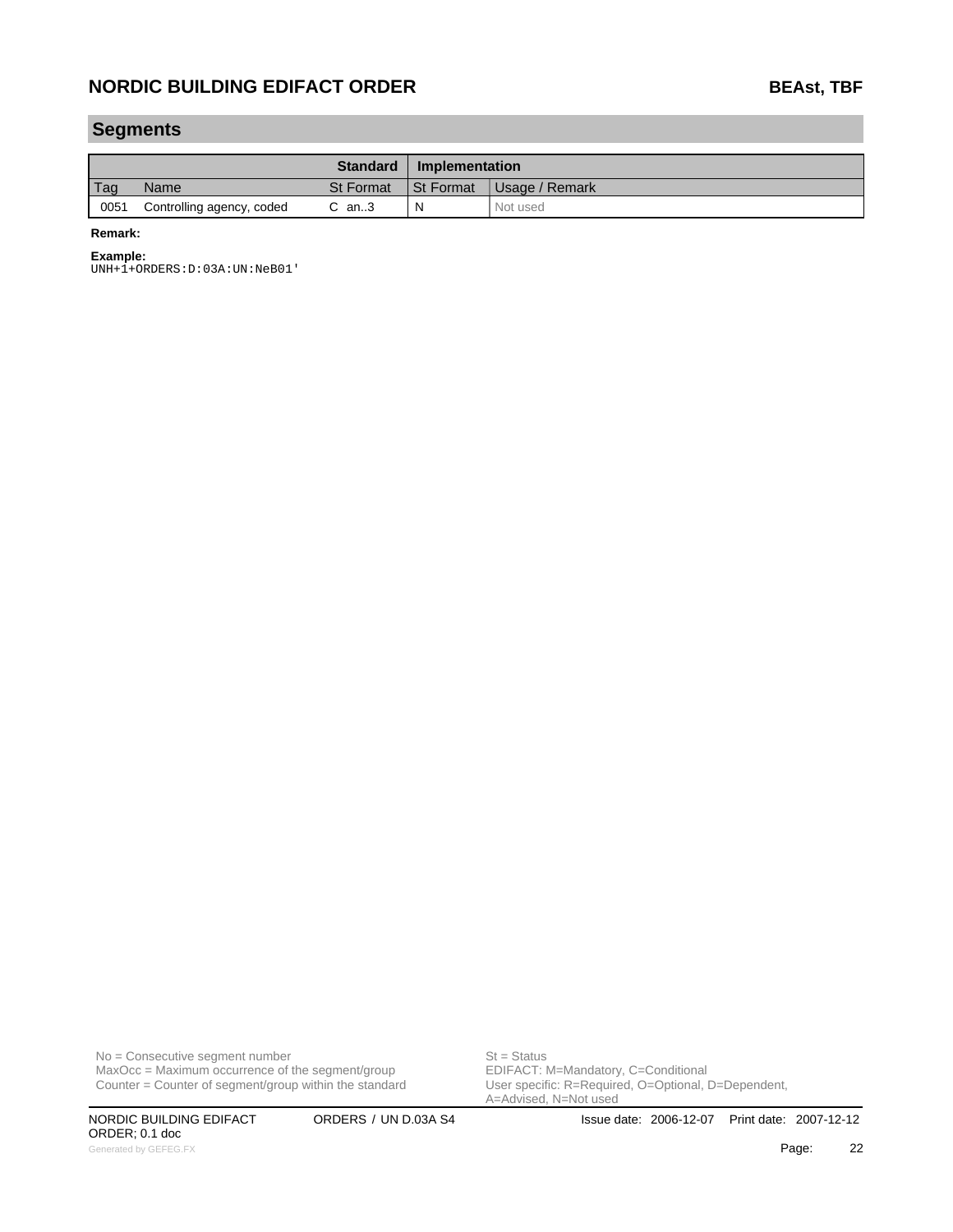| Segments       |                       |                                    |           |                  |                  |                                                                                                                                                        |
|----------------|-----------------------|------------------------------------|-----------|------------------|------------------|--------------------------------------------------------------------------------------------------------------------------------------------------------|
| <b>Counter</b> | <b>No</b>             | Tag                                | <b>St</b> | <b>MaxOcc</b>    | Level            | <b>Name</b>                                                                                                                                            |
| 0020           | 4                     | <b>BGM</b>                         | R         | 1                | 0                | <b>Beginning of message</b>                                                                                                                            |
|                |                       |                                    |           | <b>Standard</b>  | Implementation   |                                                                                                                                                        |
| Tag            | Name                  |                                    |           | <b>St Format</b> | <b>St Format</b> | Usage / Remark                                                                                                                                         |
| <b>BGM</b>     |                       |                                    |           |                  |                  |                                                                                                                                                        |
| C002           |                       | Document/message name              |           | C                | R.               |                                                                                                                                                        |
| 1001           | Document name code    |                                    |           | $C$ an3          | $R$ an. $3$      | 220 Order<br>226 Call off order<br>237 Cross docking services order                                                                                    |
| 1131           |                       | Code list identification code      |           | C an17           | N                | Not used                                                                                                                                               |
| 3055           | code                  | Code list responsible agency       |           | $C$ an3          | N                | Not used                                                                                                                                               |
| 1000           |                       | Document name                      |           | C an35           | N                | Not used                                                                                                                                               |
| C106           |                       | Document/message<br>identification |           | C                | $\mathsf{C}$     |                                                                                                                                                        |
| 1004           |                       | Document identifier                |           | $C$ an. 35       | R an35           | Buyers order number                                                                                                                                    |
| 1056           |                       | Version identifier                 |           | $C$ an9          | N                | Not used                                                                                                                                               |
| 1060           |                       | <b>Revision identifier</b>         |           | $C$ an $6$       | N                | Not used                                                                                                                                               |
| 1225           | Message function code |                                    |           | $C$ an3          | $O$ an3          | 9 Original<br>Agree on<br>1 Cancellation<br>31 Copy                                                                                                    |
| 4343           |                       | Response type code                 |           | $C$ an3          | $O$ an3          | Response type for acknowledgment<br>Agree on<br>AC Acknowledge - with detail and change<br>NA No acknowledgement needed<br>Al Acknowledge only changes |

#### **Remark:**

**Segments**

**Example:** BGM+220+123456+9+NA'

 $MaxOcc = Maximum occurrence of the segment/group$ Counter = Counter of segment/group within the standard

No = Consecutive segment number<br>
MaxOcc = Maximum occurrence of the segment/group<br>
EDIFACT: M=Mandatory, C=Conditional User specific: R=Required, O=Optional, D=Dependent,<br>A=Advised, N=Not used

ORDER; 0.1 doc Generated by GEFEG.FX **23 Page:** 23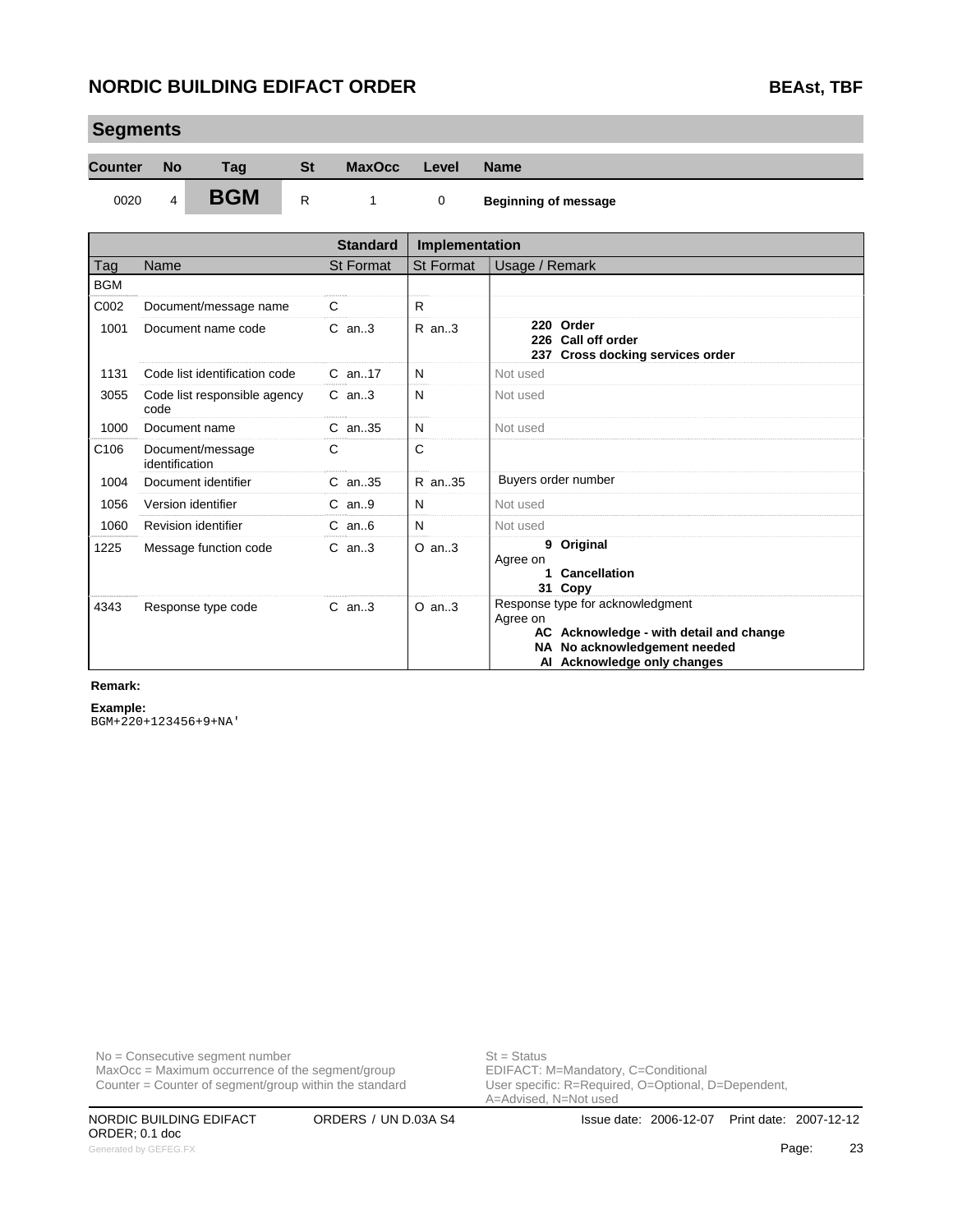| <b>Segments</b> |           |            |           |                 |                |                                                  |  |  |  |
|-----------------|-----------|------------|-----------|-----------------|----------------|--------------------------------------------------|--|--|--|
| <b>Counter</b>  | <b>No</b> | Tag        | <b>St</b> | <b>MaxOcc</b>   | Level          | <b>Name</b>                                      |  |  |  |
| 0030            | 5         | <b>DTM</b> | R         | 2               |                | Message date/Requested delivery or shipment date |  |  |  |
|                 |           |            |           | <b>Standard</b> | Implementation |                                                  |  |  |  |

|                  |                                                         | vianuaru         | <b>IIIIDICIIICIIIAIIUII</b> |                                                                                                       |
|------------------|---------------------------------------------------------|------------------|-----------------------------|-------------------------------------------------------------------------------------------------------|
| Tag              | Name                                                    | <b>St Format</b> | <b>St Format</b>            | Usage / Remark                                                                                        |
| <b>DTM</b>       |                                                         |                  |                             |                                                                                                       |
| C <sub>507</sub> | Date/time/period                                        |                  |                             |                                                                                                       |
| 2005             | Date or time or period function M an3<br>code qualifier |                  | $R$ an. $3$                 | 137 Document/message date/time<br>2 Delivery date/time, requested<br>10 Shipment date/time, requested |
| 2380             | Date or time or period text                             | $C$ an. 35       | R N.12                      | Document Date                                                                                         |
| 2379             | Date or time or period format<br>code                   | C an3            | $R$ an. $3$                 | 102 CCYYMMDD<br>203 CCYYMMDDHHMM                                                                      |

#### **Remark:**

**Example:** DTM+137:200701011025:203'

No = Consecutive segment number<br>
MaxOcc = Maximum occurrence of the segment/group<br>
EDIFACT: M=Mandatory, C=Conditional  $MaxOcc = Maximum$  occurrence of the segment/group

Counter = Counter of segment/group within the standard

ORDER; 0.1 doc

User specific: R=Required, O=Optional, D=Dependent,<br>A=Advised, N=Not used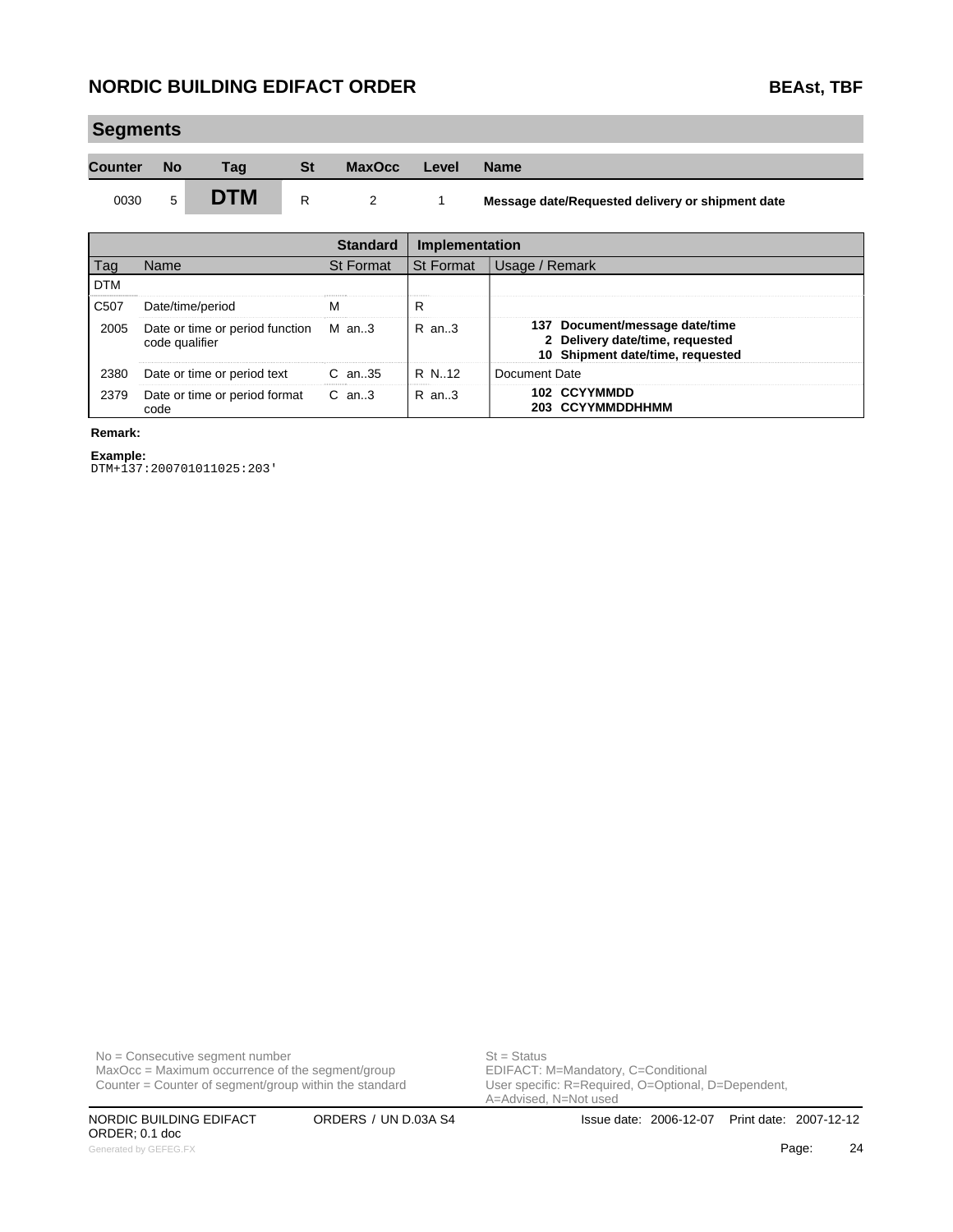| <b>Counter</b>   | <b>No</b>           | Tag                           | <b>St</b> | <b>MaxOcc</b>    | Level            | <b>Name</b>                                                                                                                                                                                              |
|------------------|---------------------|-------------------------------|-----------|------------------|------------------|----------------------------------------------------------------------------------------------------------------------------------------------------------------------------------------------------------|
| 0070             | 6                   | <b>FTX</b>                    | O         | 99               | 1                | <b>Free text</b>                                                                                                                                                                                         |
|                  |                     |                               |           | <b>Standard</b>  | Implementation   |                                                                                                                                                                                                          |
| Tag              | Name                |                               |           | <b>St Format</b> | <b>St Format</b> | Usage / Remark                                                                                                                                                                                           |
| <b>FTX</b>       |                     |                               |           |                  |                  |                                                                                                                                                                                                          |
| 4451             |                     | Text subject code qualifier   |           | $M$ an3          | $R$ an3          | <b>Delivery instructions</b><br><b>DIN</b><br><b>GEN</b><br><b>Entire transaction set</b><br><b>PUR</b> Purchasing information<br><b>TRA Transportation information</b><br><b>AAG</b> Party instructions |
| 4453             |                     | Free text function code       |           | $C$ an3          | N                | Not used                                                                                                                                                                                                 |
| C <sub>107</sub> | Text reference      |                               |           | $\mathsf{C}$     | N                |                                                                                                                                                                                                          |
| 4441             |                     | Free text description code    |           | M an17           | R an17           |                                                                                                                                                                                                          |
| 1131             |                     | Code list identification code |           | $C$ an. 17       | N                | Not used                                                                                                                                                                                                 |
| 3055             | code                | Code list responsible agency  |           | $C$ an3          | N                | Not used                                                                                                                                                                                                 |
| C108             | <b>Text literal</b> |                               |           | C                | C                |                                                                                                                                                                                                          |
| 4440             | Free text           |                               |           | M an512          | R an512          |                                                                                                                                                                                                          |
| 4440             | Free text           |                               |           | C an., 512       | O an512          |                                                                                                                                                                                                          |
| 4440             | Free text           |                               |           | $C$ an512        | O an512          |                                                                                                                                                                                                          |
| 4440             | Free text           |                               |           | C an512          | O an512          |                                                                                                                                                                                                          |

### **Segments**

| Remark: |
|---------|

### **Example:**

FTX+PUR+++Samleverans önskas med order 12345:A:A:A:A+SV'

4447 Free text format code C an..3 N

4440 Free text C an..512 O an..512 3453 Language name code C an..3 | O an..3

No = Consecutive segment number<br>
MaxOcc = Maximum occurrence of the segment/group<br>
EDIFACT: M=Mandatory, C=Conditional  $MaxOcc = Maximum occurrence of the segment/group$ Counter = Counter of segment/group within the standard

User specific: R=Required, O=Optional, D=Dependent,<br>A=Advised, N=Not used

ORDER; 0.1 doc Generated by GEFEG.FX **Page:** 25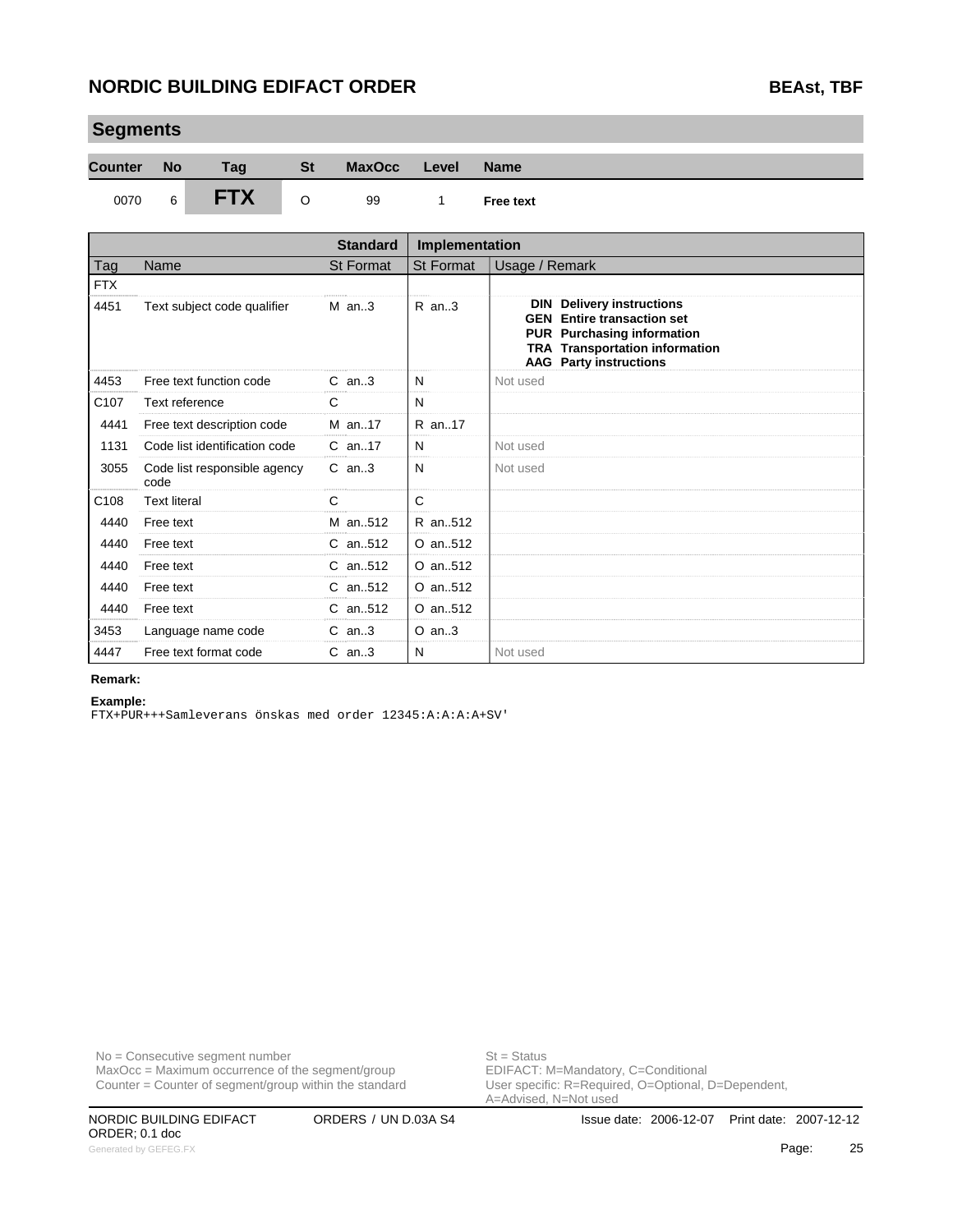|                | <b>Segments</b> |                 |           |               |       |                |  |  |  |
|----------------|-----------------|-----------------|-----------|---------------|-------|----------------|--|--|--|
| <b>Counter</b> | <b>No</b>       | <b>Tag</b>      | <b>St</b> | <b>MaxOcc</b> | Level | <b>Name</b>    |  |  |  |
| 0090           |                 | SG <sub>1</sub> | $\circ$   | 20            |       | <b>RFF-DTM</b> |  |  |  |
| 0100           | $\overline{7}$  | <b>RFF</b>      | R         |               | 1     | Reference      |  |  |  |

|            |                              | <b>Standard</b>  | Implementation   |                                                                                                                                                                                                                                                                                                                                                                                                                                                                                                                                                                                                                |
|------------|------------------------------|------------------|------------------|----------------------------------------------------------------------------------------------------------------------------------------------------------------------------------------------------------------------------------------------------------------------------------------------------------------------------------------------------------------------------------------------------------------------------------------------------------------------------------------------------------------------------------------------------------------------------------------------------------------|
| <b>Tag</b> | Name                         | <b>St Format</b> | <b>St Format</b> | Usage / Remark                                                                                                                                                                                                                                                                                                                                                                                                                                                                                                                                                                                                 |
| <b>RFF</b> |                              |                  |                  |                                                                                                                                                                                                                                                                                                                                                                                                                                                                                                                                                                                                                |
| C506       | Reference                    | M                | R                |                                                                                                                                                                                                                                                                                                                                                                                                                                                                                                                                                                                                                |
| 1153       | Reference code qualifier     | $M$ an3          | R an3            | <b>Primary codes</b><br><b>AEP</b> Project number<br><b>CR</b> Customer reference number<br>PD Promotion deal number<br><b>Secundary codes</b><br>AAG<br>Offer number<br>PL Price list number<br><b>AFZ</b> Situation number<br><b>AER</b> Project specification number<br><b>ADE</b> Account number<br><b>ADT</b> Group accounting<br><b>AOU</b> Cost account<br><b>CT</b> Contract number<br>Campaine number(reference)<br>UO Ultimate customer's order number<br><b>AAL</b> Drawing number<br><b>UC</b> Building place reference<br>COF Subordrer number<br>El branchen I Norge<br><b>MS</b> Message sender |
| 1154       | Reference identifier         | $C$ an. $70$     | R an70           |                                                                                                                                                                                                                                                                                                                                                                                                                                                                                                                                                                                                                |
| 1156       | Document line identifier     | $C$ an $6$       | N                | Not used                                                                                                                                                                                                                                                                                                                                                                                                                                                                                                                                                                                                       |
| 4000       | Reference version identifier | $C$ an. 35       | N                | Not used                                                                                                                                                                                                                                                                                                                                                                                                                                                                                                                                                                                                       |
| 1060       | Revision identifier          | $C$ an $6$       | N                | Not used                                                                                                                                                                                                                                                                                                                                                                                                                                                                                                                                                                                                       |

#### **Remark:**

**Example:** RFF+AAG:123456789'

No = Consecutive segment number<br>
MaxOcc = Maximum occurrence of the segment/group<br>
EDIFACT: M=Mandatory, C=Conditional  $MaxOcc = Maximum$  occurrence of the segment/group Counter = Counter of segment/group within the standard

User specific: R=Required, O=Optional, D=Dependent,<br>A=Advised, N=Not used

ORDER; 0.1 doc Generated by GEFEG.FX **Page:** 26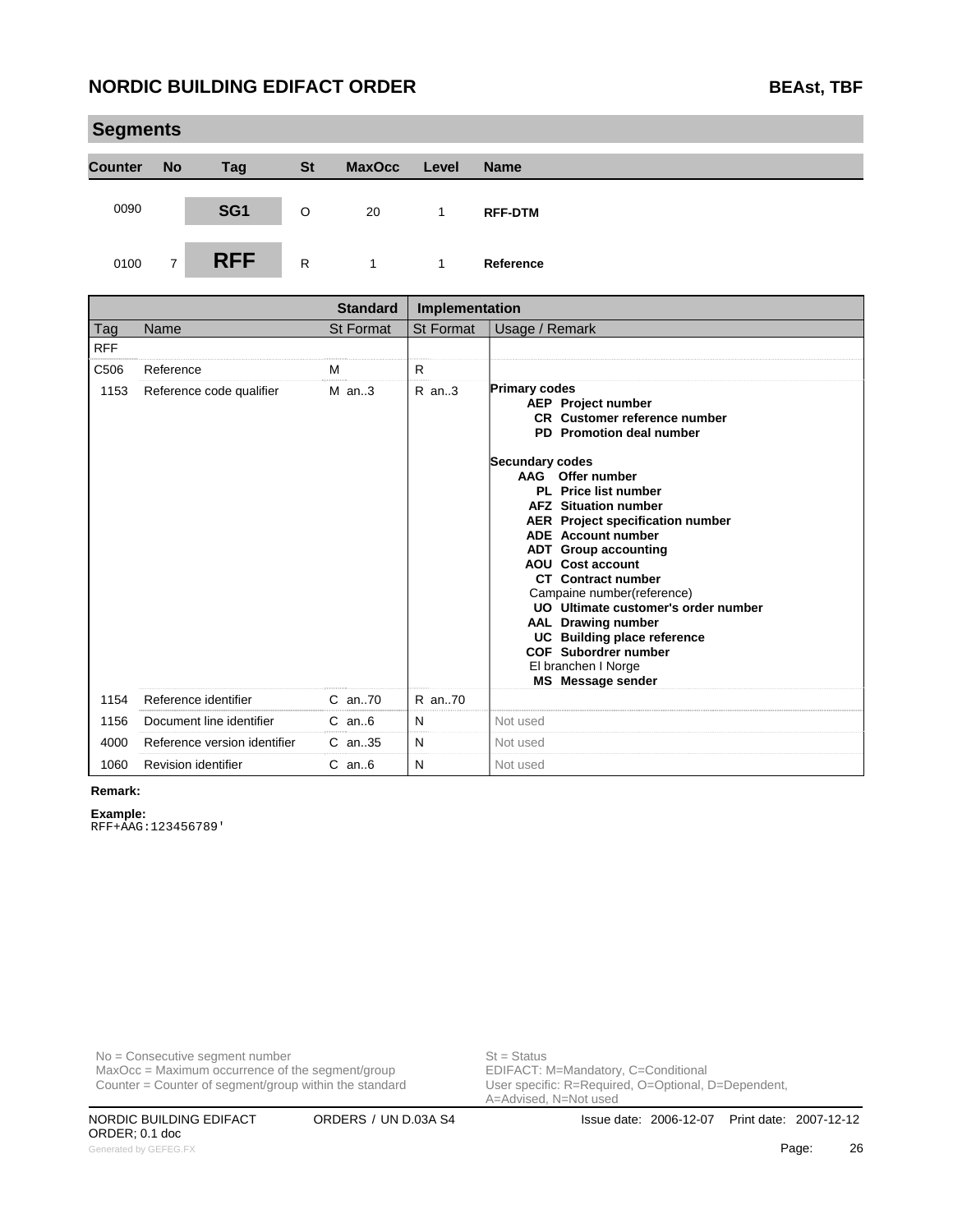|                | <b>Segments</b> |                 |           |               |       |                  |  |  |  |
|----------------|-----------------|-----------------|-----------|---------------|-------|------------------|--|--|--|
| <b>Counter</b> | <b>No</b>       | <b>Tag</b>      | <b>St</b> | <b>MaxOcc</b> | Level | <b>Name</b>      |  |  |  |
| 0090           |                 | SG <sub>1</sub> | $\circ$   | 20            | 1.    | <b>RFF-DTM</b>   |  |  |  |
| 0110           | 8               | <b>DTM</b>      | $\circ$   | 1             | 2     | Date/time/period |  |  |  |

|            |                                                         | Standard         | Implementation |                         |
|------------|---------------------------------------------------------|------------------|----------------|-------------------------|
|            | Name                                                    | <b>St Format</b> | l St Format    | Usage / Remark          |
| <b>DTM</b> |                                                         |                  |                |                         |
| C507       | Date/time/period                                        |                  |                |                         |
| 2005       | Date or time or period function M an3<br>code qualifier |                  | $R$ an. $3$    | 171 Reference date/time |
| 2380       | Date or time or period text                             | $C$ an. 35       | $R$ an. 35     |                         |
| 2379       | Date or time or period format<br>code                   | C an3            | $R$ an. 3      | 102 CCYYMMDD            |

#### **Remark:**

**Example:**

DTM+171:20070101:102'

 $MaxOcc = Maximum$  occurrence of the segment/group Counter = Counter of segment/group within the standard

No = Consecutive segment number<br>
MaxOcc = Maximum occurrence of the segment/group<br>
EDIFACT: M=Mandatory, C=Conditional User specific: R=Required, O=Optional, D=Dependent,<br>A=Advised, N=Not used

ORDER; 0.1 doc Generated by GEFEG.FX **Page:** 27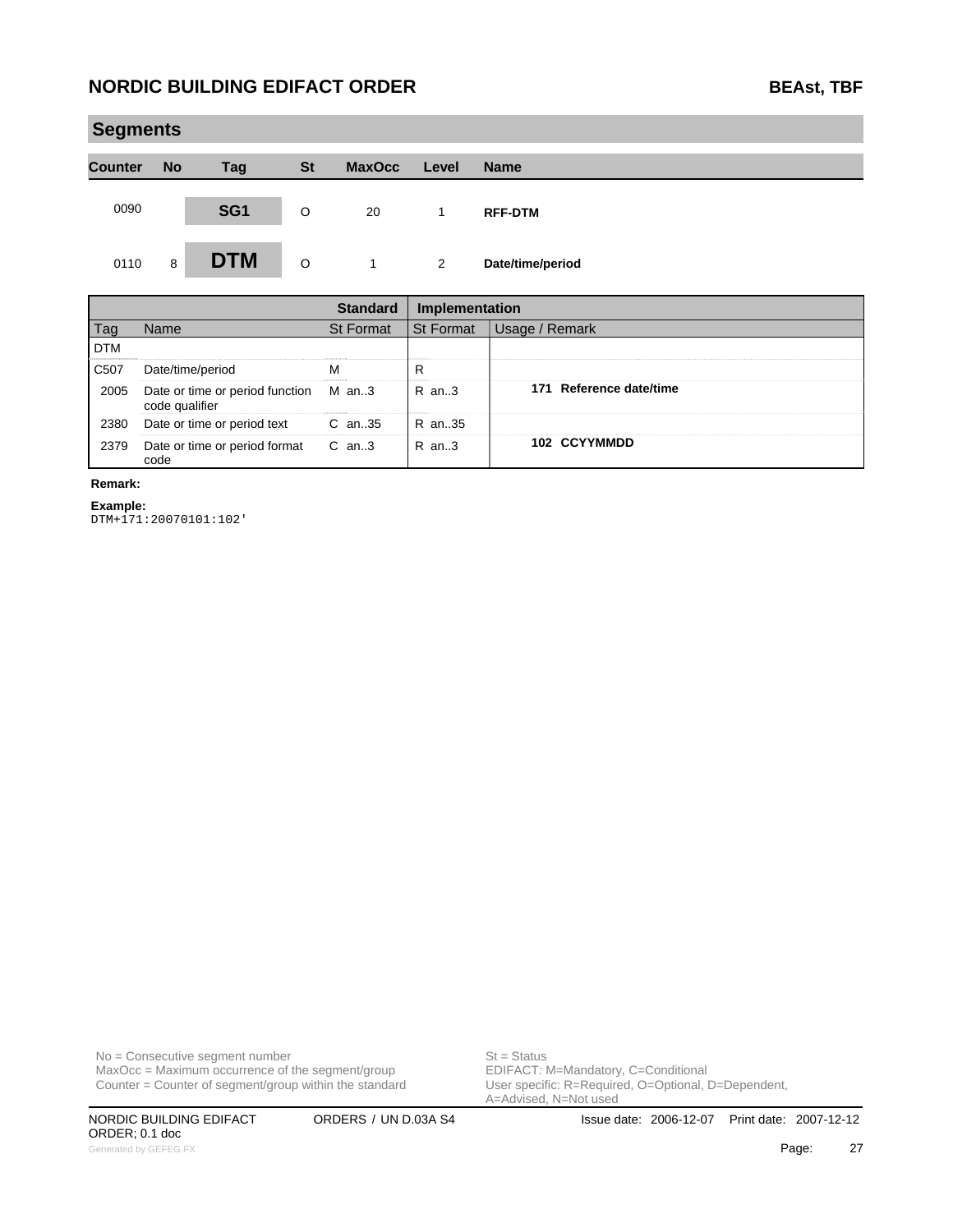|                | <b>Segments</b> |                 |           |               |       |                  |  |  |  |  |
|----------------|-----------------|-----------------|-----------|---------------|-------|------------------|--|--|--|--|
| <b>Counter</b> | <b>No</b>       | <b>Tag</b>      | <b>St</b> | <b>MaxOcc</b> | Level | <b>Name</b>      |  |  |  |  |
| 0120           |                 | SG <sub>2</sub> | R         | 8             | 1     | NAD-LOC-SG3-SG5  |  |  |  |  |
| 0130           | 9               | <b>NAD</b>      | R         | 1             | 1     | Name and address |  |  |  |  |

|            |                                      | <b>Standard</b>  | Implementation |                                                                                                                                                                                                                        |  |
|------------|--------------------------------------|------------------|----------------|------------------------------------------------------------------------------------------------------------------------------------------------------------------------------------------------------------------------|--|
| Tag        | Name                                 | <b>St Format</b> | St Format      | Usage / Remark                                                                                                                                                                                                         |  |
| <b>NAD</b> |                                      |                  |                |                                                                                                                                                                                                                        |  |
| 3035       | Party function code qualifier        | $M$ an3          | R an3          | <b>Primary codes</b><br><b>BY Buyer</b><br><b>SU Supplier</b><br><b>IV</b> Invoicee<br>DP Delivery party<br>SF Ship from<br><b>UD</b> Ultimate customer<br>Secundary codes<br><b>CA Carrier</b><br><b>CN</b> Consignee |  |
| C082       | Party identification details         | C                | $\mathsf{R}$   |                                                                                                                                                                                                                        |  |
| 3039       | Party identifier                     | M an35           | R an35         | GLN no<br>Or code agreed on with party                                                                                                                                                                                 |  |
| 1131       | Code list identification code        | $C$ an. 17       | N              | Not used                                                                                                                                                                                                               |  |
| 3055       | Code list responsible agency<br>code | $C$ an3          | $R$ an3        | 9 EAN International<br>91 Assigned by seller or seller's agent<br>92 Assigned by buyer or buyer's agent                                                                                                                |  |
| C058       | Name and address                     | C                | N              | Not recomende                                                                                                                                                                                                          |  |
| 3124       | Name and address description         | M an35           | M an35         |                                                                                                                                                                                                                        |  |
| 3124       | Name and address description         | C an35           | N              | Not used                                                                                                                                                                                                               |  |
| 3124       | Name and address description         | C an35           | N              | Not used                                                                                                                                                                                                               |  |
| 3124       | Name and address description         | C an35           | N              | Not used                                                                                                                                                                                                               |  |
| 3124       | Name and address description         | C an35           | N              | Not used                                                                                                                                                                                                               |  |
| C080       | Party name                           | C                | $\circ$        |                                                                                                                                                                                                                        |  |
| 3036       | Party name                           | M an35           | R an35         |                                                                                                                                                                                                                        |  |
| 3036       | Party name                           | C an35           | O an35         |                                                                                                                                                                                                                        |  |
| 3036       | Party name                           | C an35           | O an35         |                                                                                                                                                                                                                        |  |
| 3036       | Party name                           | C an35           | N              | Not used                                                                                                                                                                                                               |  |
| 3036       | Party name                           | C an35           | N              | Not used                                                                                                                                                                                                               |  |
| 3045       | Party name format code               | $C$ an3          | N              | Not used                                                                                                                                                                                                               |  |
| C059       | <b>Street</b>                        | C                | $\circ$        |                                                                                                                                                                                                                        |  |

No = Consecutive segment number<br>
MaxOcc = Maximum occurrence of the segment/group<br>
EDIFACT: M=Mandatory, C=Conditional  $MaxOcc = Maximum occurrence of the segment/group$ Counter = Counter of segment/group within the standard

User specific: R=Required, O=Optional, D=Dependent,<br>A=Advised, N=Not used

ORDER; 0.1 doc Generated by GEFEG.FX **28**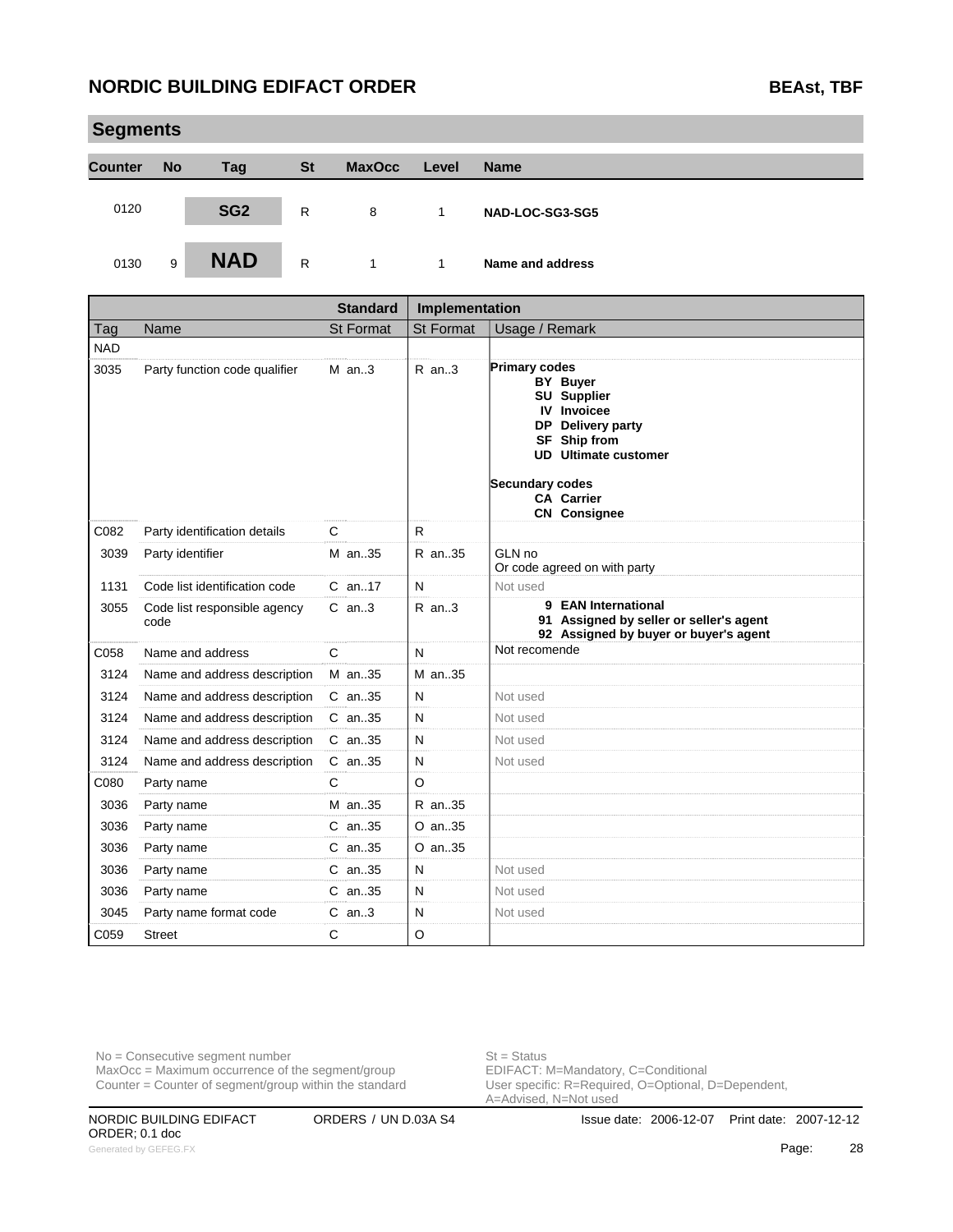### **Segments**

|      |                                                    | <b>Standard</b> | Implementation   |                |
|------|----------------------------------------------------|-----------------|------------------|----------------|
| Tag  | Name                                               | St Format       | <b>St Format</b> | Usage / Remark |
| 3042 | Street and number or post<br>office box identifier | M an35          | R an35           |                |
| 3042 | Street and number or post<br>office box identifier | $C$ an. 35      | O an35           |                |
| 3042 | Street and number or post<br>office box identifier | $C$ an. 35      | N                | Not used       |
| 3042 | Street and number or post<br>office box identifier | $C$ an. 35      | N                | Not used       |
| 3164 | City name                                          | $C$ an. 35      | O an35           |                |
| C819 | Country sub-entity details                         | C               | N                |                |
| 3229 | Country sub-entity name code                       | $C$ an9         | N                | Not used       |
| 1131 | Code list identification code                      | $C$ an. 17      | N                | Not used       |
| 3055 | Code list responsible agency<br>code               | $C$ an3         | N                | Not used       |
| 3228 | Country sub-entity name                            | C an70          | N                | Not used       |
| 3251 | Postal identification code                         | $C$ an17        | O an17           |                |
| 3207 | Country name code                                  | $C$ an3         | $O$ an3          |                |

#### **Remark:**

**Example:**

NAD+BY+7381030000028::9++Skoogs AB::X+Tallvägen 45:X+Xstad++12359+SE'

 $MaxOcc = Maximum$  occurrence of the segment/group Counter = Counter of segment/group within the standard

No = Consecutive segment number<br>
MaxOcc = Maximum occurrence of the segment/group<br>
EDIFACT: M=Mandatory, C=Conditional

ORDER; 0.1 doc Generated by GEFEG.FX **Page:** 29

User specific: R=Required, O=Optional, D=Dependent,<br>A=Advised, N=Not used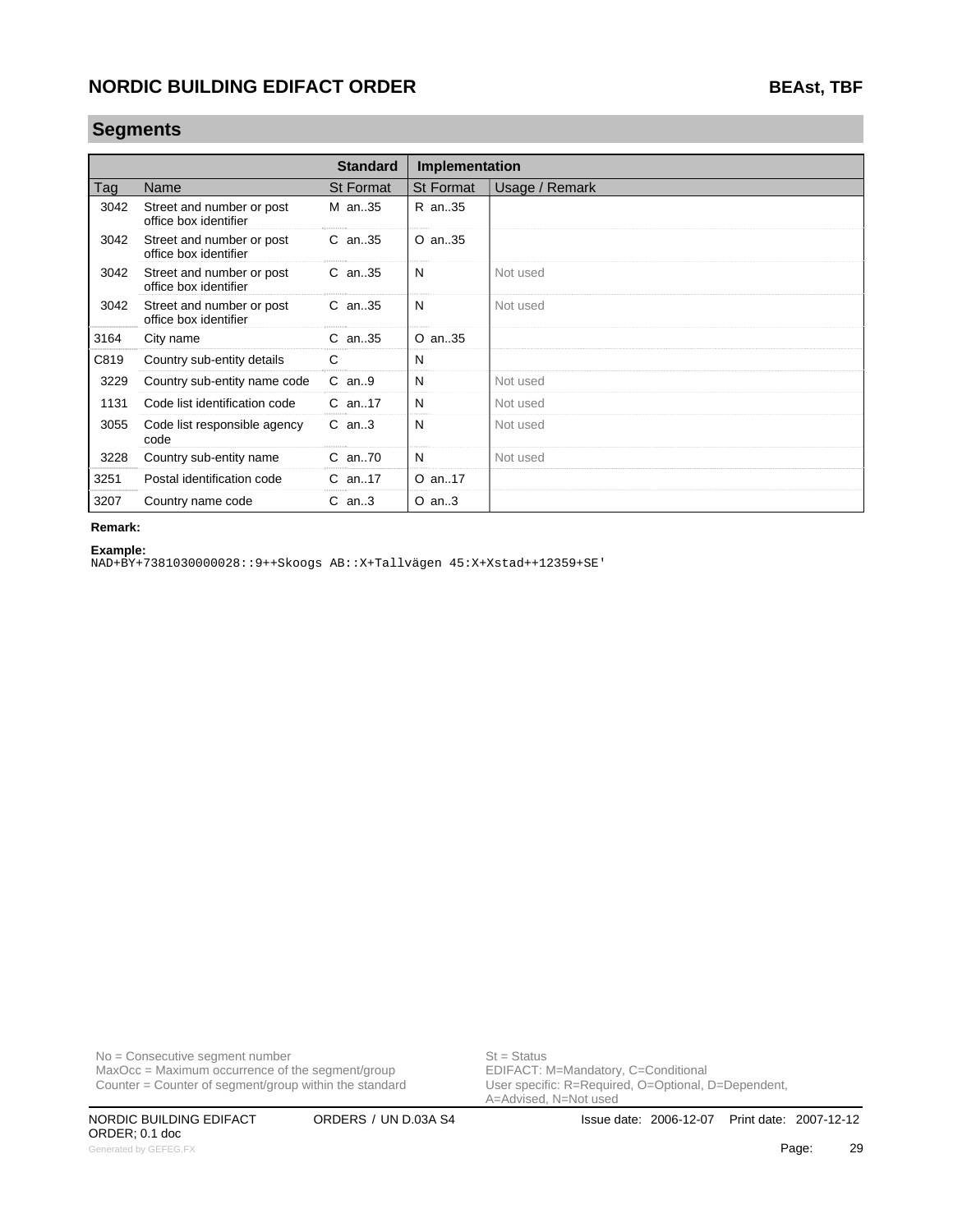|                | <b>Segments</b> |                 |           |               |       |                                      |  |  |  |  |
|----------------|-----------------|-----------------|-----------|---------------|-------|--------------------------------------|--|--|--|--|
| <b>Counter</b> | <b>No</b>       | Tag             | <b>St</b> | <b>MaxOcc</b> | Level | <b>Name</b>                          |  |  |  |  |
| 0120           |                 | SG <sub>2</sub> | R         | 8             |       | NAD-LOC-SG3-SG5                      |  |  |  |  |
| 0140           | 10              | <b>LOC</b>      | $\circ$   | $\mathbf{1}$  | 2     | <b>Place/location identification</b> |  |  |  |  |

|            |                                        | <b>Standard</b>  | Implementation |                            |
|------------|----------------------------------------|------------------|----------------|----------------------------|
| Tag        | Name                                   | <b>St Format</b> | St Format      | Usage / Remark             |
| <b>LOC</b> |                                        |                  |                |                            |
| 3227       | Location function code qualifier       | $M$ an3          | $R$ an3        | 7 Place of delivery        |
| C517       | Location identification                | C                | O              |                            |
| 3225       | Location name code                     | C an. 35         | A an. 35       | <b>GLN</b>                 |
| 1131       | Code list identification code          | C an17           | N              | Not used                   |
| 3055       | Code list responsible agency<br>code   | $C$ an3          | N              | Not used                   |
| 3224       | Location name                          | $C$ an. 256      | A an.,256      | Location name in free text |
| C519       | Related location one<br>identification | C                | N              |                            |
| 3223       | First related location name<br>code    | $C$ an. 25       | N              | Not used                   |
| 1131       | Code list identification code          | $C$ an. 17       | N              | Not used                   |
| 3055       | Code list responsible agency<br>code   | $C$ an3          | N              | Not used                   |
| 3222       | First related location name            | C an70           | N              | Not used                   |
| C553       | Related location two<br>identification | $\mathsf{C}$     | N              |                            |
| 3233       | Second related location name<br>code   | C an25           | N              | Not used                   |
| 1131       | Code list identification code          | $C$ an. 17       | N              | Not used                   |
| 3055       | Code list responsible agency<br>code   | $C$ an3          | N              | Not used                   |
| 3232       | Second related location name           | $C$ an70         | N              | Not used                   |
| 5479       | <b>Relation code</b>                   | $C$ an3          | N              | Not used                   |

#### **Remark:**

To be used only together with Delivery party if neccessary

#### **Example:**

LOC+7+X:::Grönegatan 14'

No = Consecutive segment number<br>
MaxOcc = Maximum occurrence of the segment/group<br>
EDIFACT: M=Mandatory, C=Conditional  $MaxOcc = Maximum$  occurrence of the segment/group Counter = Counter of segment/group within the standard

User specific: R=Required, O=Optional, D=Dependent,<br>A=Advised, N=Not used

ORDER; 0.1 doc Generated by GEFEG.FX **Page:** 20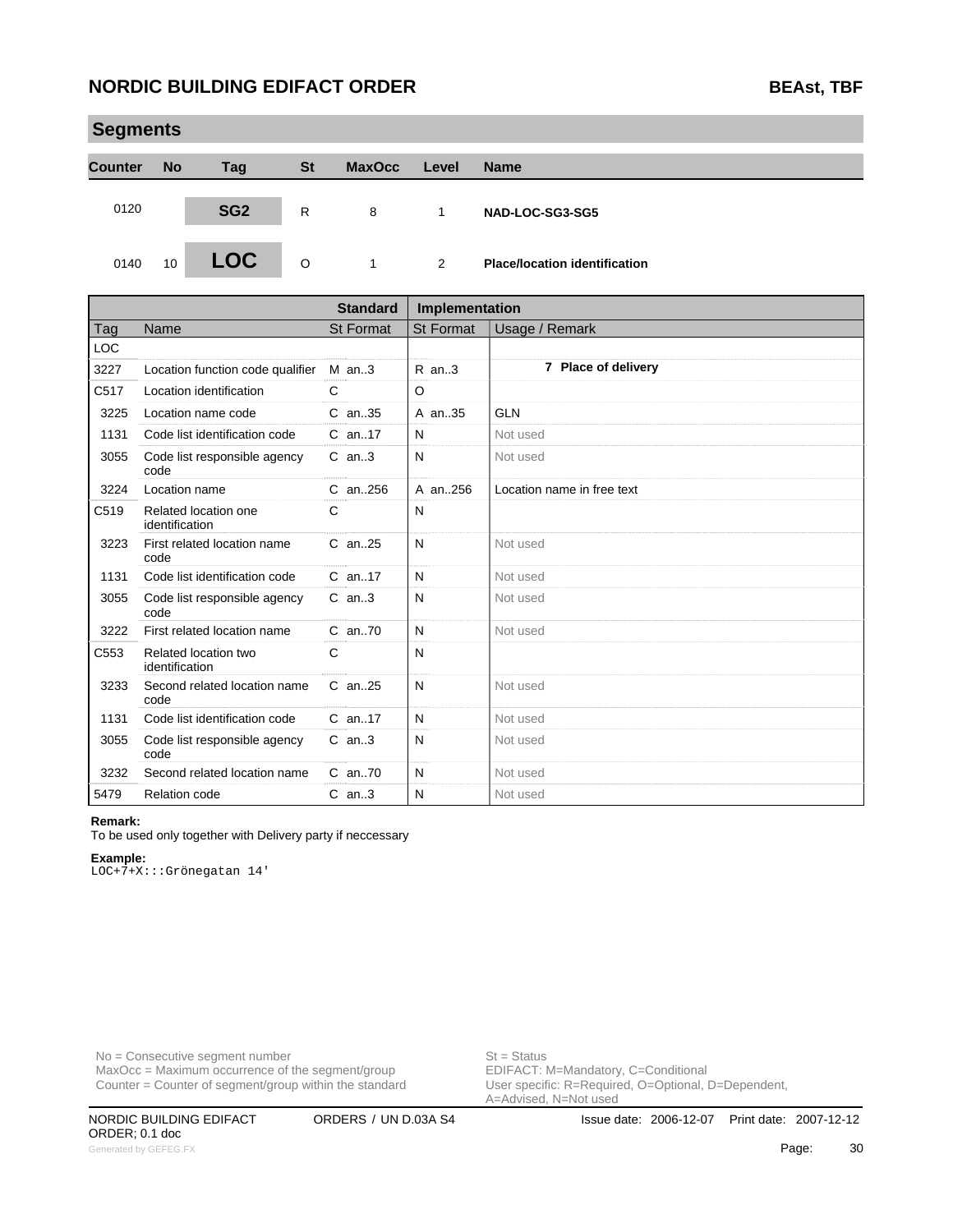|                | <b>Segments</b> |                 |           |               |       |             |  |  |  |  |
|----------------|-----------------|-----------------|-----------|---------------|-------|-------------|--|--|--|--|
| <b>Counter</b> | <b>No</b>       | Tag             | <b>St</b> | <b>MaxOcc</b> | Level | <b>Name</b> |  |  |  |  |
| 0160           |                 | SG <sub>3</sub> | O         | 2             | 2     | <b>RFF</b>  |  |  |  |  |
| 0170           | 11              | <b>RFF</b>      | R         | $\mathbf{1}$  | 2     | Reference   |  |  |  |  |

|            |                              | <b>Standard</b> | Implementation |                                                                     |
|------------|------------------------------|-----------------|----------------|---------------------------------------------------------------------|
| Tag        | <b>Name</b>                  | St Format       | l St Format    | Usage / Remark                                                      |
| <b>RFF</b> |                              |                 |                |                                                                     |
| C506       | Reference                    | м               | R              |                                                                     |
| 1153       | Reference code qualifier     | $M$ an3         | R an3          | VA VAT registration number<br><b>GN</b> Government reference number |
| 1154       | Reference identifier         | $C$ an. $70$    | R an70         |                                                                     |
| 1156       | Document line identifier     | $C$ an $6$      | N              | Not used                                                            |
| 4000       | Reference version identifier | $C$ an. 35      | N              | Not used                                                            |
| 1060       | Revision identifier          | $C$ an $6$      | N              | Not used                                                            |

### **Remark:**

**Example:** RFF+VA:SE556048581801'

 $MaxOcc = Maximum$  occurrence of the segment/group Counter = Counter of segment/group within the standard

No = Consecutive segment number<br>
MaxOcc = Maximum occurrence of the segment/group<br>
EDIFACT: M=Mandatory, C=Conditional

ORDER; 0.1 doc Generated by GEFEG.FX **Page:** 31

User specific: R=Required, O=Optional, D=Dependent,<br>A=Advised, N=Not used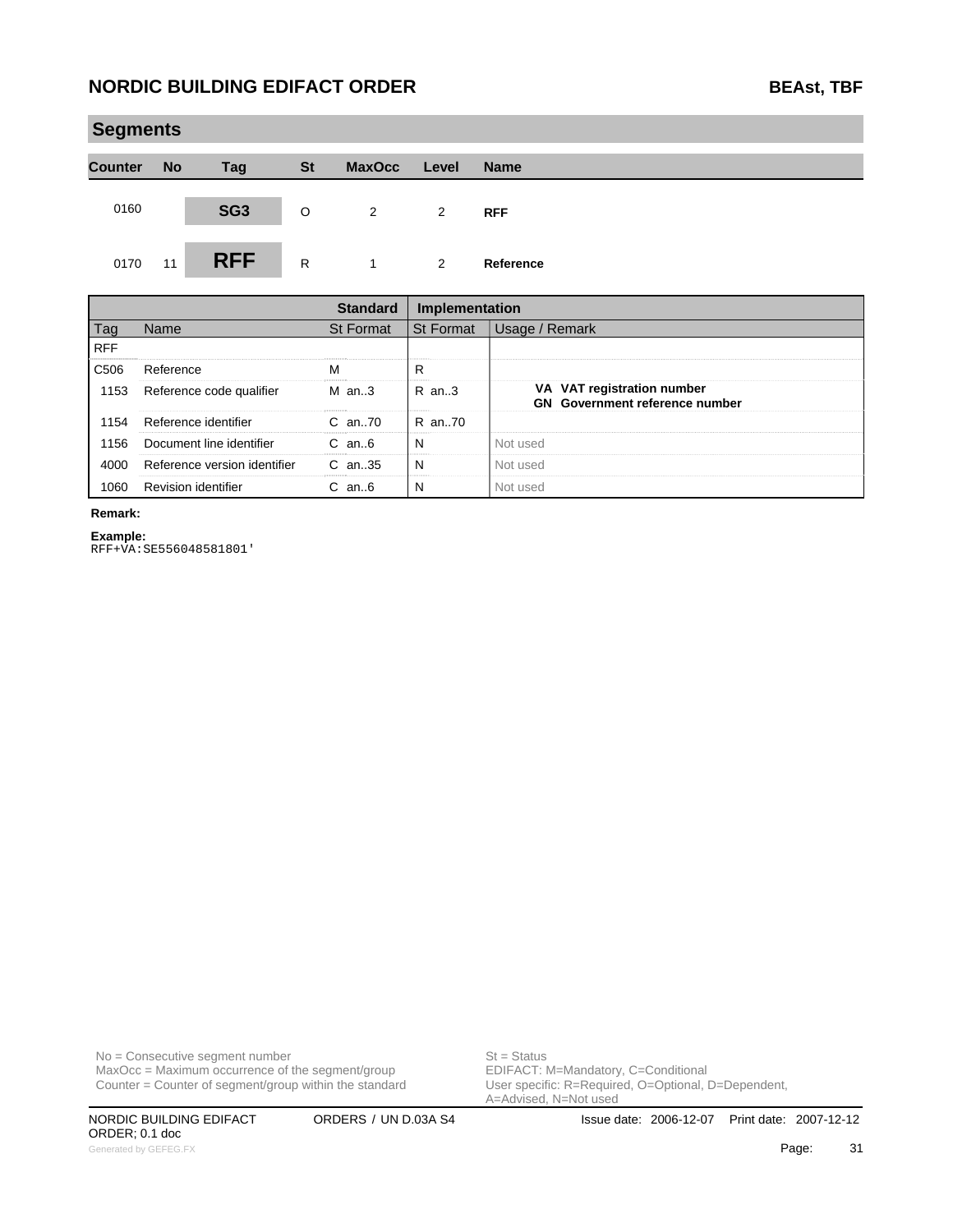|                | <b>Segments</b> |                 |              |                |       |                            |  |  |  |  |  |  |
|----------------|-----------------|-----------------|--------------|----------------|-------|----------------------------|--|--|--|--|--|--|
| <b>Counter</b> | <b>No</b>       | Tag             | <b>St</b>    | <b>MaxOcc</b>  | Level | <b>Name</b>                |  |  |  |  |  |  |
| 0220           |                 | SG <sub>5</sub> | R            | -1             | 2     | <b>CTA-COM</b>             |  |  |  |  |  |  |
| 0230           | 12              | <b>CTA</b>      | $\mathsf{R}$ | $\overline{1}$ | 2     | <b>Contact information</b> |  |  |  |  |  |  |

|      |                                            |                  | Implementation   |                               |
|------|--------------------------------------------|------------------|------------------|-------------------------------|
|      | Aame.                                      | <b>St Format</b> | <b>St Format</b> | Remark                        |
| CTA  |                                            |                  |                  |                               |
| 3139 | Contact function code                      | $C$ an. $3$      | $O$ an3          | <b>IC</b> Information contact |
| C056 | Department or employee<br>details          |                  |                  |                               |
| 3413 | Department or employee name C an17<br>code |                  | N<br>            | Not used                      |
|      | Department or employee name                | C an35           | O an35           |                               |

#### **Remark:**

**Example:**

CTA+IC+:Karl Svensson'

 $MaxOcc = Maximum$  occurrence of the segment/group Counter = Counter of segment/group within the standard

No = Consecutive segment number<br>
MaxOcc = Maximum occurrence of the segment/group<br>
EDIFACT: M=Mandatory, C=Conditional

ORDER; 0.1 doc Generated by GEFEG.FX **22 Page:** 32

User specific: R=Required, O=Optional, D=Dependent,<br>A=Advised, N=Not used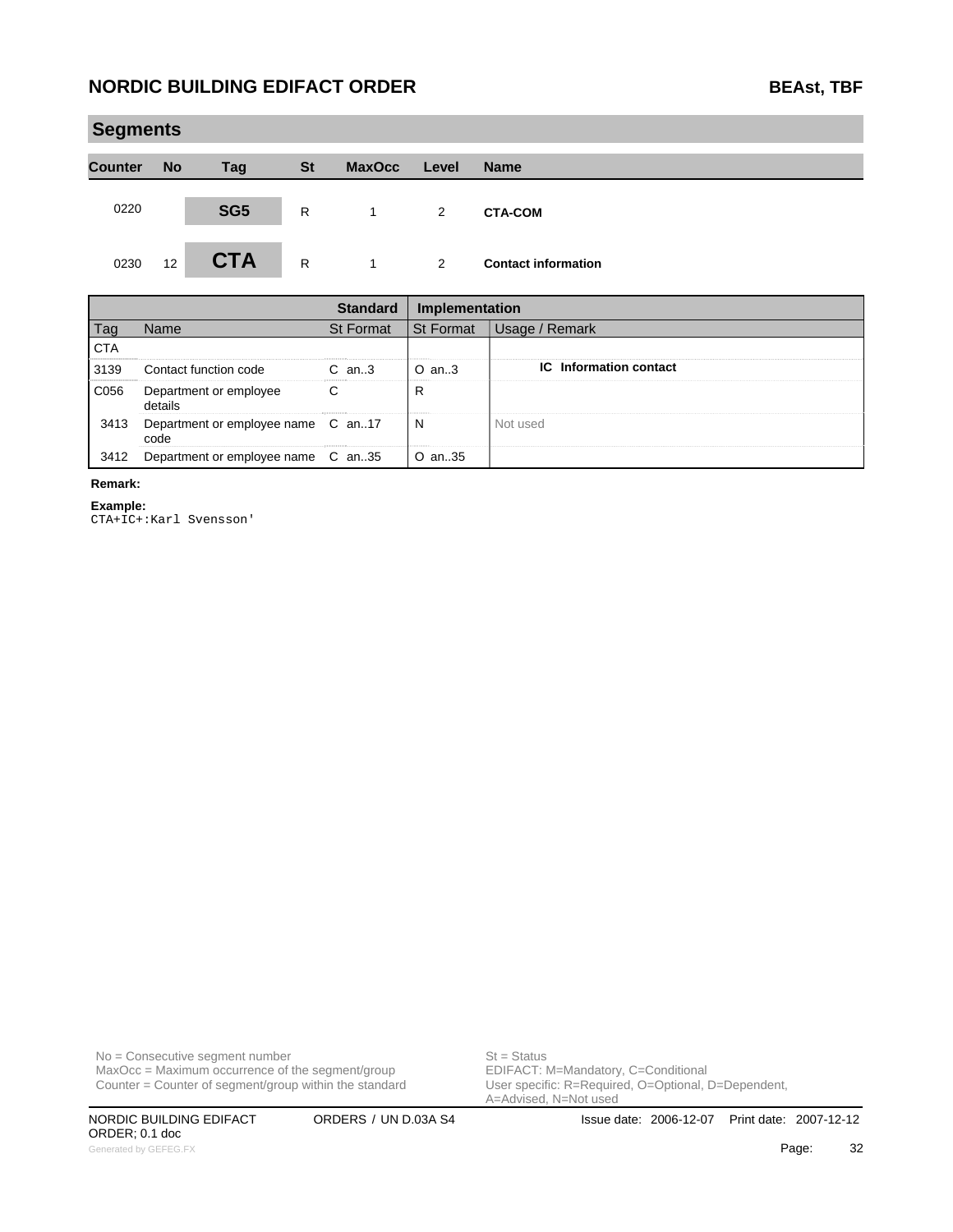|                | <b>Segments</b> |                 |           |                |                |                              |  |  |  |  |  |
|----------------|-----------------|-----------------|-----------|----------------|----------------|------------------------------|--|--|--|--|--|
| <b>Counter</b> | <b>No</b>       | <b>Tag</b>      | <b>St</b> | <b>MaxOcc</b>  | Level          | <b>Name</b>                  |  |  |  |  |  |
| 0220           |                 | SG <sub>5</sub> | R         | $\overline{1}$ | $\overline{2}$ | <b>CTA-COM</b>               |  |  |  |  |  |
| 0240           | 13              | <b>COM</b>      | O         | $\overline{1}$ | 3              | <b>Communication contact</b> |  |  |  |  |  |

|            |                                               | standard         | Implementation   |                                                  |
|------------|-----------------------------------------------|------------------|------------------|--------------------------------------------------|
| Tag        | lame                                          | <b>St Format</b> | <b>St Format</b> | ′ Remark<br>Jsage /                              |
| <b>COM</b> |                                               |                  |                  |                                                  |
| C076       | Communication contact                         |                  |                  |                                                  |
| 3148       | Communication address<br>identifier           | M an512 IR an512 |                  | Communication number                             |
| 3155       | Communication address code M an3<br>qualifier |                  | R an3            | <b>EM</b> Electronic mail<br><b>TE</b> Telephone |

### **Remark:**

**Example:**

COM+karl.svensson@beast.se:EM'

No = Consecutive segment number<br>
MaxOcc = Maximum occurrence of the segment/group<br>
EDIFACT: M=Mandatory, C=Conditional  $MaxOcc = Maximum$  occurrence of the segment/group Counter = Counter of segment/group within the standard

User specific: R=Required, O=Optional, D=Dependent,<br>A=Advised, N=Not used

ORDER; 0.1 doc Generated by GEFEG.FX **23 Page:** 23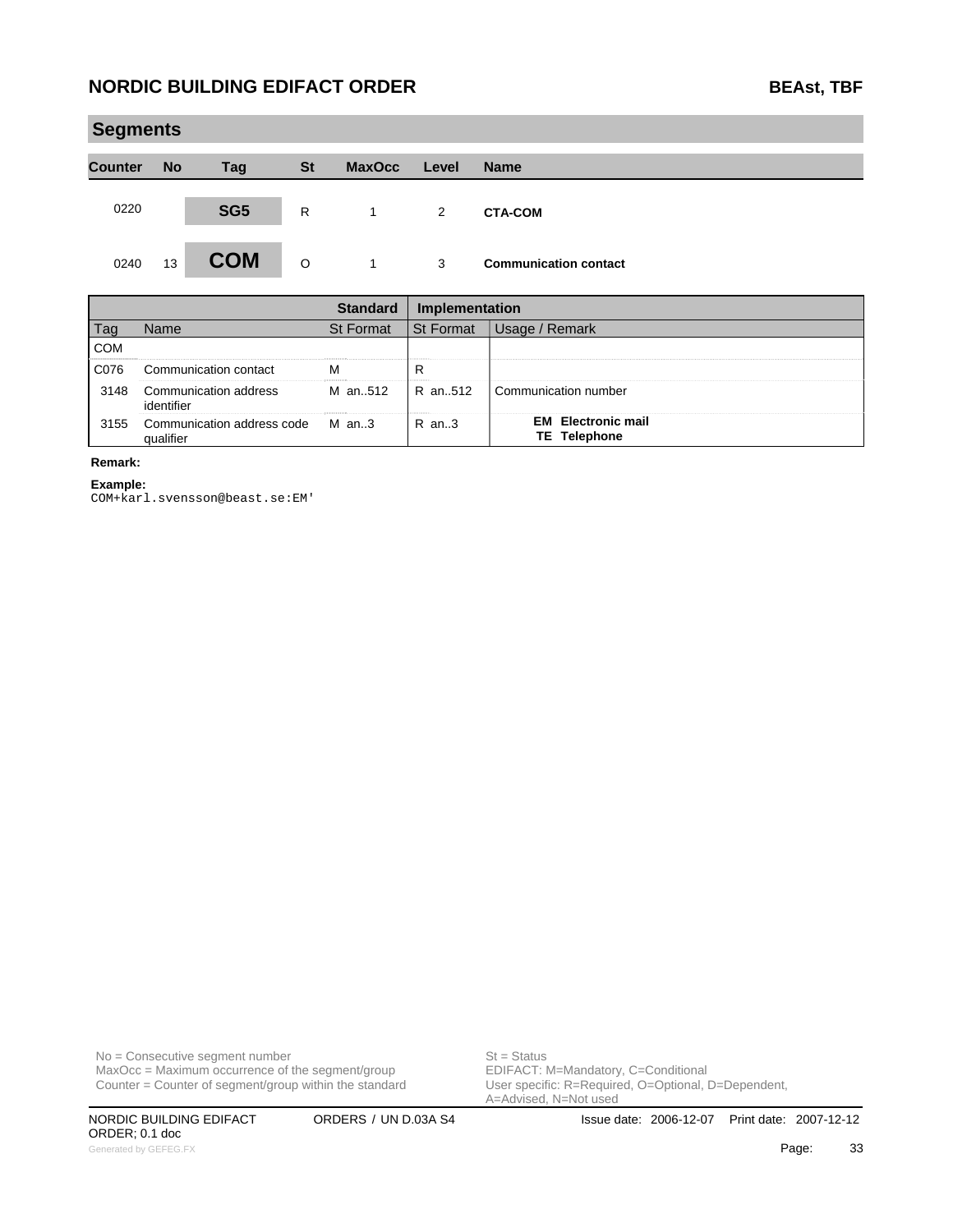| <b>Segments</b> |               |                                                                            |              |                  |                       |                      |
|-----------------|---------------|----------------------------------------------------------------------------|--------------|------------------|-----------------------|----------------------|
| <b>Counter</b>  | <b>No</b>     | Tag                                                                        | <b>St</b>    | <b>MaxOcc</b>    | Level                 | <b>Name</b>          |
| 0290            |               | SG7<br>To be used for trade when the Seller/Supplier is in other countries | D            | 1                | 1                     | <b>CUX</b>           |
| 0300            | 14            | <b>CUX</b>                                                                 | $\mathsf{R}$ | 1                | $\mathbf{1}$          | <b>Currencies</b>    |
|                 |               |                                                                            |              | <b>Standard</b>  | <b>Implementation</b> |                      |
| Tag             | Name          |                                                                            |              | <b>St Format</b> | <b>St Format</b>      | Usage / Remark       |
| <b>CUX</b>      |               |                                                                            |              |                  |                       |                      |
| C504            |               | Currency details                                                           |              | C                | O                     |                      |
| 6347            |               | Currency usage code qualifier                                              |              | $M$ an3          | $R$ an3               | 2 Reference currency |
| 6345            |               | Currency identification code                                               |              | $C$ an3          | $O$ an3               | Invoicing currency   |
| 6343            |               | Currency type code qualifier                                               |              | $C$ an3          | $O$ an3               | 9 Order currency     |
| 6348            | Currency rate |                                                                            |              | $C_n$ .4         | N                     | Not used             |
| C504            |               | Currency details                                                           |              | C                | N                     |                      |
| 6347            |               | Currency usage code qualifier                                              |              | $M$ an3          | N                     | Not used             |
| 6345            |               | Currency identification code                                               |              | $C$ an3          | N                     | Not used             |
| 6343            |               | Currency type code qualifier                                               |              | $C$ an3          | N                     | Not used             |
| 6348            | Currency rate |                                                                            |              | $C_n$ n4         | N                     | Not used             |
| 5402            |               | Currency exchange rate                                                     |              | $C_n$ .12        | N                     | Not used             |
| 6341            | identifier    | Exchange rate currency market C an3                                        |              |                  | N                     | Not used             |

#### **Remark:**

To be used for trade when the Seller/Supplier is in other countries

#### **Example:**

CUX+2:SEK:9'

 $MaxOcc = Maximum occurrence of the segment/group$ Counter = Counter of segment/group within the standard

No = Consecutive segment number<br>
MaxOcc = Maximum occurrence of the segment/group<br>
EDIFACT: M=Mandatory, C=Conditional User specific: R=Required, O=Optional, D=Dependent,<br>A=Advised, N=Not used

ORDER; 0.1 doc Generated by GEFEG.FX **Page:** 34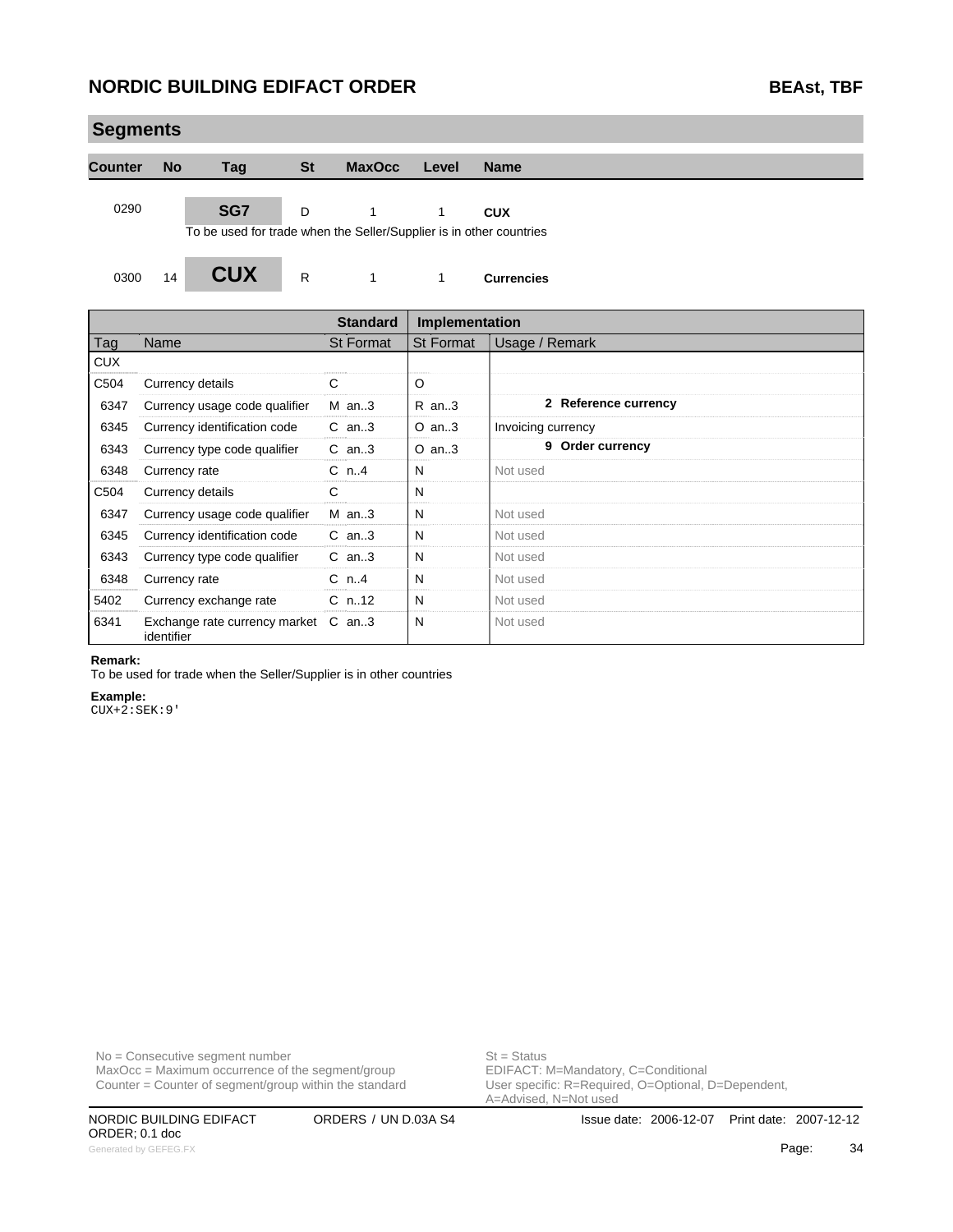|                | <b>Segments</b> |            |              |               |       |                             |  |  |  |  |  |
|----------------|-----------------|------------|--------------|---------------|-------|-----------------------------|--|--|--|--|--|
| <b>Counter</b> | <b>No</b>       | <b>Tag</b> | <b>St</b>    | <b>MaxOcc</b> | Level | <b>Name</b>                 |  |  |  |  |  |
| 0330           |                 | SG8        | $\circ$      | 1             | 1     | <b>Payment instructions</b> |  |  |  |  |  |
| 0340           | 15              | <b>PYT</b> | $\mathsf{R}$ | $\mathbf{1}$  | 1     | <b>Payment terms</b>        |  |  |  |  |  |

|            |                                         | <b>Standard</b>  | Implementation   |                                      |
|------------|-----------------------------------------|------------------|------------------|--------------------------------------|
| Tag        | Name                                    | <b>St Format</b> | <b>St Format</b> | Usage / Remark                       |
| <b>PYT</b> |                                         |                  |                  |                                      |
| 4279       | Payment terms type code<br>qualifier    | $M$ an3          | R an3            | 1 Basic<br>18 Previously agreed upon |
| C019       | Payment terms                           | С                | N                |                                      |
| 4277       | Payment terms description<br>identifier | $C$ an. 17       | N                | Not used                             |
| 1131       | Code list identification code           | $C$ an17         | N                | Not used                             |
| 3055       | Code list responsible agency<br>code    | $C$ an3          | N                | Not used                             |
| 4276       | Payment terms description               | $C$ an. 35       | N                | Not used                             |
| 2475       | Time reference code                     | $C$ an3          | N                | Not used                             |
| 2009       | Terms time relation code                | $C$ an3          | N                | Not used                             |
| 2151       | Period type code                        | $C$ an3          | N                | Not used                             |
| 2152       | Period count quantity                   | $C_{n.3}$        | N                | Not used                             |

#### **Remark:**

**Example:**

PYT+1'

No = Consecutive segment number<br>
MaxOcc = Maximum occurrence of the segment/group<br>
EDIFACT: M=Mandatory, C=Conditional  $MaxOcc = Maximum$  occurrence of the segment/group Counter = Counter of segment/group within the standard

User specific: R=Required, O=Optional, D=Dependent,<br>A=Advised, N=Not used

ORDER; 0.1 doc Generated by GEFEG.FX **Page:** 35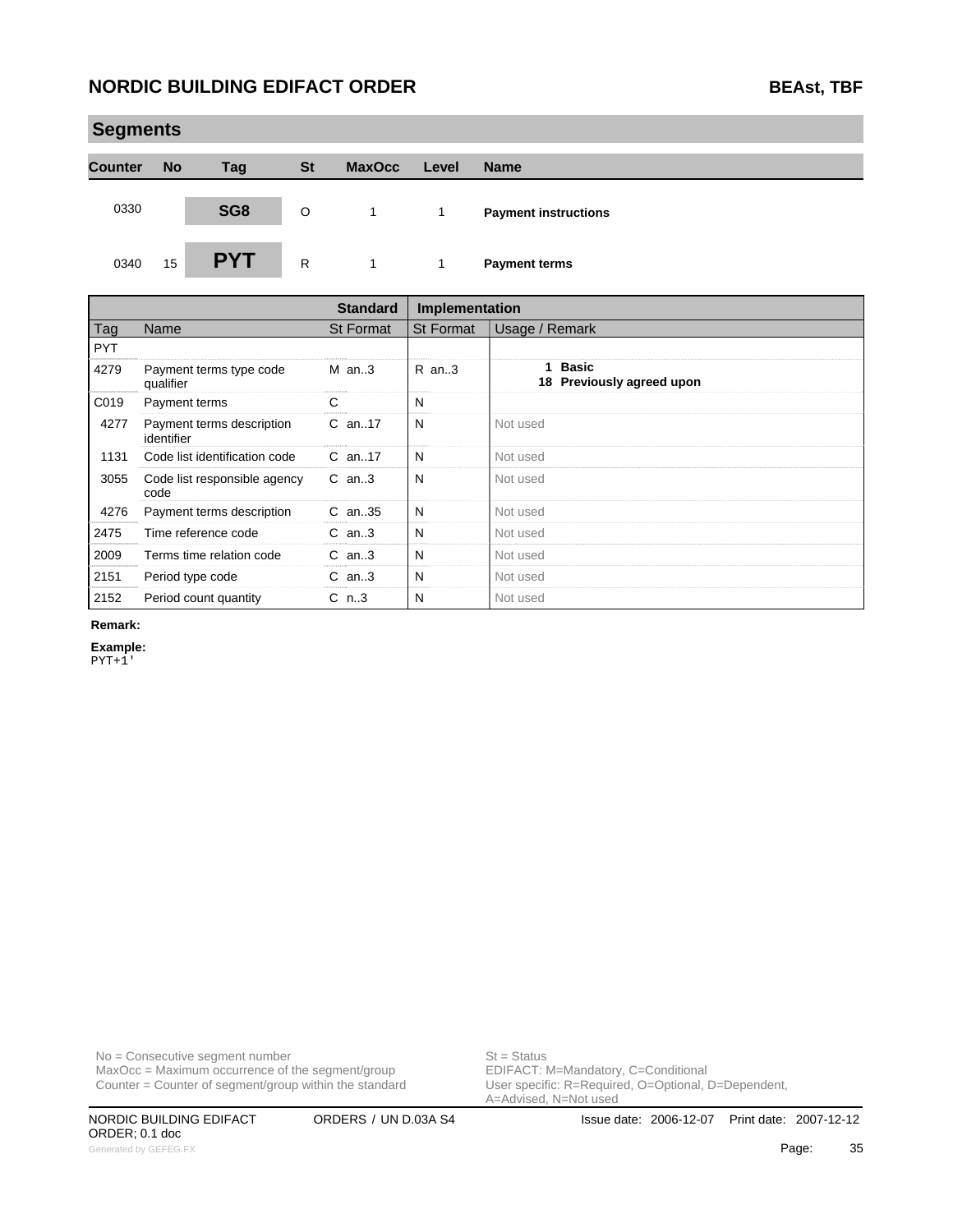|                | <b>Segments</b> |             |              |               |       |                              |  |  |  |  |  |  |
|----------------|-----------------|-------------|--------------|---------------|-------|------------------------------|--|--|--|--|--|--|
| <b>Counter</b> | <b>No</b>       | <b>Tag</b>  | <b>St</b>    | <b>MaxOcc</b> | Level | <b>Name</b>                  |  |  |  |  |  |  |
| 0410           |                 | <b>SG10</b> | C            | 10            |       | <b>TDT</b>                   |  |  |  |  |  |  |
| 0420           | 16              | TDT         | $\mathsf{R}$ | $\mathbf{1}$  | 1     | <b>Transport information</b> |  |  |  |  |  |  |

|      |                                                     | <b>Standard</b>  | Implementation   |                                                                                     |
|------|-----------------------------------------------------|------------------|------------------|-------------------------------------------------------------------------------------|
| Tag  | Name                                                | <b>St Format</b> | <b>St Format</b> | Usage / Remark                                                                      |
| TDT  |                                                     |                  |                  |                                                                                     |
| 8051 | Transport stage code qualifier                      | $M$ an3          | R an3            | 1 Inland transport<br>13 At destination<br>20 Main-carriage transport               |
| 8028 | Means of transport journey<br>identifier            | $C$ an. 17       | N                | Not used                                                                            |
| C220 | Mode of transport                                   | C                | O                |                                                                                     |
| 8067 | Transport mode name code                            | $C$ an3          | $O$ an3          | 10 Maritime transport<br>20 Rail transport<br>30 Road transport<br>40 Air transport |
| 8066 | Transport mode name                                 | $C$ an. 17       | $O$ an. 17       | Text                                                                                |
| C001 | Transport means                                     | C                | O                |                                                                                     |
| 8179 | Transport means description<br>code                 | $C$ an $8$       | $O$ an $8$       | 341 Van, delivery                                                                   |
| 1131 | Code list identification code                       | $C$ an. 17       | N                | Not used                                                                            |
| 3055 | Code list responsible agency<br>code                | $C$ an. $3$      | N                | Not used                                                                            |
| 8178 | Transport means description                         | $C$ an. 17       | N                | Not used                                                                            |
| C040 | Carrier                                             | C                | N                |                                                                                     |
| 3127 | Carrier identifier                                  | $C$ an17         | N                | Not used                                                                            |
| 1131 | Code list identification code                       | $C$ an17         | N                | Not used                                                                            |
| 3055 | Code list responsible agency<br>code                | $C$ an3          | N                | Not used                                                                            |
| 3128 | Carrier name                                        | $C$ an. 35       | N                | Not used                                                                            |
| 8101 | Transit direction indicator code                    | $C$ an3          | N                | Not used                                                                            |
| C401 | Excess transportation<br>information                | $\mathsf{C}$     | N                |                                                                                     |
| 8457 | Excess transportation reason<br>code                | $M$ an3          | N                | Not used                                                                            |
| 8459 | <b>Excess transportation</b><br>responsibility code | $M$ an3          | N                | Not used                                                                            |
| 7130 | Customer shipment<br>authorisation identifier       | $C$ an17         | N                | Not used                                                                            |
| C222 | Transport identification                            | $\mathsf{C}$     | N                |                                                                                     |
| 8213 | Transport means identification<br>name identifier   | $C$ an. 9        | N                | Not used                                                                            |

 $MaxOcc = Maximum occurrence of the segment/group$ 

Counter = Counter of segment/group within the standard

No = Consecutive segment number<br>
MaxOcc = Maximum occurrence of the segment/group<br>
EDIFACT: M=Mandatory, C=Conditional User specific: R=Required, O=Optional, D=Dependent,<br>A=Advised, N=Not used

ORDER; 0.1 doc Generated by GEFEG.FX **Page:** 36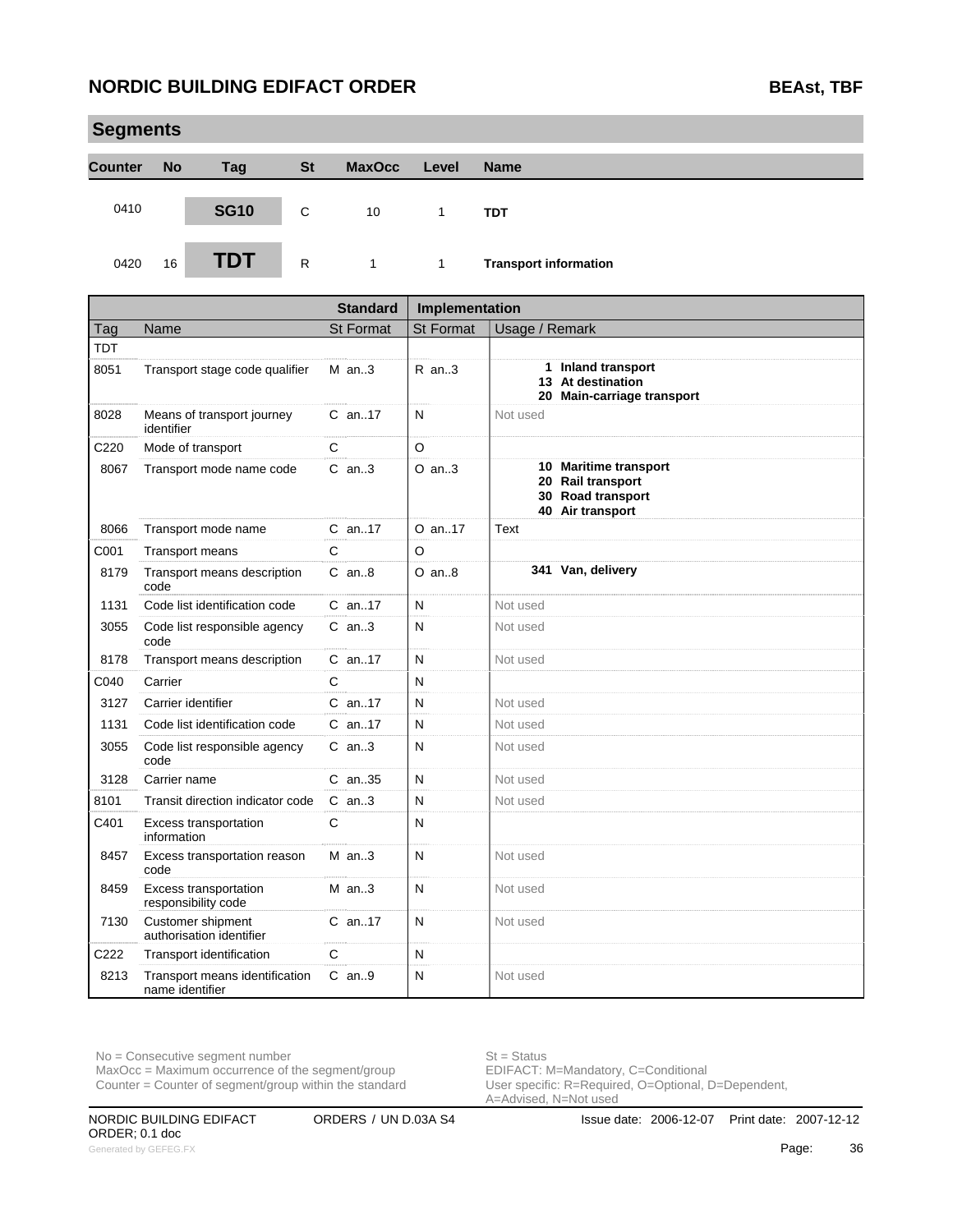### **Segments**

|      |                                               | <b>Standard</b>  | Implementation   |                |
|------|-----------------------------------------------|------------------|------------------|----------------|
| l ag | Name                                          | <b>St Format</b> | <b>St Format</b> | Usage / Remark |
| 1131 | Code list identification code                 | C an17           | N                | Not used       |
|      | 3055 Code list responsible agency<br>code     | $C$ an. 3        | N                | Not used       |
| 8212 | Transport means identification C an35<br>name |                  | N                | Not used       |
| 8453 | Transport means nationality<br>code           | C an3            | N                | Not used       |
| 8281 | Transport means ownership<br>indicator code   | $C$ an3          | N                | Not used       |

### **Remark:**

**Example:** TDT+1++30:Back lift+341'

No = Consecutive segment number<br>
MaxOcc = Maximum occurrence of the segment/group<br>
EDIFACT: M=Mandatory, C=Conditional  $MaxOcc = Maximum$  occurrence of the segment/group

Counter = Counter of segment/group within the standard

ORDER; 0.1 doc Generated by GEFEG.FX **Page:** 37

User specific: R=Required, O=Optional, D=Dependent,<br>A=Advised, N=Not used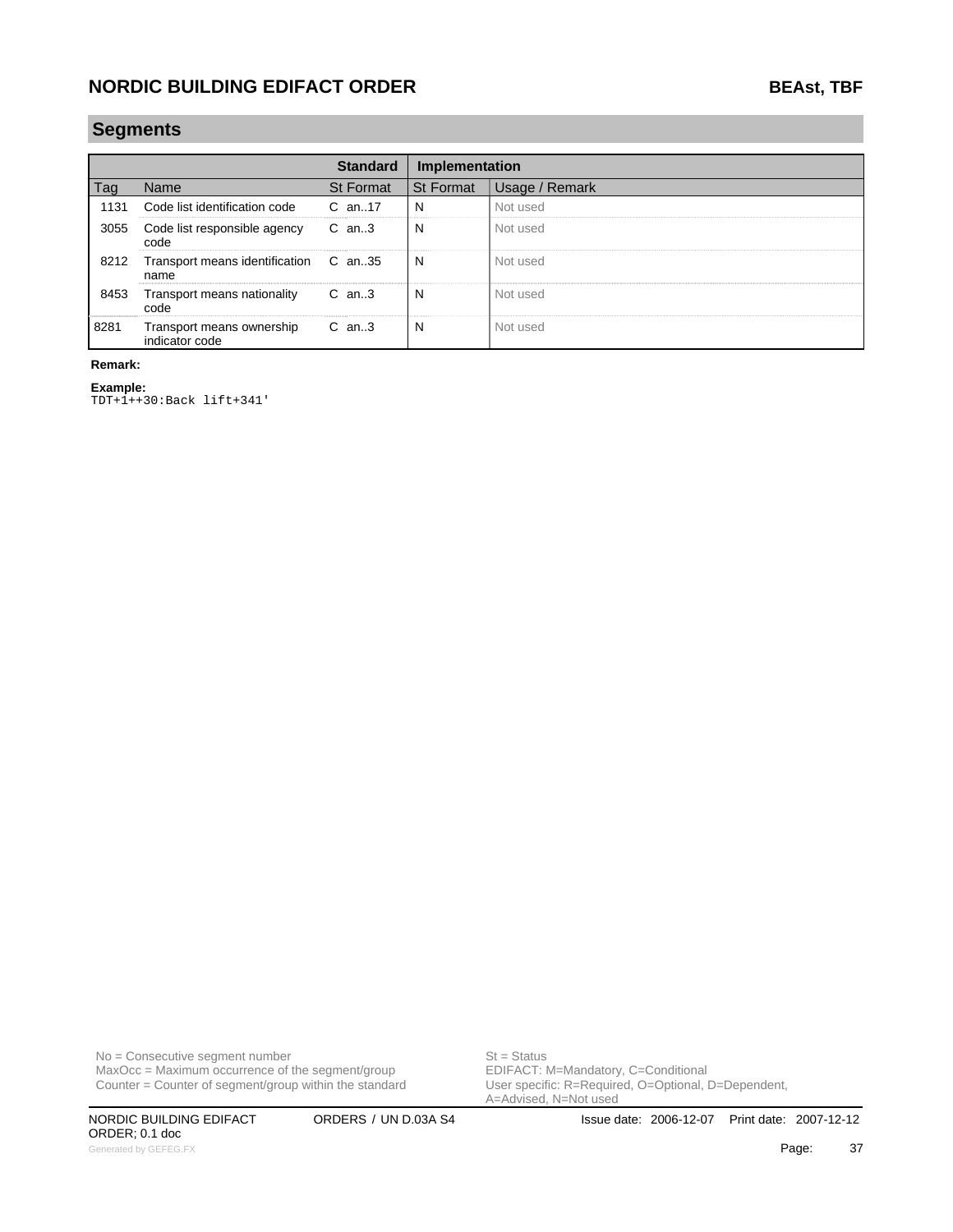| <b>Segments</b> |           |             |           |               |       |                                |  |  |  |  |  |
|-----------------|-----------|-------------|-----------|---------------|-------|--------------------------------|--|--|--|--|--|
| <b>Counter</b>  | <b>No</b> | Tag         | <b>St</b> | <b>MaxOcc</b> | Level | <b>Name</b>                    |  |  |  |  |  |
| 0460            |           | <b>SG12</b> | $\circ$   |               | 1.    | <b>TOD-LOC</b>                 |  |  |  |  |  |
| 0470            | 17        | TOD         | R         |               | 1     | Terms of delivery or transport |  |  |  |  |  |

|                  |                                                 | <b>Standard</b>  | Implementation   |                                                                                                                                                                                                                                                                                                                                                                                                                                                                                                                                                                                                                                                                                                   |
|------------------|-------------------------------------------------|------------------|------------------|---------------------------------------------------------------------------------------------------------------------------------------------------------------------------------------------------------------------------------------------------------------------------------------------------------------------------------------------------------------------------------------------------------------------------------------------------------------------------------------------------------------------------------------------------------------------------------------------------------------------------------------------------------------------------------------------------|
| Tag              | Name                                            | <b>St Format</b> | <b>St Format</b> | Usage / Remark                                                                                                                                                                                                                                                                                                                                                                                                                                                                                                                                                                                                                                                                                    |
| <b>TOD</b>       |                                                 |                  |                  |                                                                                                                                                                                                                                                                                                                                                                                                                                                                                                                                                                                                                                                                                                   |
| 4055             | Delivery or transport terms<br>function code    | $C$ an3          | $O$ an. $3$      | 6 Delivery condition<br>4 Collected by customer                                                                                                                                                                                                                                                                                                                                                                                                                                                                                                                                                                                                                                                   |
| 4215             | Transport charges payment<br>method code        | $C$ an3          | N                | Not used                                                                                                                                                                                                                                                                                                                                                                                                                                                                                                                                                                                                                                                                                          |
| C <sub>100</sub> | Terms of delivery or transport                  | C                | $\mathsf{R}$     |                                                                                                                                                                                                                                                                                                                                                                                                                                                                                                                                                                                                                                                                                                   |
| 4053             | Delivery or transport terms<br>description code | $C$ an3          | $C$ an. $3$      | EXW Ex Works ( named place)<br>FCA Free Carrier ( named place)<br>FAS Free Along Ship ( named port of shipment)<br>FOB Free On Board ( named port of shipment)<br><b>CFR</b> Cost and Freight<br>CIF Cost, Insurance, Freight ( named port of<br>destination)<br>CPT Carriage Paid To ( named place of<br>destination)<br>CIP Carriage and Insurance Paid to ( named<br>place of destination)<br>DAF Delivered At frontier ( named place)<br>DES Delivered Ex Ship ( named port of<br>destination)<br>DEQ Delivered Ex Quay (Duty paid) ( named port<br>of destination)<br>DDU Delivered Duty Unpaid ( named place of<br>destination)<br>DDP Delivered Duty Paid ( named place of<br>destination) |
| 1131             | Code list identification code                   | $C$ an. 17       | $C$ an. 17       | Value omitted: implies Incoterms 2000. ?<br>182 Combiterms 1990<br><b>ZCT</b> Combiterms 2000<br>?                                                                                                                                                                                                                                                                                                                                                                                                                                                                                                                                                                                                |
| 3055             | Code list responsible agency<br>code            | $C$ an3          | N                | Not used                                                                                                                                                                                                                                                                                                                                                                                                                                                                                                                                                                                                                                                                                          |
| 4052             | Delivery or transport terms<br>description      | C an70           | $O$ an. $70$     | Agree on                                                                                                                                                                                                                                                                                                                                                                                                                                                                                                                                                                                                                                                                                          |
| 4052             | Delivery or transport terms<br>description      | C an70           | N                | Not used                                                                                                                                                                                                                                                                                                                                                                                                                                                                                                                                                                                                                                                                                          |

#### **Remark:**

**Example:**

TOD+6++EXW:ZCT::X'

No = Consecutive segment number<br>
MaxOcc = Maximum occurrence of the segment/group<br>
EDIFACT: M=Mandatory, C=Conditional  $MaxOcc = Maximum$  occurrence of the segment/group Counter = Counter of segment/group within the standard

User specific: R=Required, O=Optional, D=Dependent,<br>A=Advised, N=Not used

ORDER; 0.1 doc Generated by GEFEG.FX **28**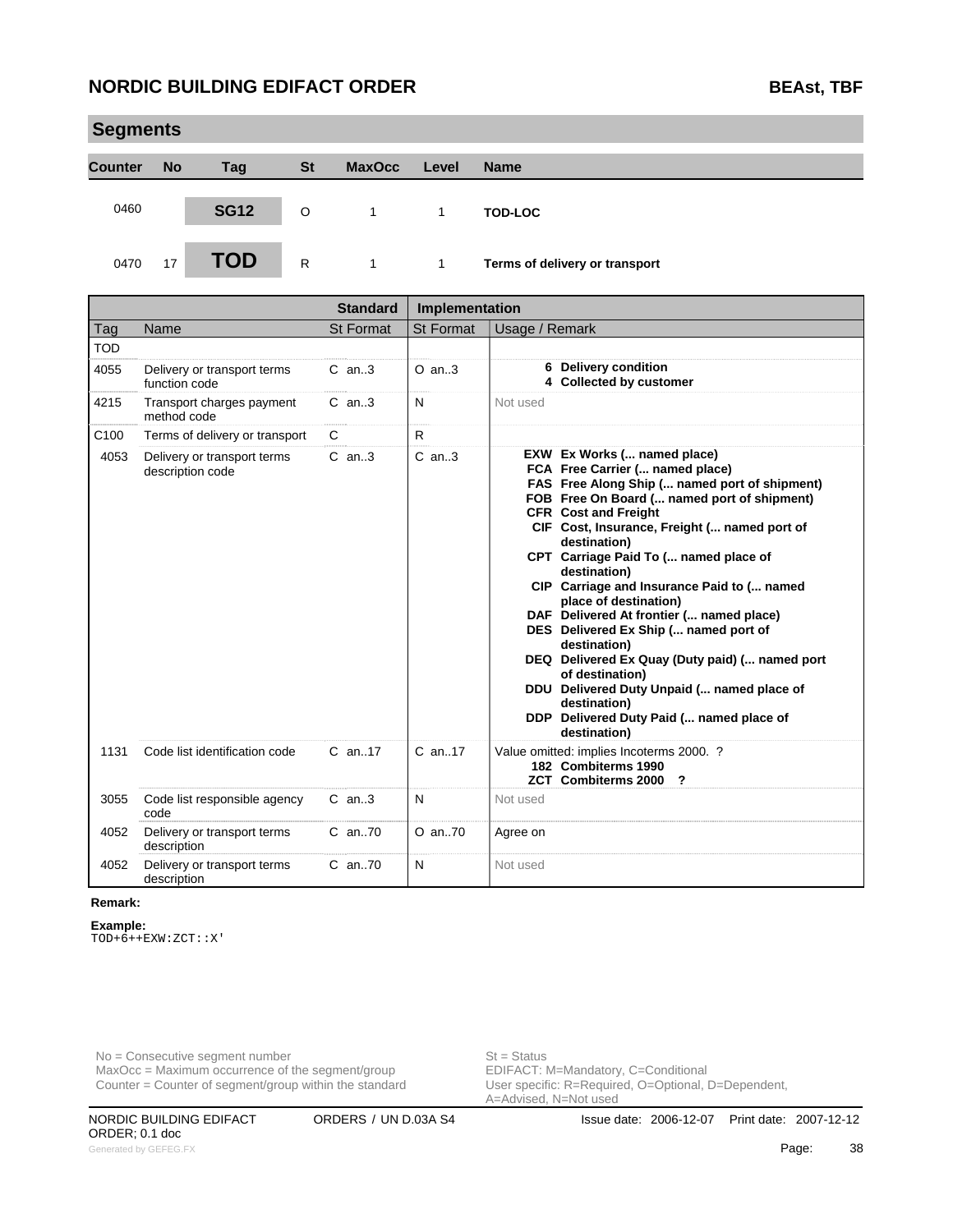|                | <b>Segments</b> |             |           |               |              |                                      |  |  |  |  |  |  |
|----------------|-----------------|-------------|-----------|---------------|--------------|--------------------------------------|--|--|--|--|--|--|
| <b>Counter</b> | <b>No</b>       | Tag         | <b>St</b> | <b>MaxOcc</b> | Level        | <b>Name</b>                          |  |  |  |  |  |  |
| 0460           |                 | <b>SG12</b> | O         | $\mathbf{1}$  | $\mathbf{1}$ | <b>TOD-LOC</b>                       |  |  |  |  |  |  |
| 0480           | 18              | <b>LOC</b>  | $\circ$   | $\mathbf{1}$  | 2            | <b>Place/location identification</b> |  |  |  |  |  |  |

|            |                                        | <b>Standard</b>  | Implementation   |                                                                      |
|------------|----------------------------------------|------------------|------------------|----------------------------------------------------------------------|
| Tag        | Name                                   | <b>St Format</b> | <b>St Format</b> | Usage / Remark                                                       |
| <b>LOC</b> |                                        |                  |                  |                                                                      |
| 3227       | Location function code qualifier       | $M$ an3          | $R$ an3          | 1 Place of terms of delivery                                         |
| C517       | Location identification                | C                | O                |                                                                      |
| 3225       | Location name code                     | C an. 35         | O an. 35         | UN/LOCODE (default)                                                  |
| 1131       | Code list identification code          | $C$ an. 17       | O an17           | Value omitted: implies code is UN/LOCODE                             |
| 3055       | Code list responsible agency<br>code   | $C$ an. $3$      | $O$ an3          | 6 UN/ECE (United Nations - Economic<br><b>Commission for Europe)</b> |
| 3224       | Location name                          | $C$ an. 256      | $O$ an. $70$     | If not available in UN/LOCODE 3225, Free text                        |
| C519       | Related location one<br>identification | C                | N                |                                                                      |
| 3223       | First related location name<br>code    | C an25           | N                | Not used                                                             |
| 1131       | Code list identification code          | $C$ an. 17       | N                | Not used                                                             |
| 3055       | Code list responsible agency<br>code   | $C$ an. $3$      | N                | Not used                                                             |
| 3222       | First related location name            | $C$ an. $70$     | N                | Not used                                                             |
| C553       | Related location two<br>identification | C                | N                |                                                                      |
| 3233       | Second related location name<br>code   | $C$ an. 25       | N                | Not used                                                             |
| 1131       | Code list identification code          | $C$ an. 17       | N                | Not used                                                             |
| 3055       | Code list responsible agency<br>code   | $C$ an. $3$      | N                | Not used                                                             |
| 3232       | Second related location name           | $C$ an. $70$     | N                | Not used                                                             |
| 5479       | <b>Relation code</b>                   | $C$ an3          | N                | Not used                                                             |

### **Remark:**

**Example:** LOC+1+X::6:Byggplatsen Krangatan'

No = Consecutive segment number<br>
MaxOcc = Maximum occurrence of the segment/group<br>
EDIFACT: M=Mandatory, C=Conditional  $MaxOcc = Maximum$  occurrence of the segment/group Counter = Counter of segment/group within the standard

User specific: R=Required, O=Optional, D=Dependent,<br>A=Advised, N=Not used

ORDER; 0.1 doc Generated by GEFEG.FX **Page:** 39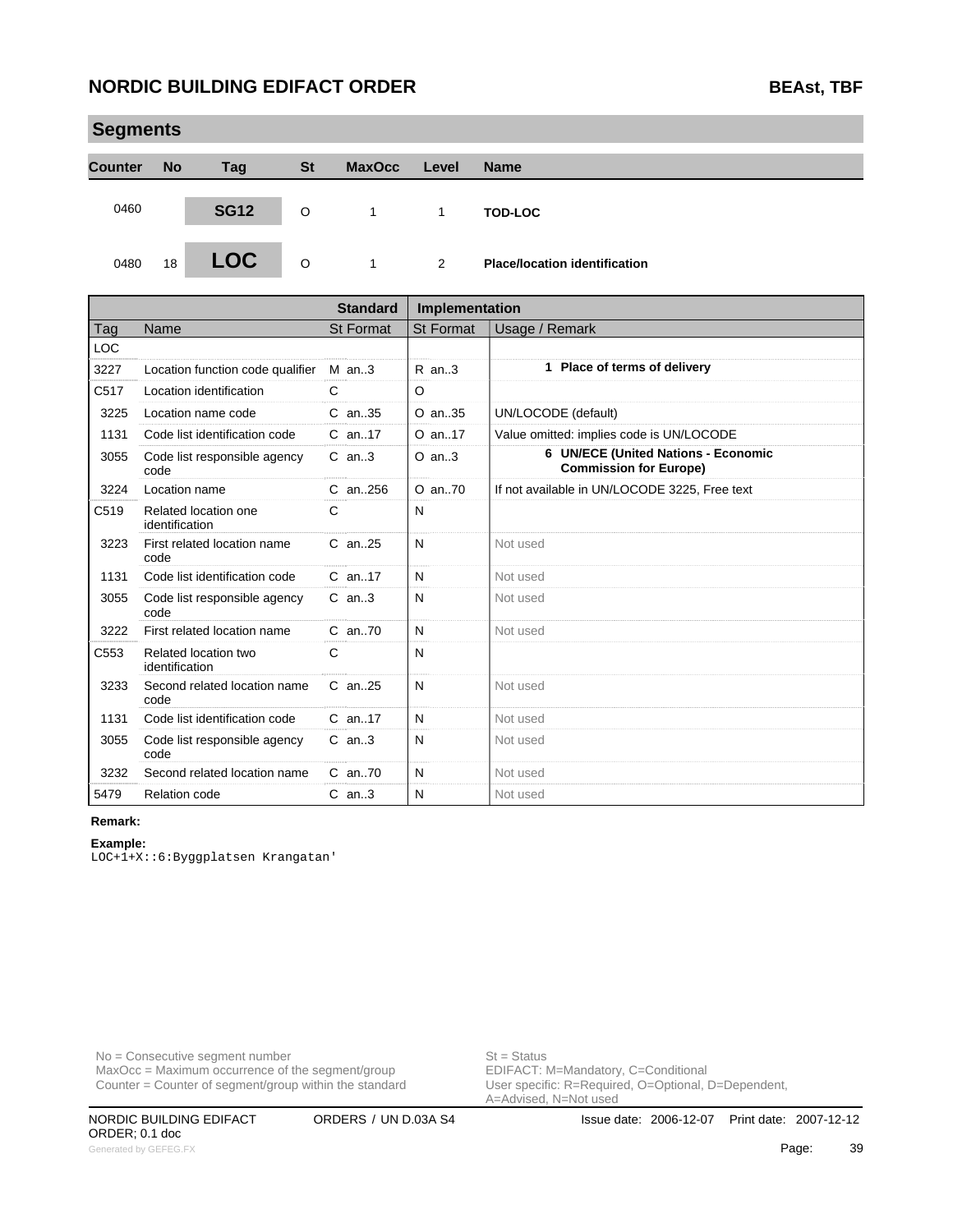### **NORDIC BUILDING EDIFACT ORDER BEAST AND REAST BEAST**, TBF

| <b>Segments</b> |           |                                         |           |               |       |             |  |  |  |  |
|-----------------|-----------|-----------------------------------------|-----------|---------------|-------|-------------|--|--|--|--|
| <b>Counter</b>  | <b>No</b> | Tag                                     | <b>St</b> | <b>MaxOcc</b> | Level | <b>Name</b> |  |  |  |  |
| 0490            |           | <b>SG13</b><br>Not to be used in Norway | O         | 2             | 1     | PAC-SG14    |  |  |  |  |
| 0500            | 19        | <b>PAC</b>                              | R         | $\mathbf{1}$  | 1     | Package     |  |  |  |  |

|                  |                                                           | <b>Standard</b>  | Implementation   |                 |
|------------------|-----------------------------------------------------------|------------------|------------------|-----------------|
| Tag              | Name                                                      | <b>St Format</b> | <b>St Format</b> | Usage / Remark  |
| <b>PAC</b>       |                                                           |                  |                  |                 |
| 7224             | Package quantity                                          | $C_n.8$          | $O$ n. $8$       | Number of kolli |
| C531             | Packaging details                                         | C                | N                |                 |
| 7075             | Packaging level code                                      | $C$ an. $3$      | N                | Not used        |
| 7233             | Packaging related description<br>code                     | $C$ an3          | N                | Not used        |
| 7073             | Packaging terms and<br>conditions code                    | $C$ an3          | N                | Not used        |
| C <sub>202</sub> | Package type                                              | C                | O                |                 |
| 7065             | Package type description code                             | C an17           | N                | Not used        |
| 1131             | Code list identification code                             | $C$ an. 17       | N                | Not used        |
| 3055             | Code list responsible agency<br>code                      | $C$ an3          | N                | Not used        |
| 7064             | Type of packages                                          | $C$ an. 35       | $O$ an. 35       | Free text       |
| C402             | Package type identification                               | C                | N                |                 |
| 7077             | Description format code                                   | $M$ an. 3        | N                | Not used        |
| 7064             | Type of packages                                          | M an35           | N                | Not used        |
| 7143             | Item type identification code                             | $C$ an3          | N                | Not used        |
| 7064             | Type of packages                                          | $C$ an. 35       | N                | Not used        |
| 7143             | Item type identification code                             | $C$ an3          | N                | Not used        |
| C532             | Returnable package details                                | C                | N                |                 |
| 8395             | Returnable package freight<br>payment responsibility code | $C$ an3          | N                | Not used        |
| 8393             | Returnable package load<br>contents code                  | $C$ an3          | N                | Not used        |

#### **Remark:**

Not to be used in Norway

#### **Example:**

PAC+3++:::Kartong'

No = Consecutive segment number<br>
MaxOcc = Maximum occurrence of the segment/group<br>
EDIFACT: M=Mandatory, C=Conditional  $MaxOcc = Maximum$  occurrence of the segment/group Counter = Counter of segment/group within the standard

User specific: R=Required, O=Optional, D=Dependent,<br>A=Advised, N=Not used

ORDER; 0.1 doc Generated by GEFEG.FX **ADVERSION CONTROL** CONTROLLER CONTROLLER CONTROLLER CONTROLLER CONTROLLER CONTROLLER CONTROLLER CONTROLLER CONTROLLER CONTROLLER CONTROLLER CONTROLLER CONTROLLER CONTROLLER CONTROLLER CONTROLLER CONT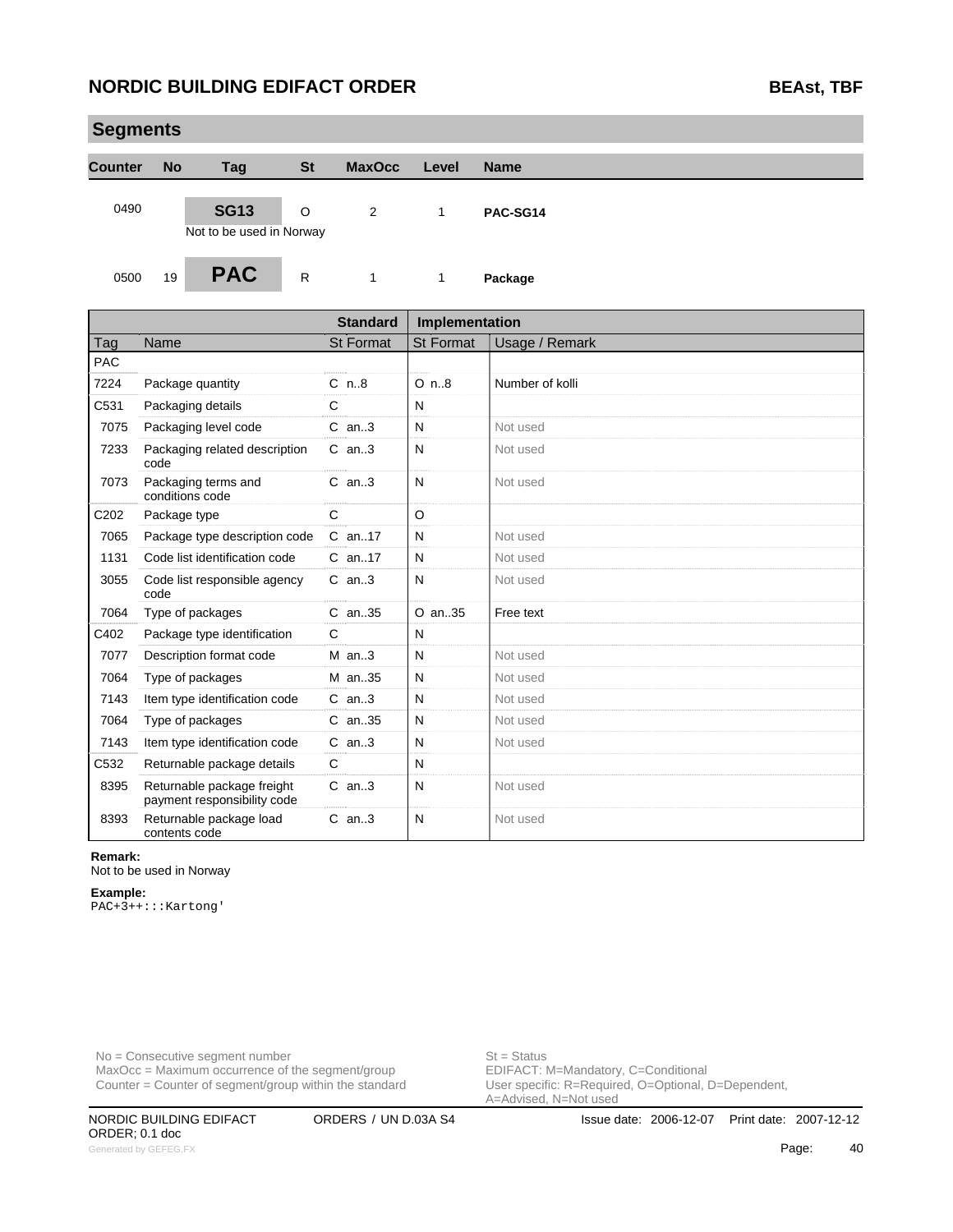| <b>Segments</b> |           |                                         |              |               |                      |                        |  |  |  |  |
|-----------------|-----------|-----------------------------------------|--------------|---------------|----------------------|------------------------|--|--|--|--|
| <b>Counter</b>  | <b>No</b> | <b>Tag</b>                              | <b>St</b>    | <b>MaxOcc</b> | Level                | <b>Name</b>            |  |  |  |  |
| 0520            |           | <b>SG14</b><br>Not to be used in Norway | $\circ$      | 1             | 2                    | <b>PCI</b>             |  |  |  |  |
| 0530            | 20        | <b>PCI</b>                              | $\mathsf{R}$ | 1             | $\mathbf{2}^{\circ}$ | Package identification |  |  |  |  |

|      |                                                 | <b>Standard</b>  | Implementation |                                         |
|------|-------------------------------------------------|------------------|----------------|-----------------------------------------|
| Tag  | Name                                            | <b>St Format</b> | St Format      | Usage / Remark                          |
| PCI  |                                                 |                  |                |                                         |
| 4233 | Marking instructions code                       | $C$ an3          | $O$ an. $3$    | 16 Buyer's instructions<br>33E EAN SSCC |
| C210 | Marks & labels                                  | C                | O              |                                         |
| 7102 | Shipping marks description                      | M an35           | R an35         | Marks                                   |
| 7102 | Shipping marks description                      | C an35           | O an35         | Marks                                   |
| 7102 | Shipping marks description                      | $C$ an. 35       | O an35         | Marks                                   |
| 7102 | Shipping marks description                      | C an35           | O an35         | Marks                                   |
| 7102 | Shipping marks description                      | $C$ an. 35       | N              | Not used                                |
| 7102 | Shipping marks description                      | C an35           | N              | Not used                                |
| 7102 | Shipping marks description                      | C an35           | N              | Not used                                |
| 7102 | Shipping marks description                      | C an35           | N              | Not used                                |
| 7102 | Shipping marks description                      | $C$ an35         | N              | Not used                                |
| 7102 | Shipping marks description                      | C an35           | N              | Not used                                |
| 8275 | Container or package contents<br>indicator code | $C$ an3          | N              | Not used                                |
| C827 | Type of marking                                 | C                | N              |                                         |
| 7511 | Marking type code                               | $M$ an3          | N              | Not used                                |
| 1131 | Code list identification code                   | $C$ an. 17       | N              | Not used                                |
| 3055 | Code list responsible agency<br>code            | $C$ an. $3$      | N              | Not used                                |

#### **Remark:**

Not to be used in Norway

#### **Example:**

PCI+16+Isolering Blåsippan:Text:Text:Text'

No = Consecutive segment number<br>
MaxOcc = Maximum occurrence of the segment/group<br>
EDIFACT: M=Mandatory, C=Conditional  $MaxOcc = Maximum$  occurrence of the segment/group Counter = Counter of segment/group within the standard

User specific: R=Required, O=Optional, D=Dependent,<br>A=Advised, N=Not used

ORDER; 0.1 doc Generated by GEFEG.FX **And Alternative Control of the Case of the Case of the Case of the Case of the Case of the Case of the Case of the Case of the Case of the Case of the Case of the Case of the Case of the Case of the**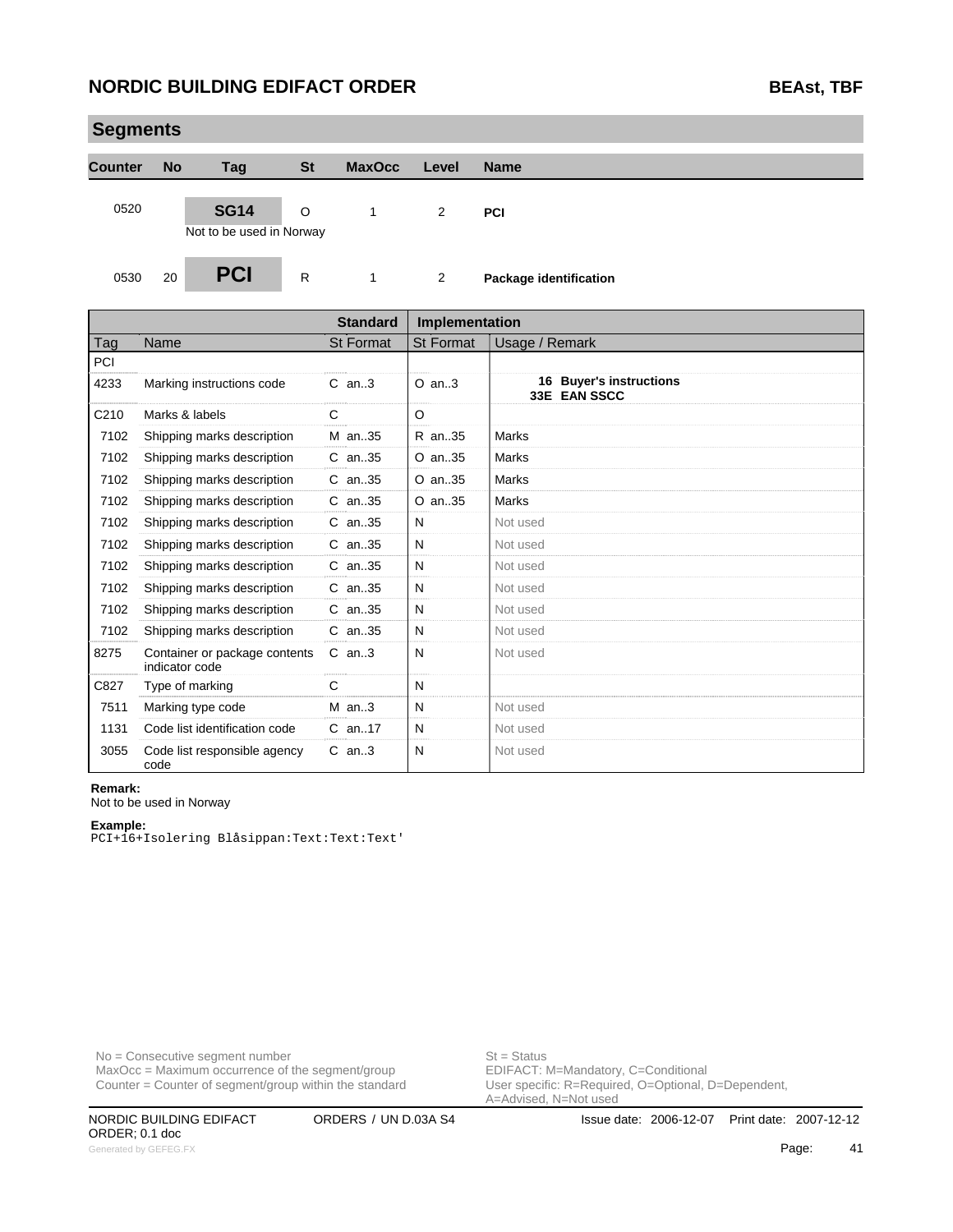### **NORDIC BUILDING EDIFACT ORDER BEAST ON BEAST BEAST**

| <b>Segments</b>   |           |                                         |           |                 |                  |                     |
|-------------------|-----------|-----------------------------------------|-----------|-----------------|------------------|---------------------|
| <b>Counter</b>    | <b>No</b> | Tag                                     | <b>St</b> | <b>MaxOcc</b>   | Level            | <b>Name</b>         |
| 0730              |           | <b>SG19</b><br>Not to be used in Norway | O         | 3               | $\mathbf{1}$     | ALC-SG22            |
| 0740              | 21        | <b>ALC</b>                              | R         | $\mathbf{1}$    | 1                | Allowance or charge |
|                   |           |                                         |           | <b>Standard</b> | Implementation   |                     |
| Tag               | Name      |                                         |           | St Format       | <b>St Format</b> | Usage / Remark      |
| $\Delta$ $\Gamma$ |           |                                         |           |                 |                  |                     |

| Allowance or charge code<br>qualifier      | $M$ an3    | $M$ an3    | C Charge                                                                        |
|--------------------------------------------|------------|------------|---------------------------------------------------------------------------------|
| Allowance/charge information               | C          | $\circ$    |                                                                                 |
| Allowance or charge identifier             | $C$ an. 35 | $O$ an. 35 |                                                                                 |
| Allowance or charge<br>identification code | $C$ an3    | N          | Not used                                                                        |
| Settlement means code                      | $C$ an3    | N          | Not used                                                                        |
| Calculation sequence code                  | $C$ an3    | N          | Not used                                                                        |
| Special services identification            | C          | $\circ$    |                                                                                 |
| Special service description<br>code        | $C$ an3    | $O$ an3    | PO Per order charge<br>TV Transportation by vendor<br><b>FC</b> Freight service |
| Code list identification code              | $C$ an. 17 | N          | Not used                                                                        |
| Code list responsible agency<br>code       | $C$ an3    | N          | Not used                                                                        |
| Special service description                | $C$ an. 35 | N          | Not used                                                                        |
| Special service description                | $C$ an35   | N          | Not used                                                                        |
|                                            |            |            |                                                                                 |

#### **Remark:**

Not to be used in Norway

#### **Example:**

ALC+C+Slipas+++PO'

No = Consecutive segment number<br>
MaxOcc = Maximum occurrence of the segment/group<br>
EDIFACT: M=Mandatory, C=Conditional  $MaxOcc = Maximum$  occurrence of the segment/group Counter = Counter of segment/group within the standard

User specific: R=Required, O=Optional, D=Dependent,<br>A=Advised, N=Not used

ORDER; 0.1 doc Generated by GEFEG.FX **42**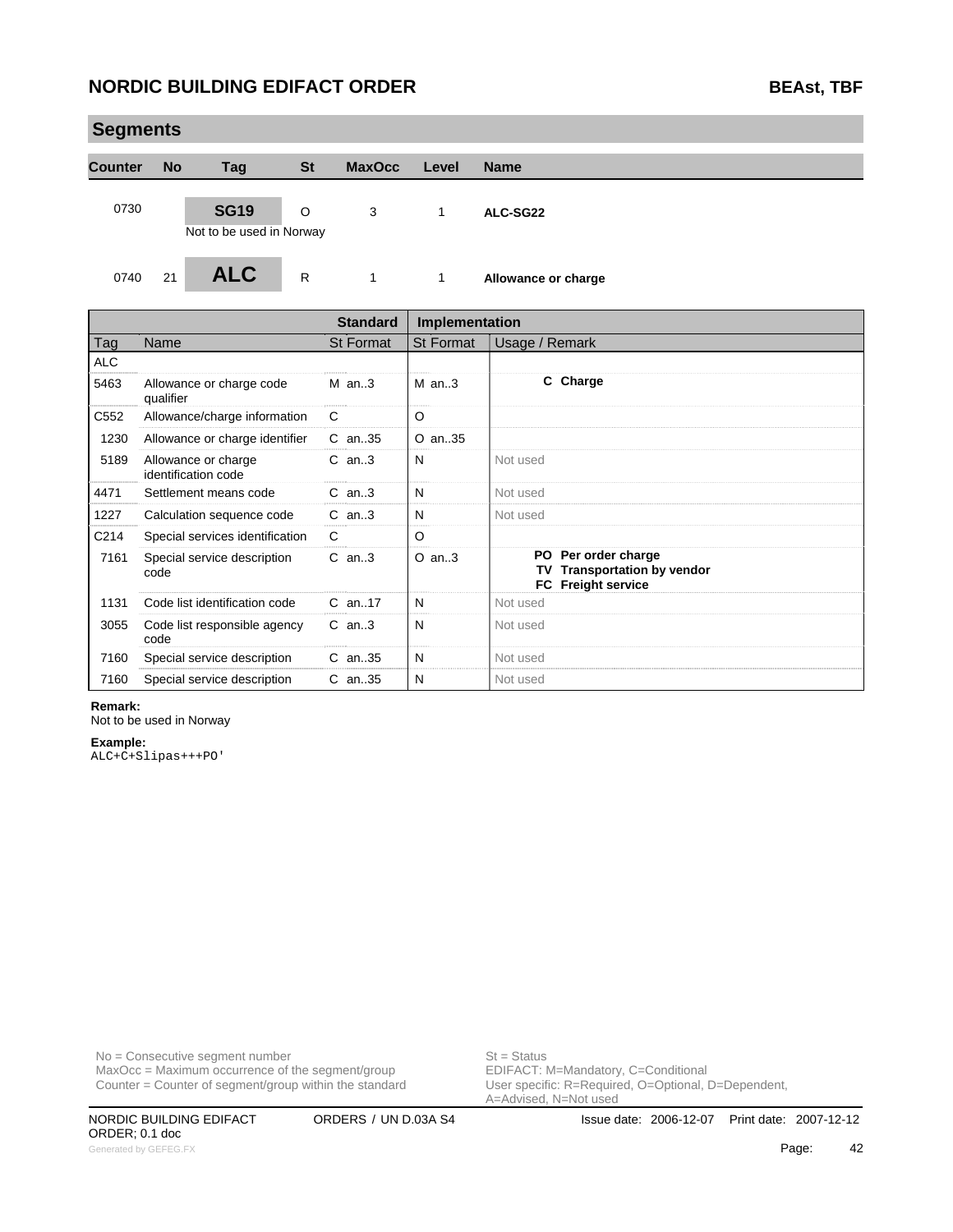# **Segments Counter No Tag St MaxOcc Level Name** 0830 **SG22** O 1 2 **MOA** Not to be used in Norway 0840 22 **MOA** R 1 2 **Monetary amount**

|                  |                                        | <b>Standard</b> | Implementation   |                              |  |
|------------------|----------------------------------------|-----------------|------------------|------------------------------|--|
| Tag              | Name                                   | St Format       | <b>St Format</b> | Usage / Remark               |  |
| <b>MOA</b>       |                                        |                 |                  |                              |  |
| C <sub>516</sub> | Monetary amount                        |                 | R                |                              |  |
| 5025             | Monetary amount type code<br>qualifier | M an3           | $R$ an. 3        | 8 Allowance or charge amount |  |
| 5004             | Monetary amount                        | $C_{n.35}$      | $O_n.35$         | Amount                       |  |
| 6345             | Currency identification code           | $C$ an3         | N                | Not used                     |  |
| 6343             | Currency type code qualifier           | $C$ an3         | N                | Not used                     |  |
| 4405             | Status description code                | $C$ an3         |                  | Not used                     |  |

#### **Remark:**

Not to be used in Norway

**Example:** MOA+8:125.50'

 $MaxOcc = Maximum occurrence of the segment/group$ Counter = Counter of segment/group within the standard

No = Consecutive segment number<br>
MaxOcc = Maximum occurrence of the segment/group<br>
EDIFACT: M=Mandatory, C=Conditional

ORDER; 0.1 doc Generated by GEFEG.FX **43** 

User specific: R=Required, O=Optional, D=Dependent,<br>A=Advised, N=Not used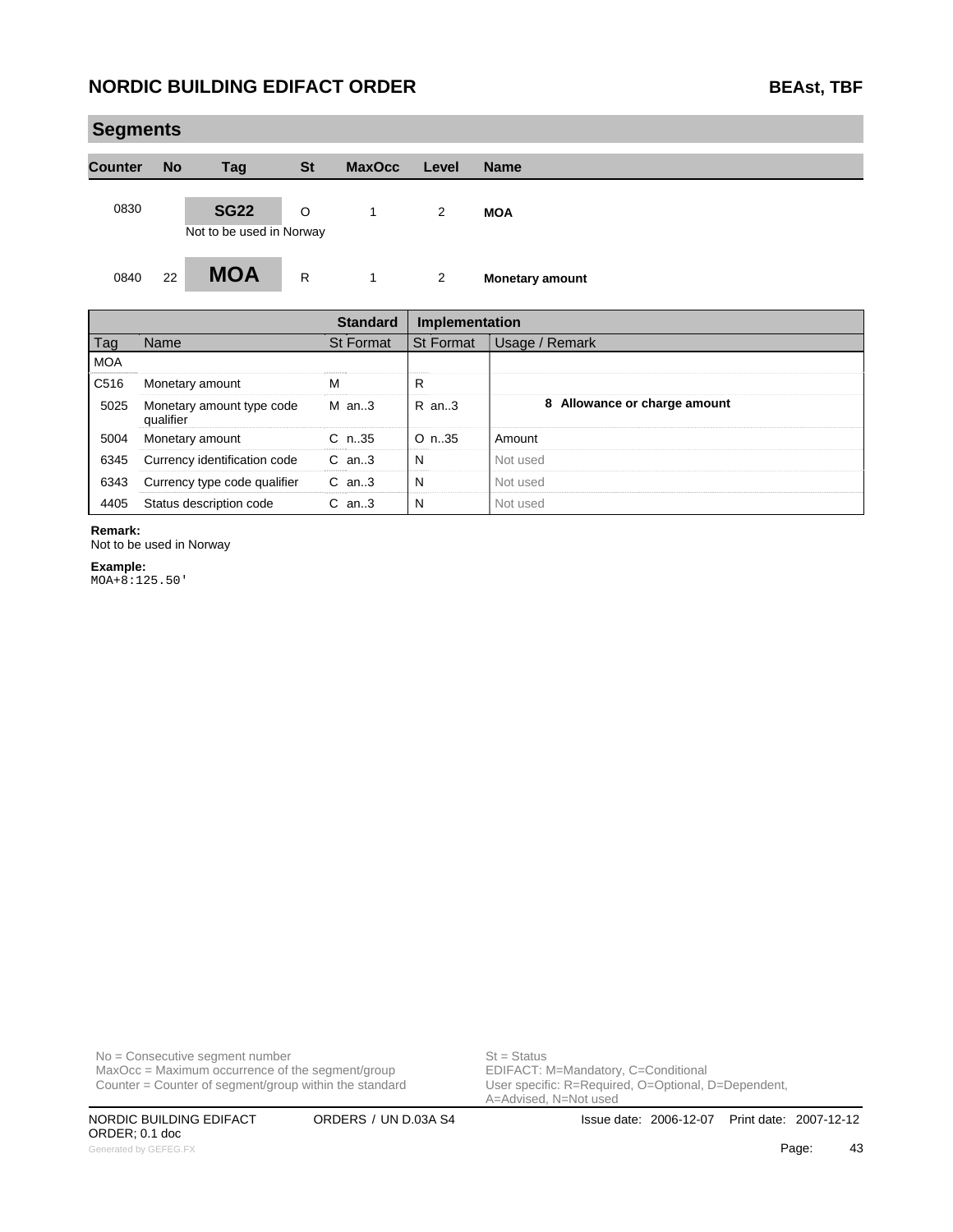|                | <b>Segments</b> |             |              |               |                                                                                                                                                                                                                                       |                                                                   |  |  |  |  |
|----------------|-----------------|-------------|--------------|---------------|---------------------------------------------------------------------------------------------------------------------------------------------------------------------------------------------------------------------------------------|-------------------------------------------------------------------|--|--|--|--|
| <b>Counter</b> | <b>No</b>       | Tag         | <b>St</b>    | <b>MaxOcc</b> | Level                                                                                                                                                                                                                                 | <b>Name</b>                                                       |  |  |  |  |
| 1030           |                 | <b>SG28</b> | $\mathsf{R}$ | 99999         | 1                                                                                                                                                                                                                                     | LIN-PIA-IMD-MEA-QTY-DTM-MOA-FTX-SG29-SG32-SG33-<br>SG34-SG37-SG43 |  |  |  |  |
| 1040           | 23              | <b>LIN</b>  | R            | 1             | 1                                                                                                                                                                                                                                     | Line item                                                         |  |  |  |  |
|                |                 |             |              | .<br>$\sim$   | . .<br>and the contract of the contract of the contract of the contract of the contract of the contract of the contract of the contract of the contract of the contract of the contract of the contract of the contract of the contra |                                                                   |  |  |  |  |

|                   |                                                 | <b>Standard</b>  | <b>Implementation</b> |                                                                |
|-------------------|-------------------------------------------------|------------------|-----------------------|----------------------------------------------------------------|
| Tag               | Name                                            | <b>St Format</b> | <b>St Format</b>      | Usage / Remark                                                 |
| LIN               |                                                 |                  |                       |                                                                |
| 1082              | Line item identifier                            | $C$ an $6$       | R an6                 | Line number in message                                         |
| 1229              | Action request/notification<br>description code | $C$ an3          | N                     | Not used                                                       |
| C <sub>2</sub> 12 | Item number identification                      | C                | R.                    |                                                                |
| 7140              | Item identifier                                 | $C$ an. 35       | R an35                | <b>GTIN</b>                                                    |
| 7143              | Item type identification code                   | $C$ an3          | R an3                 | <b>EN</b> International Article Numbering Association<br>(EAN) |
| 1131              | Code list identification code                   | $C$ an. 17       | N                     | Not used                                                       |
| 3055              | Code list responsible agency<br>code            | $C$ an3          | N                     | Not used                                                       |
| C829              | Sub-line information                            | C.               | N                     |                                                                |
| 5495              | Sub-line indicator code                         | $C$ an3          | N                     | Not used                                                       |
| 1082              | Line item identifier                            | $C$ an $6$       | N                     | Not used                                                       |
| 1222              | Configuration level number                      | $C_n$ .2         | N                     | Not used                                                       |
| 7083              | Configuration operation code                    | $C$ an3          | N                     | Not used                                                       |

#### **Remark:**

**Example:** LIN+0001++7398510156164:EN'

No = Consecutive segment number<br>
MaxOcc = Maximum occurrence of the segment/group<br>
EDIFACT: M=Mandatory, C=Conditional  $MaxOcc = Maximum$  occurrence of the segment/group Counter = Counter of segment/group within the standard

User specific: R=Required, O=Optional, D=Dependent,<br>A=Advised, N=Not used

ORDER; 0.1 doc Generated by GEFEG.FX **Advertised by Accord Accord Accord Page:** Advertised by GEFEG.FX **Advertised by GEFEG.FX**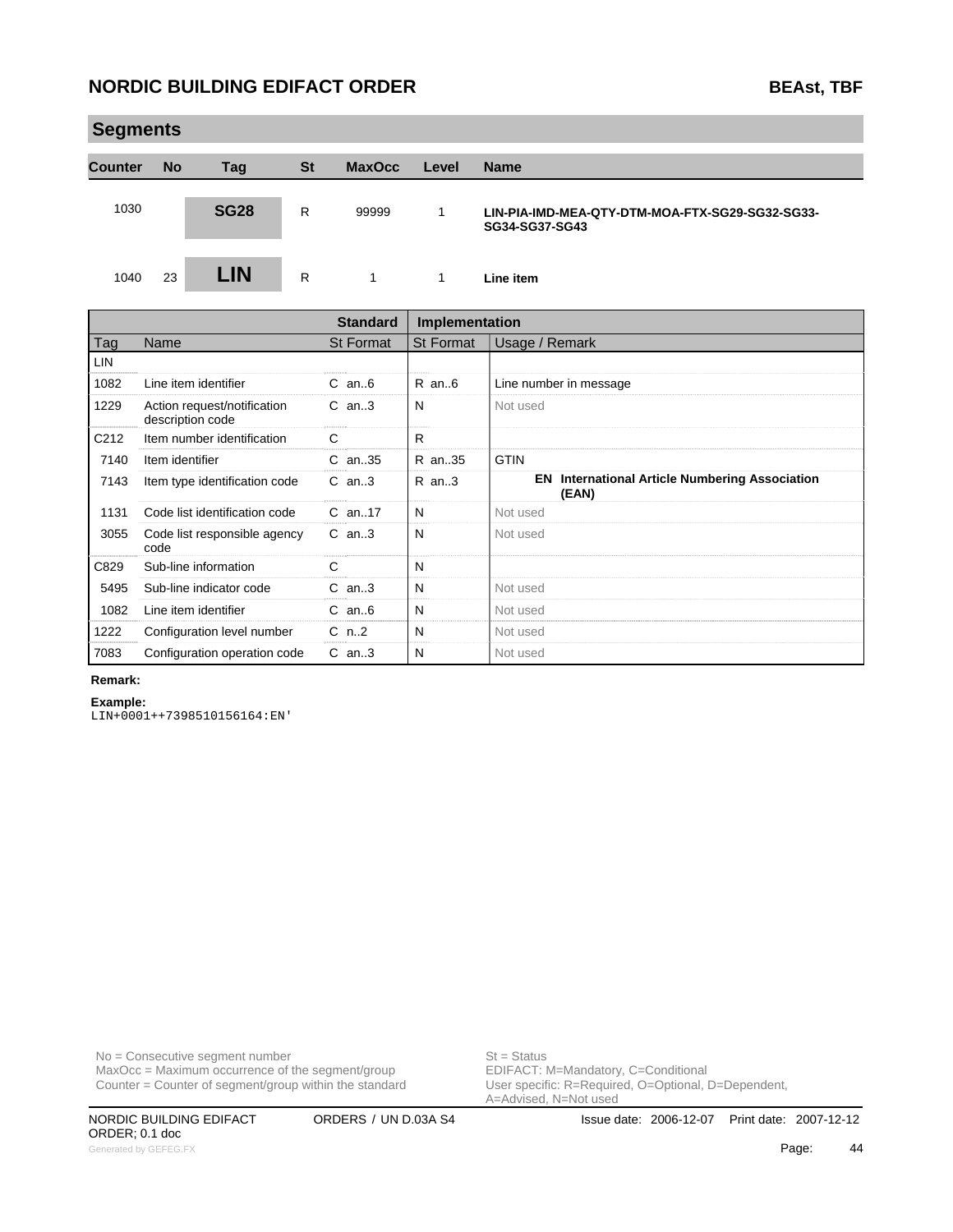|                | <b>Segments</b> |             |           |               |       |                                                                   |  |
|----------------|-----------------|-------------|-----------|---------------|-------|-------------------------------------------------------------------|--|
| <b>Counter</b> | <b>No</b>       | Tag         | <b>St</b> | <b>MaxOcc</b> | Level | <b>Name</b>                                                       |  |
| 1030           |                 | <b>SG28</b> | R         | 99999         |       | LIN-PIA-IMD-MEA-QTY-DTM-MOA-FTX-SG29-SG32-SG33-<br>SG34-SG37-SG43 |  |
| 1050           | 24              | <b>PIA</b>  | O         |               | 2     | Additional article identifier(s) 1                                |  |

|            |                                      | <b>Standard</b>  | Implementation   |                                                                                                                                                                                                                                                                                                                                                                                                                                                                                                                                                                                                                                                              |  |
|------------|--------------------------------------|------------------|------------------|--------------------------------------------------------------------------------------------------------------------------------------------------------------------------------------------------------------------------------------------------------------------------------------------------------------------------------------------------------------------------------------------------------------------------------------------------------------------------------------------------------------------------------------------------------------------------------------------------------------------------------------------------------------|--|
| Tag        | Name                                 | <b>St Format</b> | <b>St Format</b> | Usage / Remark                                                                                                                                                                                                                                                                                                                                                                                                                                                                                                                                                                                                                                               |  |
| <b>PIA</b> |                                      |                  |                  |                                                                                                                                                                                                                                                                                                                                                                                                                                                                                                                                                                                                                                                              |  |
| 4347       | Product identifier code qualifier    | $M$ an3          | $R$ an3          | 1 Additional identification                                                                                                                                                                                                                                                                                                                                                                                                                                                                                                                                                                                                                                  |  |
| C212       | Item number identification           | м                | R.               |                                                                                                                                                                                                                                                                                                                                                                                                                                                                                                                                                                                                                                                              |  |
| 7140       | Item identifier                      | $C$ an. 35       | R an35           | Additional Article Number 1                                                                                                                                                                                                                                                                                                                                                                                                                                                                                                                                                                                                                                  |  |
| 7143       | Item type identification code        | $C$ an. $3$      | $C$ an3          | <b>Secondary codes</b><br>BP Buyer's part number<br>SA Supplier's article number<br><b>SRS</b> RSK number<br>SG Standard group of products (mixed<br>assortment)<br><b>SN</b> Serial number<br>MF Manufacturer's (producer's) article number<br>DW Drawing<br>MP Product/service identification number<br>Code MP uses for TUN Number in Denmark<br>NO1 Nobb nr<br>NRF Norske Rörgrossisters artikelnummer<br>EFO Norske elektrobranchens artikelnr<br>ZBF Finfo nr/ Vilma<br>ZES E-nummer Svenska elgrossistföreningen<br><b>EB</b> Enbart bearbetning<br>ZMV Katalognr för modul/variant<br>GU Säljarens grupperande kod<br>ZZ Individnr vid t.ex.datorköp |  |
| 1131       | Code list identification code        | $C$ an17         | N                | Not used                                                                                                                                                                                                                                                                                                                                                                                                                                                                                                                                                                                                                                                     |  |
| 3055       | Code list responsible agency<br>code | $C$ an3          | $O$ an3          | 91 Assigned by seller or seller's agent<br>92 Assigned by buyer or buyer's agent                                                                                                                                                                                                                                                                                                                                                                                                                                                                                                                                                                             |  |
| C212       | Item number identification           | C.               | $\circ$          | See group C212 #1                                                                                                                                                                                                                                                                                                                                                                                                                                                                                                                                                                                                                                            |  |
| 7140       | Item identifier                      | $C$ an. 35       | $O$ an. $35$     |                                                                                                                                                                                                                                                                                                                                                                                                                                                                                                                                                                                                                                                              |  |
| 7143       | Item type identification code        | $C$ an3          | $O$ an3          |                                                                                                                                                                                                                                                                                                                                                                                                                                                                                                                                                                                                                                                              |  |
| 1131       | Code list identification code        | C an17           | N                | Not used                                                                                                                                                                                                                                                                                                                                                                                                                                                                                                                                                                                                                                                     |  |
| 3055       | Code list responsible agency<br>code | $C$ an3          | $O$ an3          |                                                                                                                                                                                                                                                                                                                                                                                                                                                                                                                                                                                                                                                              |  |
| C212       | Item number identification           | C                | $\circ$          | See group C212 #1                                                                                                                                                                                                                                                                                                                                                                                                                                                                                                                                                                                                                                            |  |
| 7140       | Item identifier                      | C an35           | O an35           |                                                                                                                                                                                                                                                                                                                                                                                                                                                                                                                                                                                                                                                              |  |
| 7143       | Item type identification code        | $C$ an3          | $O$ an3          |                                                                                                                                                                                                                                                                                                                                                                                                                                                                                                                                                                                                                                                              |  |
| 1131       | Code list identification code        | $C$ an17         | N                | Not used                                                                                                                                                                                                                                                                                                                                                                                                                                                                                                                                                                                                                                                     |  |

 $MaxOcc = Maximum occurrence of the segment/group$ 

Counter = Counter of segment/group within the standard

No = Consecutive segment number<br>
MaxOcc = Maximum occurrence of the segment/group<br>
EDIFACT: M=Mandatory, C=Conditional User specific: R=Required, O=Optional, D=Dependent,<br>A=Advised, N=Not used

ORDER; 0.1 doc Generated by GEFEG.FX **Absolute Absolute Absolute Absolute Absolute Absolute Absolute Absolute Absolute Absolute Absolute Absolute Absolute Absolute Absolute Absolute Absolute Absolute Absolute Absolute Absolute Absolute A**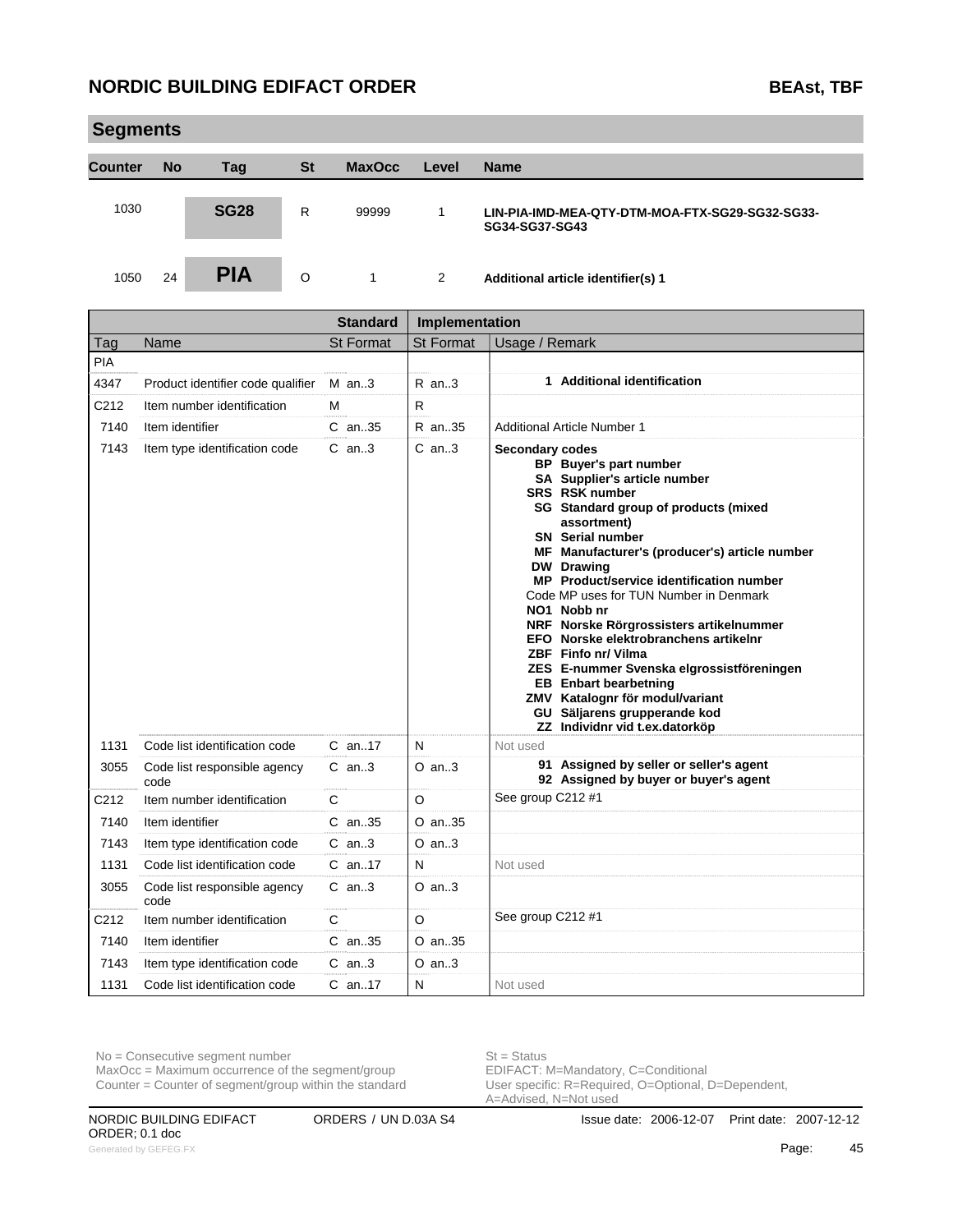### **Segments**

|      |                                      | <b>Standard</b>  | <b>Implementation</b> |                   |
|------|--------------------------------------|------------------|-----------------------|-------------------|
| Tag  | Name                                 | <b>St Format</b> | <b>St Format</b>      | Usage / Remark    |
| 3055 | Code list responsible agency<br>code | $C$ an3          | $O$ an3               |                   |
| C212 | Item number identification           | C                | $\circ$               | See group C212 #1 |
| 7140 | Item identifier                      | $C$ an. 35       | O an35                |                   |
| 7143 | Item type identification code        | $C$ an3          | $O$ an3               |                   |
| 1131 | Code list identification code        | $C$ an. 17       | N                     | Not used          |
| 3055 | Code list responsible agency<br>code | $C$ an3          | $O$ an3               |                   |
| C212 | Item number identification           | C                | $\circ$               | See Group C212 #1 |
| 7140 | Item identifier                      | $C$ an. 35       | O an35                |                   |
| 7143 | Item type identification code        | $C$ an3          | $O$ an3               |                   |
| 1131 | Code list identification code        | $C$ an. 17       | N                     | Not used          |
| 3055 | Code list responsible agency<br>code | $C$ an3          | $O$ an3               |                   |

#### **Remark:**

Any occurence of CDE C212 may be qualified with one of the listed codes.

#### **Example:**

PIA+1+23717986:NO1::91+037203:SA::91+:::91+:::91+:::91'

 $MaxOcc = Maximum occurrence of the segment/group$ Counter = Counter of segment/group within the standard

No = Consecutive segment number<br>
MaxOcc = Maximum occurrence of the segment/group<br>
EDIFACT: M=Mandatory, C=Conditional User specific: R=Required, O=Optional, D=Dependent,<br>A=Advised, N=Not used

ORDER; 0.1 doc Generated by GEFEG.FX **Additional Page:** Additional Page: 46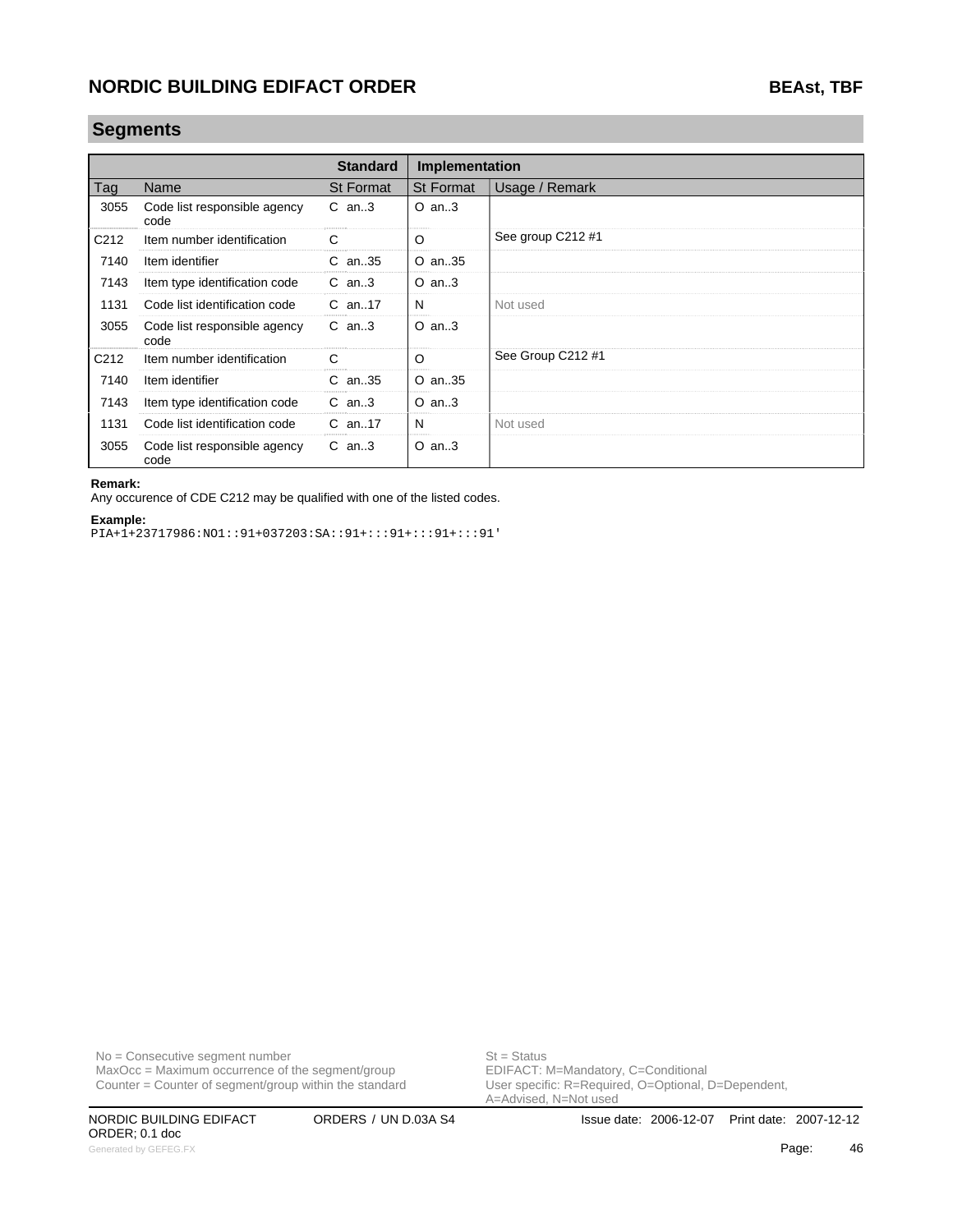|                   | <b>Segments</b> |             |           |                  |                  |                                                                   |  |
|-------------------|-----------------|-------------|-----------|------------------|------------------|-------------------------------------------------------------------|--|
| <b>Counter</b>    | <b>No</b>       | Tag         | <b>St</b> | <b>MaxOcc</b>    | Level            | <b>Name</b>                                                       |  |
| 1030              |                 | <b>SG28</b> | R         | 99999            | 1                | LIN-PIA-IMD-MEA-QTY-DTM-MOA-FTX-SG29-SG32-SG33-<br>SG34-SG37-SG43 |  |
| 1060              | 25              | <b>IMD</b>  | $\circ$   | $\mathbf{1}$     | 2                | Description of article or service                                 |  |
| <b>Standard</b>   |                 |             |           |                  | Implementation   |                                                                   |  |
| Tag               | Name            |             |           | <b>St Format</b> | <b>St Format</b> | Usage / Remark                                                    |  |
| $\cdots$ $\cdots$ |                 |             |           |                  |                  |                                                                   |  |

| l ag             | name                                 | St Format   | St Format | Usage / Remark                                                                  |  |
|------------------|--------------------------------------|-------------|-----------|---------------------------------------------------------------------------------|--|
| <b>IMD</b>       |                                      |             |           |                                                                                 |  |
| 7077             | Description format code              | $C$ an3     | R an3     | F Free-form<br>E Free-form short description                                    |  |
| C <sub>272</sub> | Item characteristic                  | C           | $\circ$   |                                                                                 |  |
| 7081             | Item characteristic code             | $C$ an3     | $O$ an3   | 195 Key-word<br><b>ZAR Article</b><br><b>ZGR</b> Produkt- varugrupp<br>ZIT Vara |  |
| 1131             | Code list identification code        | $C$ an. 17  | N         | Not used                                                                        |  |
| 3055             | Code list responsible agency<br>code | $C$ an3     | N         | Not used                                                                        |  |
| C <sub>273</sub> | Item description                     | C           | R.        |                                                                                 |  |
| 7009             | Item description code                | $C$ an17    | N         | Not used                                                                        |  |
| 1131             | Code list identification code        | C an17      | N         | Not used                                                                        |  |
| 3055             | Code list responsible agency<br>code | $C$ an3     | N         | Not used                                                                        |  |
| 7008             | Item description                     | $C$ an. 256 | O an256   | Description or keyword                                                          |  |
| 7008             | Item description                     | $C$ an. 256 | O an256   | see 7008 # 1                                                                    |  |
| 3453             | Language name code                   | $C$ an3     | $O$ an3   |                                                                                 |  |
| 7383             | Surface or layer code                | $C$ an3     | N         | Not used                                                                        |  |

#### **Remark:**

**Example:** IMD+F++:::Huggmejsel 95:28 mm:aa'

No = Consecutive segment number<br>
MaxOcc = Maximum occurrence of the segment/group<br>
EDIFACT: M=Mandatory, C=Conditional  $MaxOcc = Maximum$  occurrence of the segment/group Counter = Counter of segment/group within the standard

User specific: R=Required, O=Optional, D=Dependent,<br>A=Advised, N=Not used

ORDER; 0.1 doc Generated by GEFEG.FX **And Account 2009 Contract and Account 2009 Page: 47**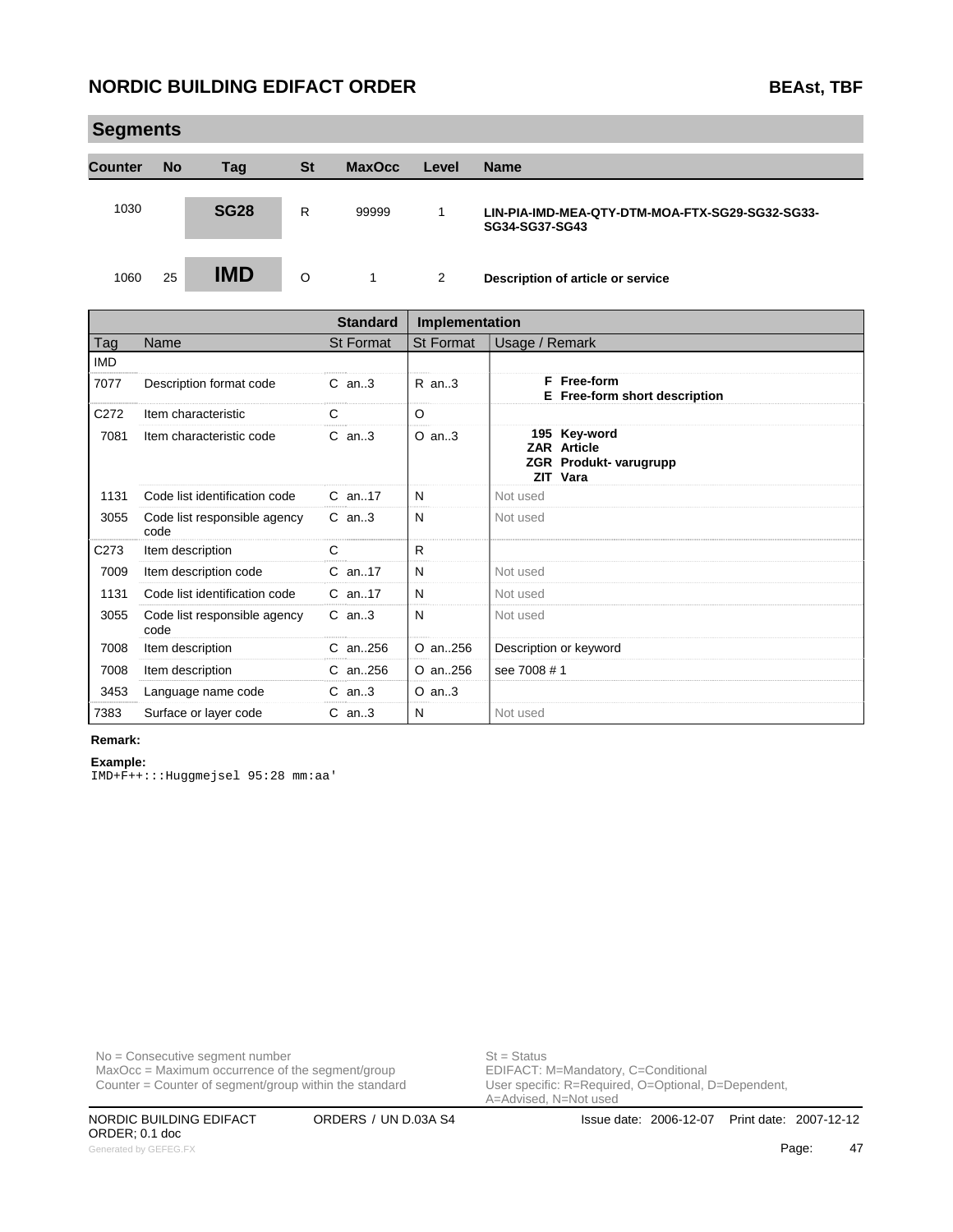|                | <b>Segments</b> |             |           |               |       |                                                                   |  |  |
|----------------|-----------------|-------------|-----------|---------------|-------|-------------------------------------------------------------------|--|--|
| <b>Counter</b> | <b>No</b>       | Tag         | <b>St</b> | <b>MaxOcc</b> | Level | <b>Name</b>                                                       |  |  |
| 1030           |                 | <b>SG28</b> | R         | 99999         | 1     | LIN-PIA-IMD-MEA-QTY-DTM-MOA-FTX-SG29-SG32-SG33-<br>SG34-SG37-SG43 |  |  |
| 1070           | 26              | <b>MEA</b>  | D         | 1             | 2     | Article net weight. Not to be used in Norway                      |  |  |

|            |                                       | <b>Standard</b>  | Implementation |                                                                                                                                                                                                                                                                                                                                                                                                                          |
|------------|---------------------------------------|------------------|----------------|--------------------------------------------------------------------------------------------------------------------------------------------------------------------------------------------------------------------------------------------------------------------------------------------------------------------------------------------------------------------------------------------------------------------------|
| Tag        | Name                                  | <b>St Format</b> | St Format      | Usage / Remark                                                                                                                                                                                                                                                                                                                                                                                                           |
| <b>MEA</b> |                                       |                  |                |                                                                                                                                                                                                                                                                                                                                                                                                                          |
| 6311       | Measurement purpose code<br>qualifier | $M$ an. 3        | $R$ an. $3$    | PD Physical dimensions (product ordered)                                                                                                                                                                                                                                                                                                                                                                                 |
| C502       | Measurement details                   | C                | R.             |                                                                                                                                                                                                                                                                                                                                                                                                                          |
| 6313       | Measured attribute code               | $C$ an3          | $R$ an3        | AAL Net weight<br>Nordic Building<br>AAA Unit net weight<br>AAB Unit gross weight<br>AAD Total gross weight<br>AAF Net net weight<br><b>ABJ</b> Volume<br>DI Diameter<br>DP Depth<br>HT Height dimension<br><b>LN</b> Length dimension<br><b>TH Thickness</b><br><b>WD</b> Width dimension<br><b>WT</b> Weight<br>G1 Kapvinkel 1<br>G2 Kapvinkel 2<br>ZFK Volym per lagerenhet<br>ZFV Vikt per basprisenhet<br>X Kap A-R |
| 6321       | Measurement significance<br>code      | $C$ an. $3$      | $O$ an3        | 3 Approximately<br>4 Equal to                                                                                                                                                                                                                                                                                                                                                                                            |
| 6155       | Non-discrete measurement<br>name code | $C$ an17         | N              | Not used                                                                                                                                                                                                                                                                                                                                                                                                                 |
| 6154       | Non-discrete measurement<br>name      | C an70           | $\mathsf{N}$   | Not used                                                                                                                                                                                                                                                                                                                                                                                                                 |
| C174       | Value/range                           | $\mathsf{C}$     | D              |                                                                                                                                                                                                                                                                                                                                                                                                                          |
| 6411       | Measurement unit code                 | $M$ an8          | $R$ an $8$     | Typically the measure unit used in other MEA segment<br>concerning the weight shall be the same as the unit given<br>here.<br><b>KGM</b> kilogram<br>UN/ECE recomendation #20<br><b>CMT</b> centimetre<br><b>MMT</b> millimetre<br><b>MTR</b> metre<br><b>DGR</b> Grader                                                                                                                                                 |
| 6314       | Measure                               | $C$ an18         | R n.18         | Value                                                                                                                                                                                                                                                                                                                                                                                                                    |
| 6162       | Range minimum quantity                | $C$ n.18         | D n18          | Anv. ändast i samband med kaptyp om längd avviker från                                                                                                                                                                                                                                                                                                                                                                   |

 $MaxOcc = Maximum$  occurrence of the segment/group

Counter = Counter of segment/group within the standard

No = Consecutive segment number<br>
MaxOcc = Maximum occurrence of the segment/group<br>
EDIFACT: M=Mandatory, C=Conditional User specific: R=Required, O=Optional, D=Dependent,<br>A=Advised, N=Not used

ORDER; 0.1 doc Generated by GEFEG.FX **AS Page:** 48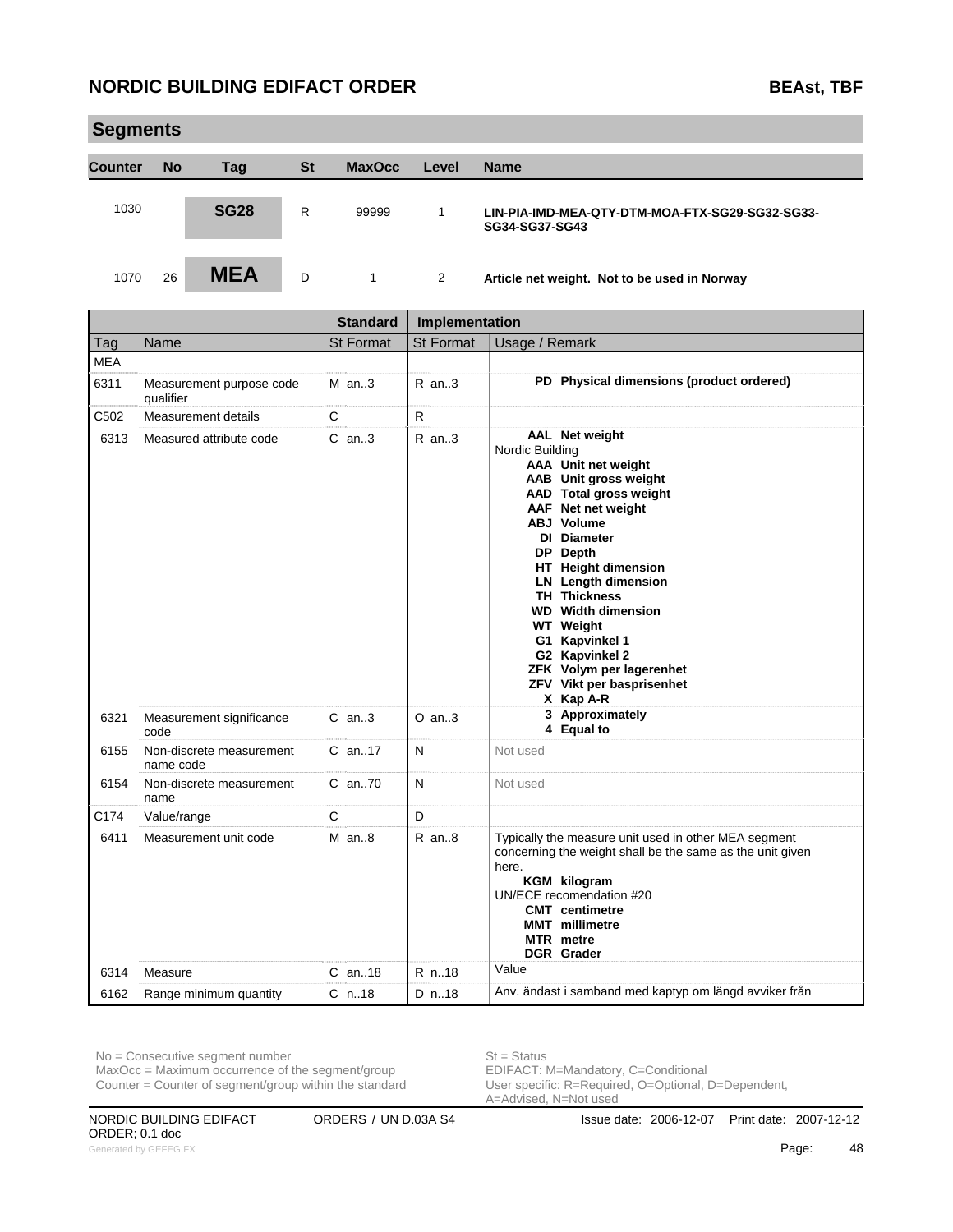### **Segments**

|      |                             | Standard         | Implementation                  |                                                                    |  |
|------|-----------------------------|------------------|---------------------------------|--------------------------------------------------------------------|--|
|      | lame                        | <b>St Format</b> | <b>St Format</b><br>ae / Remark |                                                                    |  |
|      |                             |                  |                                 |                                                                    |  |
| 6152 | Range maximum quantity      | $C_{n.18}$       | D n18                           | Anv. ändast i samband med kaptyp om längd avviker från<br>standard |  |
| 6432 | Significant digits quantity | C n2             |                                 | Not used                                                           |  |
| 7383 | Surface or layer code       | .an3             |                                 | Not usec                                                           |  |

#### **Remark:**

All article weights should be specified in the same measure unit. Each weight is transmitted in a specific occurence of the MEA segment where data element 6411 is mandatory in composite C174. This data element should inherit the value of the measure unit common to all article weights. Use when available

Not to be used in Norway

#### **Example:**

MEA+PD+AAL:3+KGM:100:11:9'

No = Consecutive segment number<br>
MaxOcc = Maximum occurrence of the segment/group<br>
EDIFACT: M=Mandatory, C=Conditional Counter = Counter of segment/group within the standard

ORDER; 0.1 doc Generated by GEFEG.FX **Age:** An according to the control of the control of the control of the control of the control of the control of the control of the control of the control of the control of the control of the control

MaxOcc = Maximum occurrence of the segment/group <br>
Counter = Counter of segment/group within the standard User specific: R=Required, O=Optional, D=Dependent, A=Advised, N=Not used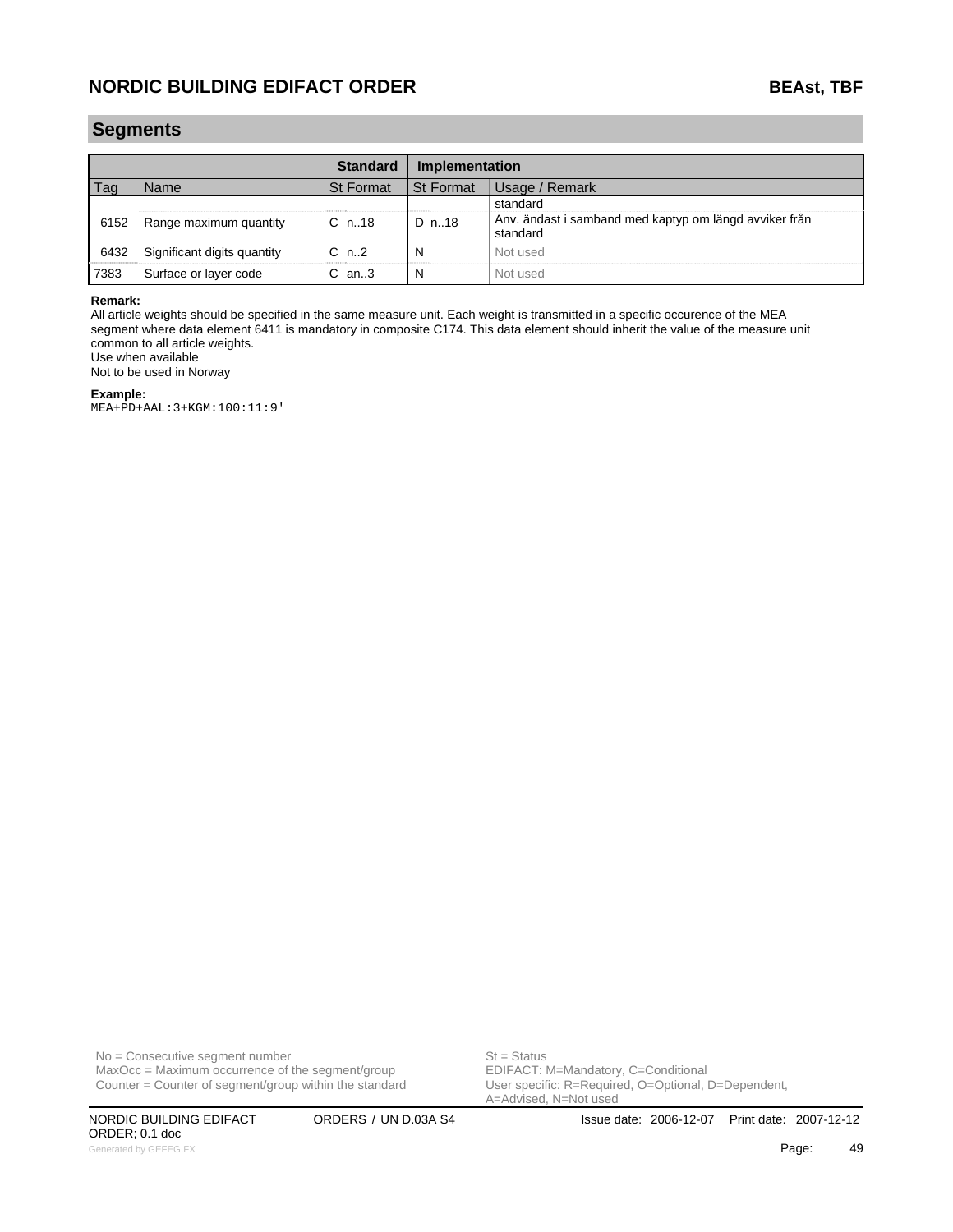| <b>BEAst, TBF</b> |  |
|-------------------|--|
|                   |  |

| <b>Segments</b>               |           |                              |              |                                                                                                                                                                                                                                                                                                                                        |                  |                                                                        |
|-------------------------------|-----------|------------------------------|--------------|----------------------------------------------------------------------------------------------------------------------------------------------------------------------------------------------------------------------------------------------------------------------------------------------------------------------------------------|------------------|------------------------------------------------------------------------|
| <b>Counter</b>                | <b>No</b> | Tag                          | <b>St</b>    | <b>MaxOcc</b>                                                                                                                                                                                                                                                                                                                          | Level            | <b>Name</b>                                                            |
| 1030                          |           | <b>SG28</b>                  | R            | 99999                                                                                                                                                                                                                                                                                                                                  | 1                | LIN-PIA-IMD-MEA-QTY-DTM-MOA-FTX-SG29-SG32-SG33-<br>SG34-SG37-SG43      |
| 1080                          | 27        | <b>QTY</b>                   | $\mathsf{R}$ | $\overline{2}$                                                                                                                                                                                                                                                                                                                         | 2                | Quantity                                                               |
|                               |           |                              |              | <b>Standard</b>                                                                                                                                                                                                                                                                                                                        | Implementation   |                                                                        |
| Tag                           | Name      |                              |              | <b>St Format</b>                                                                                                                                                                                                                                                                                                                       | <b>St Format</b> | Usage / Remark                                                         |
| QTY                           |           |                              |              |                                                                                                                                                                                                                                                                                                                                        |                  |                                                                        |
| C186                          |           | Quantity details             |              | M                                                                                                                                                                                                                                                                                                                                      | $\mathsf{R}$     |                                                                        |
| 6063                          |           | Quantity type code qualifier |              | $M$ an3                                                                                                                                                                                                                                                                                                                                | $R$ an3          | 21 Ordered quantity<br>59 Numbers of consumer units in the traded unit |
| 6060                          | Quantity  |                              |              | M an35                                                                                                                                                                                                                                                                                                                                 | R an35           | Quantity                                                               |
| Measurement unit code<br>6411 |           | $C$ an $8$                   | R an8        | Use according to national articel definiation<br>IF GTIN is used as item identifier one of the following units<br>If a national standard is used for item<br>identification then the corresponding unit of messurement<br>must be used.<br><b>PCE Piece</b><br>MTK square metre<br>MTQ cubic metre<br>MTR metre<br><b>KGM</b> kilogram |                  |                                                                        |

#### **Remark:**

m.

**Example:**

QTY+21:10:PCE'

No = Consecutive segment number<br>
MaxOcc = Maximum occurrence of the segment/group<br>
EDIFACT: M=Mandatory, C=Conditional  $MaxOcc = Maximum occurrence of the segment/group$ Counter = Counter of segment/group within the standard

User specific: R=Required, O=Optional, D=Dependent,<br>A=Advised, N=Not used

ORDER; 0.1 doc Generated by GEFEG.FX **Page:** 50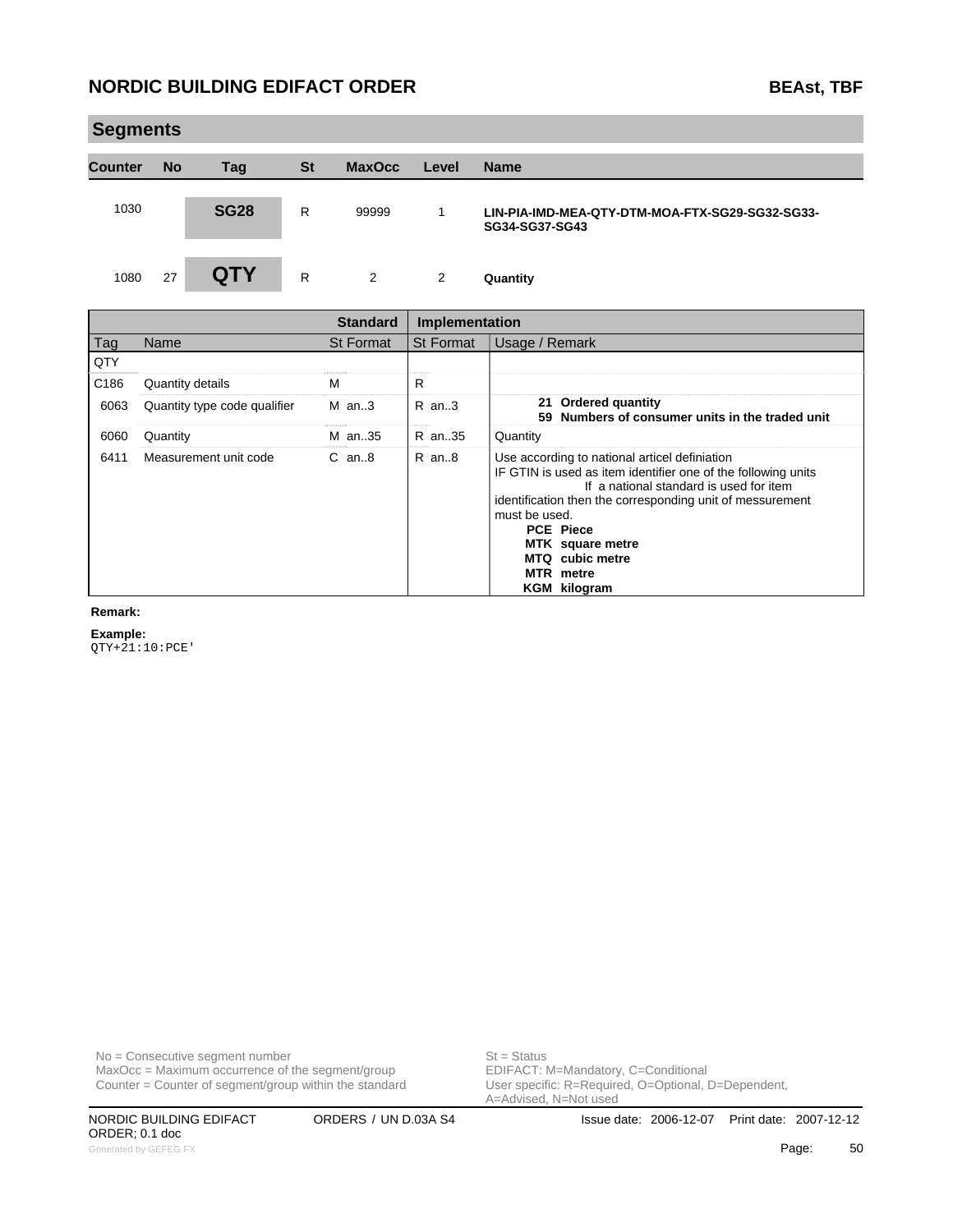| BEAst. | 1 D F |
|--------|-------|
|        |       |

|                | <b>Segments</b> |             |           |               |       |                                                                   |  |  |  |  |
|----------------|-----------------|-------------|-----------|---------------|-------|-------------------------------------------------------------------|--|--|--|--|
| <b>Counter</b> | <b>No</b>       | Tag         | <b>St</b> | <b>MaxOcc</b> | Level | <b>Name</b>                                                       |  |  |  |  |
| 1030           |                 | <b>SG28</b> | R         | 99999         | 1     | LIN-PIA-IMD-MEA-QTY-DTM-MOA-FTX-SG29-SG32-SG33-<br>SG34-SG37-SG43 |  |  |  |  |
| 1110           | 28              | <b>DTM</b>  | $\circ$   | 1             | 2     | Delivery date/time, requested. Only to be used after<br>agreement |  |  |  |  |

|                  |                                                         | <b>Standard</b> |                  | Implementation                                 |  |  |
|------------------|---------------------------------------------------------|-----------------|------------------|------------------------------------------------|--|--|
| Tag              | Name                                                    | St Format       | <b>St Format</b> | Usage / Remark                                 |  |  |
| <b>DTM</b>       |                                                         |                 |                  |                                                |  |  |
| C <sub>507</sub> | Date/time/period                                        |                 | R                |                                                |  |  |
| 2005             | Date or time or period function M an3<br>code qualifier |                 | R an3            | 2 Delivery date/time, requested                |  |  |
| 2380             | Date or time or period text                             | C an35          | $O$ an. 35       | Date                                           |  |  |
| 2379             | Date or time or period format C an3<br>code             |                 | $O$ an. $3$      | 102 CCYYMMDD<br>203 CCYYMMDDHHMM<br>616 CCYYWW |  |  |

### **Remark:**

**Example:** DTM+2:20070210:102'

No = Consecutive segment number<br>
MaxOcc = Maximum occurrence of the segment/group<br>
EDIFACT: M=Mandatory, C=Conditional  $MaxOcc = Maximum occurrence of the segment/group$ Counter = Counter of segment/group within the standard

User specific: R=Required, O=Optional, D=Dependent,<br>A=Advised, N=Not used

ORDER; 0.1 doc Generated by GEFEG.FX **Fage:** 51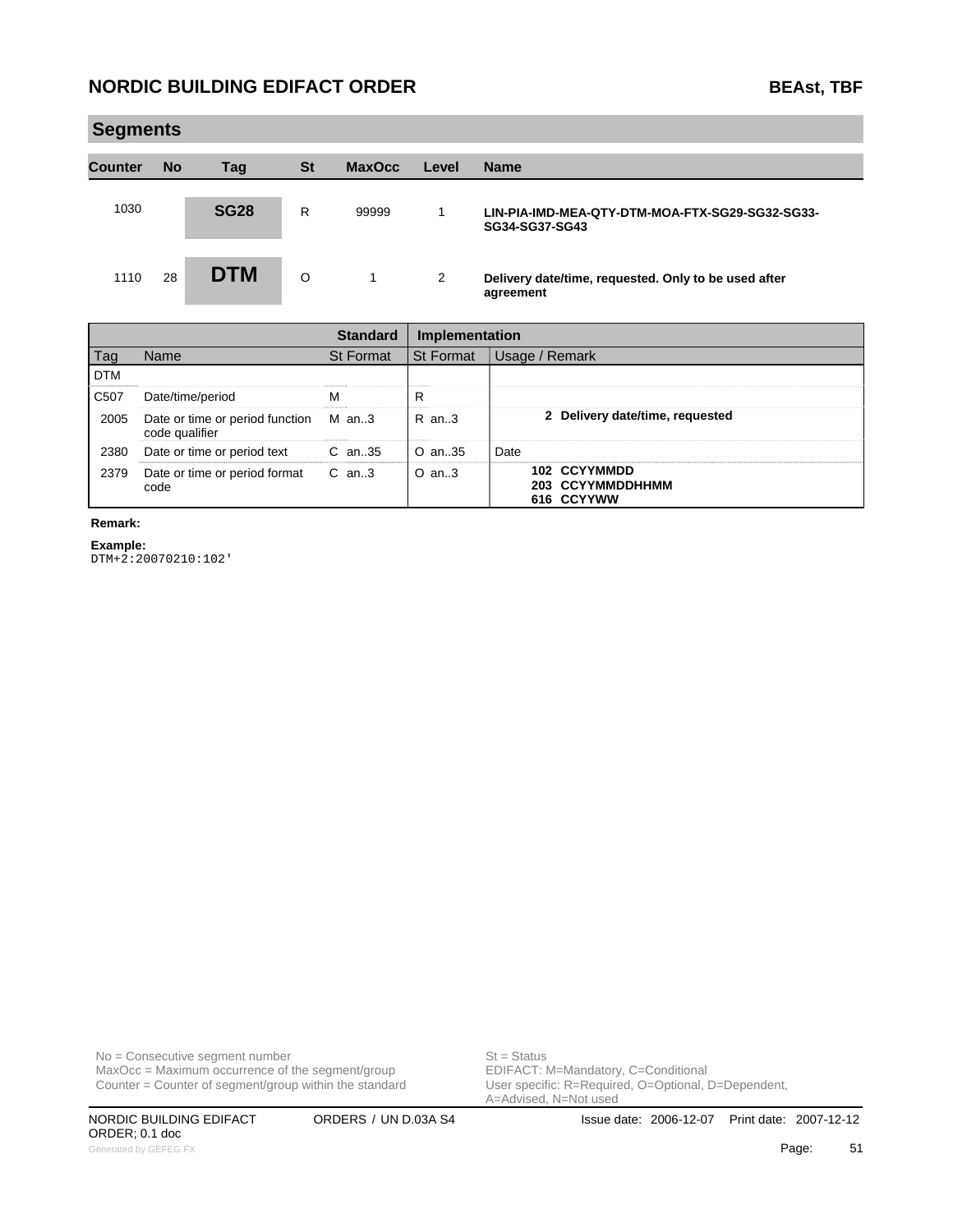6343 Currency type code qualifier C an..3 N Not used 4405 Status description code C an..3 N

| <b>Segments</b> |           |                              |           |                  |                |                                                                       |
|-----------------|-----------|------------------------------|-----------|------------------|----------------|-----------------------------------------------------------------------|
| <b>Counter</b>  | <b>No</b> | Taq                          | <b>St</b> | <b>MaxOcc</b>    | Level          | <b>Name</b>                                                           |
| 1030            |           | <b>SG28</b>                  | R.        | 99999            | 1              | LIN-PIA-IMD-MEA-QTY-DTM-MOA-FTX-SG29-SG32-SG33-<br>SG34-SG37-SG43     |
| 1120            | 29        | <b>MOA</b>                   | $\circ$   | 1                | 2              | Line item amount. Not to be used in Norway                            |
|                 |           |                              |           | <b>Standard</b>  | Implementation |                                                                       |
| Tag             | Name      |                              |           | <b>St Format</b> | St Format      | Usage / Remark                                                        |
| <b>MOA</b>      |           |                              |           |                  |                |                                                                       |
| C516            |           | Monetary amount              |           | м                | R              |                                                                       |
| 5025            | qualifier | Monetary amount type code    |           | $M$ an3          | $R$ an3        | 203 Line item amount                                                  |
| 5004            |           | Monetary amount              |           | $C$ n.35         | R n.35         | Amount                                                                |
| 6345            |           | Currency identification code |           | $C$ an3          | $O$ an3        | For currency, one may also refer to CUX segment (invoice<br>currency) |

#### **Remark:**

Not to be used in Norway

#### **Example:**

MOA+203:2500:AED'

No = Consecutive segment number<br>
MaxOcc = Maximum occurrence of the segment/group<br>
EDIFACT: M=Mandatory, C=Conditional  $MaxOcc = Maximum occurrence of the segment/group$ Counter = Counter of segment/group within the standard

NORDIC BUILDING EDIFACT ORDERS / UN D.03A S4 Issue date: 2006-12-07 Print date: 2007-12-12 ORDER; 0.1 doc Generated by GEFEG.FX **Fage:** 52

User specific: R=Required, O=Optional, D=Dependent,<br>A=Advised, N=Not used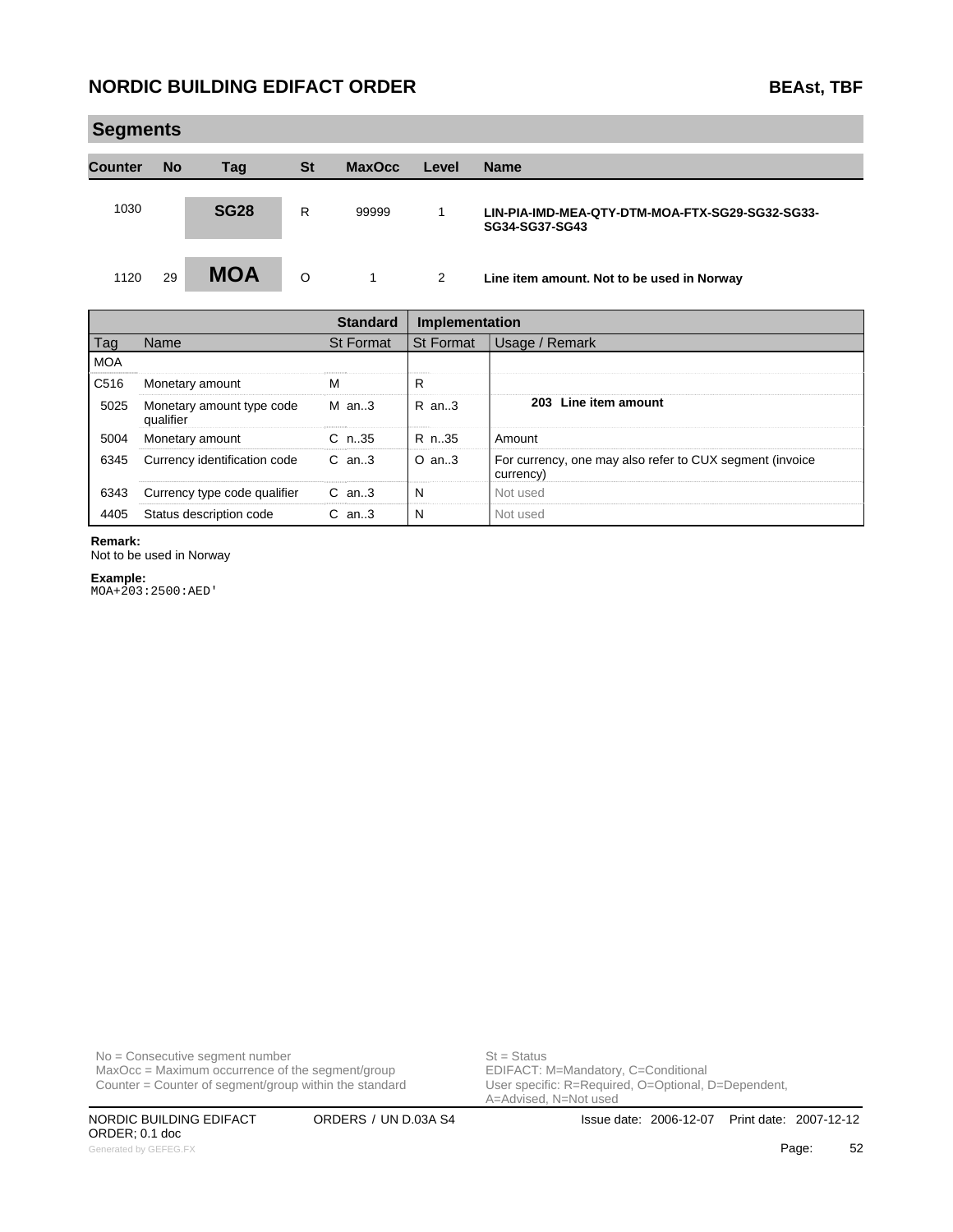|                | <b>Segments</b> |             |           |               |       |                                                                   |  |  |  |  |
|----------------|-----------------|-------------|-----------|---------------|-------|-------------------------------------------------------------------|--|--|--|--|
| <b>Counter</b> | <b>No</b>       | Tag         | <b>St</b> | <b>MaxOcc</b> | Level | <b>Name</b>                                                       |  |  |  |  |
| 1030           |                 | <b>SG28</b> | R         | 99999         | 1     | LIN-PIA-IMD-MEA-QTY-DTM-MOA-FTX-SG29-SG32-SG33-<br>SG34-SG37-SG43 |  |  |  |  |
| 1200           | 30              | <b>FTX</b>  | O         | 3             | 2     | <b>Free text</b>                                                  |  |  |  |  |

|                  |                                      | <b>Standard</b>  | Implementation |                                                                                       |
|------------------|--------------------------------------|------------------|----------------|---------------------------------------------------------------------------------------|
| Tag              | Name                                 | <b>St Format</b> | St Format      | Usage / Remark                                                                        |
| <b>FTX</b>       |                                      |                  |                |                                                                                       |
| 4451             | Text subject code qualifier          | $M$ an3          | $R$ an3        | <b>CUR</b> Customer remarks<br><b>PRD</b> Product information<br><b>LIN</b> Line item |
| 4453             | Free text function code              | $C$ an. $3$      | N              | Not used                                                                              |
| C <sub>107</sub> | Text reference                       | C                | N              |                                                                                       |
| 4441             | Free text description code           | M an17           | N              | Not used                                                                              |
| 1131             | Code list identification code        | C an17           | N              | Not used                                                                              |
| 3055             | Code list responsible agency<br>code | $C$ an3          | N              | Not used                                                                              |
| C108             | <b>Text literal</b>                  | C                | $\circ$        |                                                                                       |
| 4440             | Free text                            | M an512          | R an., 512     |                                                                                       |
| 4440             | Free text                            | C an512          | O an512        |                                                                                       |
| 4440             | Free text                            | C an., 512       | O an512        |                                                                                       |
| 4440             | Free text                            | C an., 512       | O an., 512     |                                                                                       |
| 4440             | Free text                            | C an512          | O an512        |                                                                                       |
| 3453             | Language name code                   | $C$ an3          | $O$ an3        | Language code ISO standard<br>SV Swedish                                              |
| 4447             | Free text format code                | $C$ an3          | N              | Not used                                                                              |

#### **Remark:**

#### **Example:**

FTX+PRD+++Obs Röda hantag:::X:X+SV'

No = Consecutive segment number<br>
MaxOcc = Maximum occurrence of the segment/group<br>
EDIFACT: M=Mandatory, C=Conditional  $MaxOcc = Maximum$  occurrence of the segment/group Counter = Counter of segment/group within the standard

User specific: R=Required, O=Optional, D=Dependent,<br>A=Advised, N=Not used

ORDER; 0.1 doc Generated by GEFEG.FX **Fage:** 53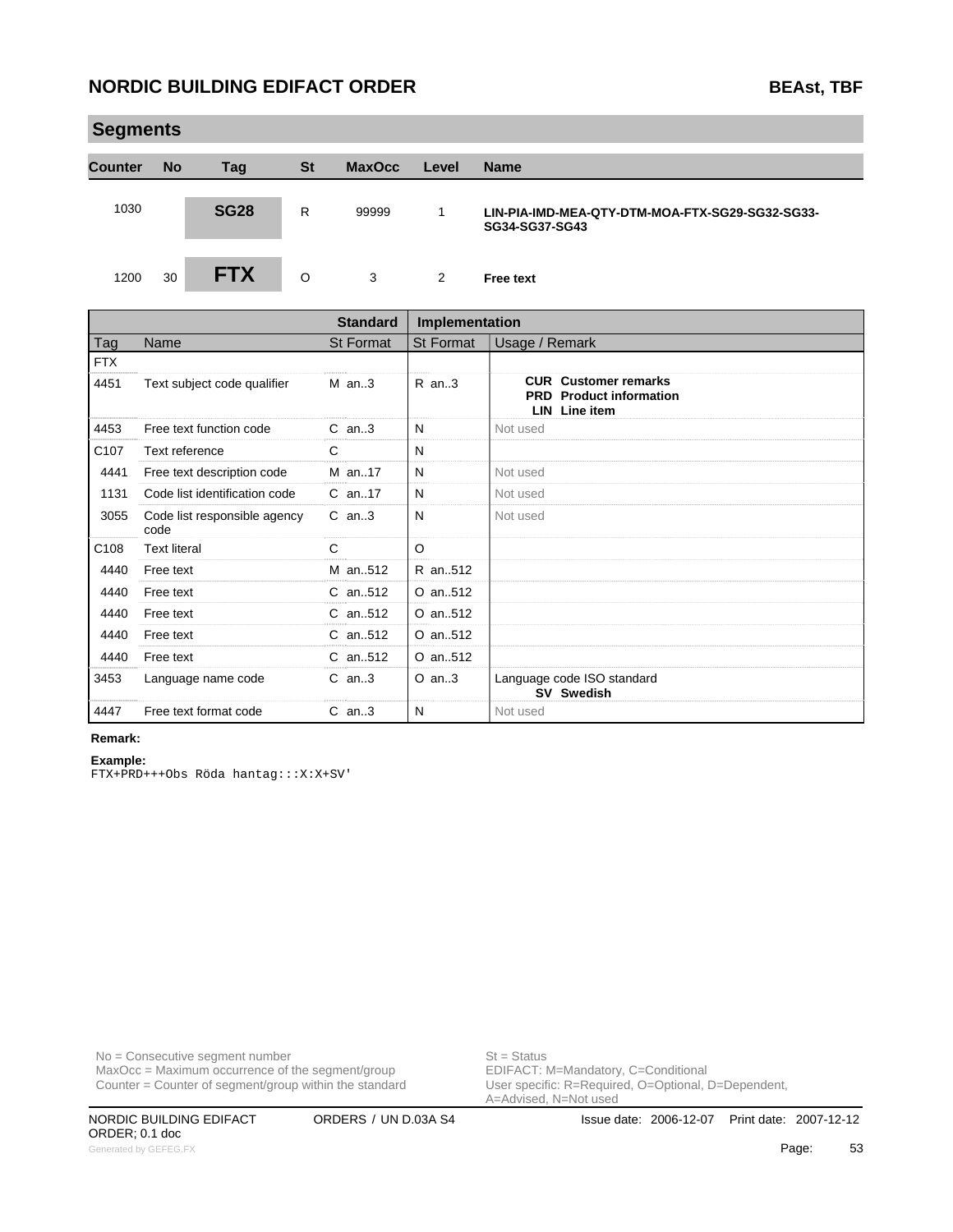| <b>Segments</b> |           |                                                                      |           |               |       |                                                      |
|-----------------|-----------|----------------------------------------------------------------------|-----------|---------------|-------|------------------------------------------------------|
| <b>Counter</b>  | <b>No</b> | Tag                                                                  | <b>St</b> | <b>MaxOcc</b> | Level | <b>Name</b>                                          |
| 1210            |           | <b>SG29</b>                                                          | C         | 999           | 2     | <b>CCI-CAV-MEA</b>                                   |
|                 |           | Under constraction will be clear in next version.<br>Characteristics |           |               |       |                                                      |
| 1220            | 31        | <b>CCI</b>                                                           | M         | 1             | 2     | Characteristic/class id. Details will be added later |

|                  |                                       | <b>Standard</b>  | Implementation   |                          |
|------------------|---------------------------------------|------------------|------------------|--------------------------|
| Tag              | Name                                  | <b>St Format</b> | <b>St Format</b> | Usage / Remark           |
| CCI              |                                       |                  |                  |                          |
| 7059             | Class type code                       | $C$ an3          | $O$ an3          | 11 Product               |
| C <sub>502</sub> | Measurement details                   | C                | $\circ$          |                          |
| 6313             | Measured attribute code               | $C$ an3          | $O$ an3          |                          |
| 6321             | Measurement significance<br>code      | $C$ an3          | $O$ an3          |                          |
| 6155             | Non-discrete measurement<br>name code | $C$ an. 17       | O an17           |                          |
| 6154             | Non-discrete measurement<br>name      | C an70           | O an70           |                          |
| C240             | Characteristic description            | C                | $\circ$          |                          |
| 7037             | Characteristic description code       | M an17           | R an17           | <b>CH</b> Characteristic |
| 1131             | Code list identification code         | $C$ an. 17       | N                | Not used                 |
| 3055             | Code list responsible agency<br>code  | $C$ an3          | N                | Not used                 |
| 7036             | Characteristic description            | $C$ an. 35       | O an35           |                          |
| 7036             | Characteristic description            | $C$ an. 35       | O an35           |                          |
| 4051             | Characteristic relevance code         | $C$ an3          | $O$ an3          |                          |

#### **Remark:**

**Example:**

CCI+11+:::X+CH:::Text:Text+1'

No = Consecutive segment number<br>
MaxOcc = Maximum occurrence of the segment/group<br>
EDIFACT: M=Mandatory, C=Conditional  $MaxOcc = Maximum occurrence of the segment/group$ Counter = Counter of segment/group within the standard

User specific: R=Required, O=Optional, D=Dependent,<br>A=Advised, N=Not used

ORDER; 0.1 doc Generated by GEFEG.FX **Fage:** 54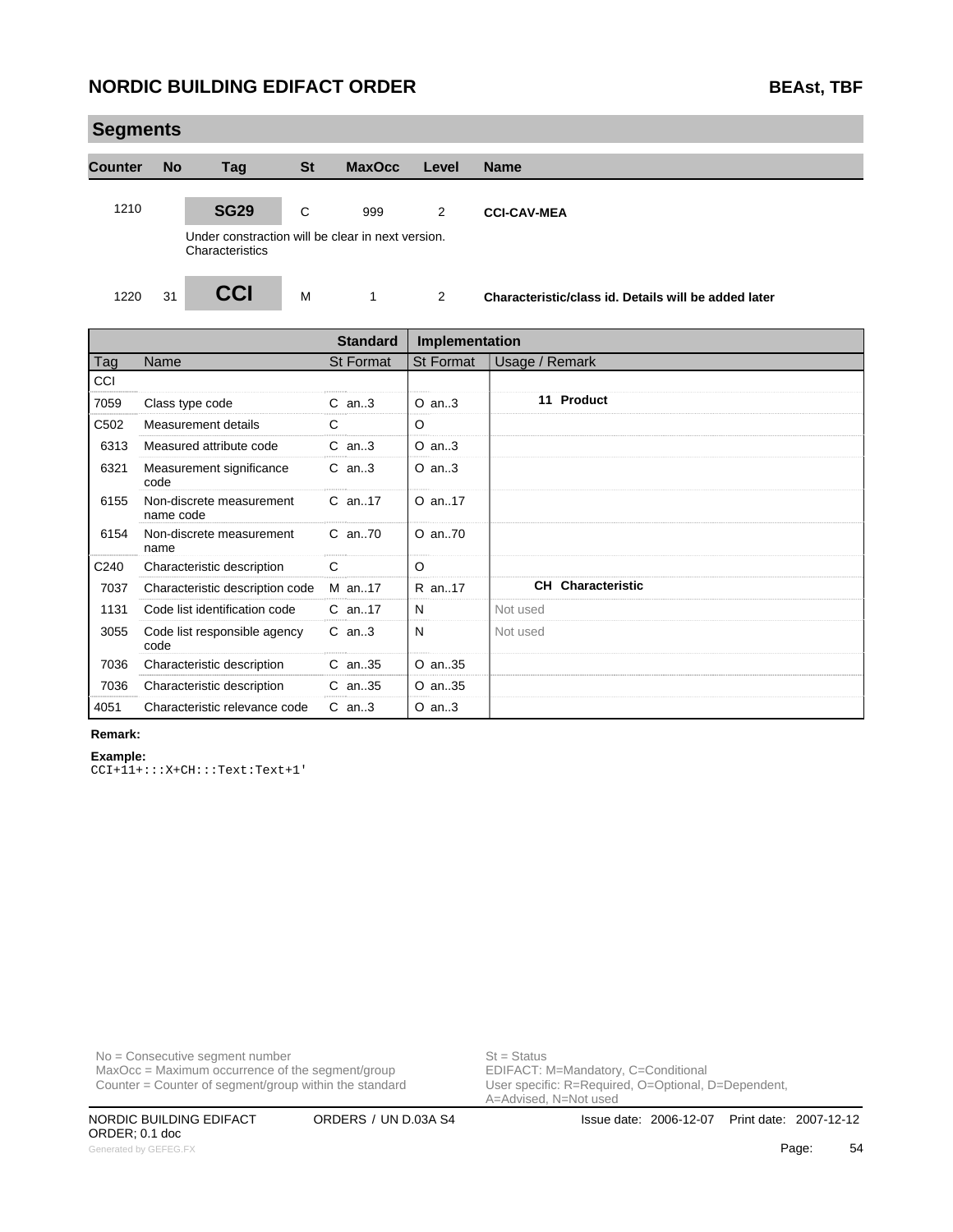| <b>Segments</b> |           |                                                                      |              |               |                |                             |  |
|-----------------|-----------|----------------------------------------------------------------------|--------------|---------------|----------------|-----------------------------|--|
| <b>Counter</b>  | <b>No</b> | <b>Tag</b>                                                           | <b>St</b>    | <b>MaxOcc</b> | Level          | <b>Name</b>                 |  |
| 1210            |           | <b>SG29</b>                                                          | C            | 999           | $\overline{2}$ | <b>CCI-CAV-MEA</b>          |  |
|                 |           | Under constraction will be clear in next version.<br>Characteristics |              |               |                |                             |  |
| 1230            | 32        | <b>CAV</b>                                                           | $\mathsf{R}$ | 10            | 3              | <b>Characteristic value</b> |  |

|      |                                                | <b>Standard</b> | Implementation |                |
|------|------------------------------------------------|-----------------|----------------|----------------|
| Tag  | Name                                           | St Format       | St Format      | Usage / Remark |
| CAV  |                                                |                 |                |                |
| C889 | Characteristic value                           | м               | R              |                |
| 7111 | Characteristic value description C an3<br>code |                 | O an3          |                |
| 1131 | Code list identification code C an17           |                 | N              | Not used       |
| 3055 | Code list responsible agency<br>code           | C an3           | N              | Not used       |
| 7110 | Characteristic value description C an35        |                 | N              | Not used       |
| 7110 | Characteristic value description C an35        |                 | N              | Not used       |

**Remark:**

m.

**Example:**

CAV+X'

 $MaxOcc = Maximum$  occurrence of the segment/group Counter = Counter of segment/group within the standard

No = Consecutive segment number<br>
MaxOcc = Maximum occurrence of the segment/group<br>
EDIFACT: M=Mandatory, C=Conditional

ORDER; 0.1 doc Generated by GEFEG.FX **Page:** 55

User specific: R=Required, O=Optional, D=Dependent,<br>A=Advised, N=Not used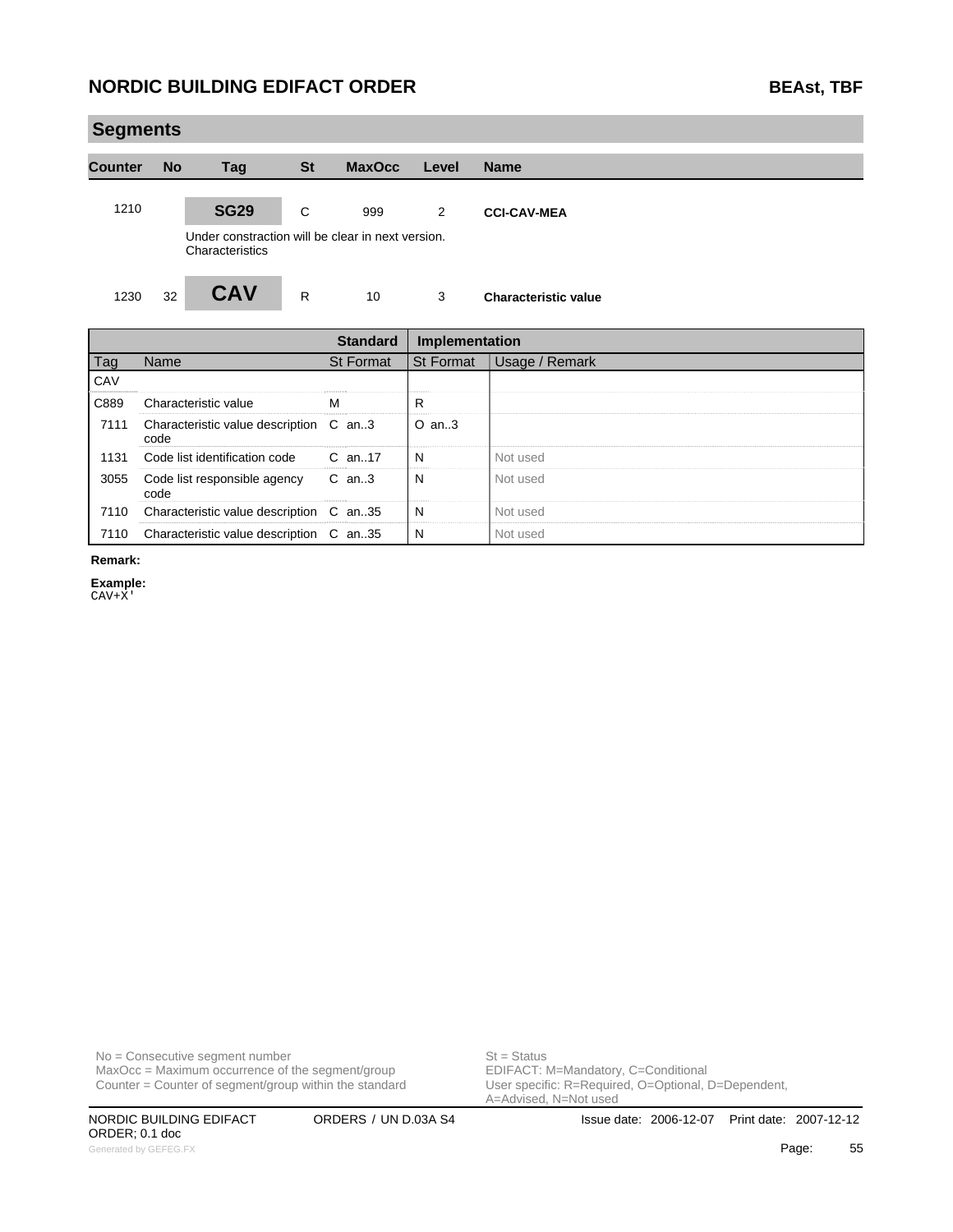| <b>Segments</b> |           |                                                                      |           |               |       |                                           |
|-----------------|-----------|----------------------------------------------------------------------|-----------|---------------|-------|-------------------------------------------|
| <b>Counter</b>  | <b>No</b> | <b>Tag</b>                                                           | <b>St</b> | <b>MaxOcc</b> | Level | <b>Name</b>                               |
| 1210            |           | <b>SG29</b>                                                          | C         | 999           | 2     | <b>CCI-CAV-MEA</b>                        |
|                 |           | Under constraction will be clear in next version.<br>Characteristics |           |               |       |                                           |
| 1240            | 33        | <b>MEA</b>                                                           | R         | 10            | 3     | Measurements. Details will be added later |

|                  |                                       | <b>Standard</b>  | Implementation          |                  |
|------------------|---------------------------------------|------------------|-------------------------|------------------|
| <b>Tag</b>       | Name                                  | <b>St Format</b> | <b>St Format</b>        | Usage / Remark   |
| <b>MEA</b>       |                                       |                  |                         |                  |
| 6311             | Measurement purpose code<br>qualifier | $M$ an3          | $R$ an3                 |                  |
| C <sub>502</sub> | Measurement details                   | C                | $\circ$                 |                  |
| 6313             | Measured attribute code               | $C$ an3          | $O$ an3                 |                  |
| 6321             | Measurement significance<br>code      | $C$ an3          | $O$ an3                 |                  |
| 6155             | Non-discrete measurement<br>name code | $C$ an. 17       | O an17                  |                  |
| 6154             | Non-discrete measurement<br>name      | $C$ an70         | O an70                  |                  |
| C174             | Value/range                           | C                | $\circ$                 |                  |
| 6411             | Measurement unit code                 | $M$ an8          | $R$ an $8$              | MTK square metre |
| 6314             | Measure                               | $C$ an. 18       | O an18                  |                  |
| 6162             | Range minimum quantity                | $C$ n. 18        | $O$ n. 18               |                  |
| 6152             | Range maximum quantity                | $C$ n18          | $O$ n. 18               |                  |
| 6432             | Significant digits quantity           | $C$ n2           | $O \nightharpoonup n.2$ |                  |
| 7383             | Surface or layer code                 | $C$ an3          | $O$ an3                 |                  |

#### **Remark:**

**Example:** MEA+AAA+:::X+MTK::::9+1S'

No = Consecutive segment number<br>
MaxOcc = Maximum occurrence of the segment/group<br>
EDIFACT: M=Mandatory, C=Conditional  $MaxOcc = Maximum$  occurrence of the segment/group Counter = Counter of segment/group within the standard

User specific: R=Required, O=Optional, D=Dependent,<br>A=Advised, N=Not used

ORDER; 0.1 doc Generated by GEFEG.FX **Frage:** 56 and the set of the set of the set of the set of the set of the set of the set of the set of the set of the set of the set of the set of the set of the set of the set of the set of the set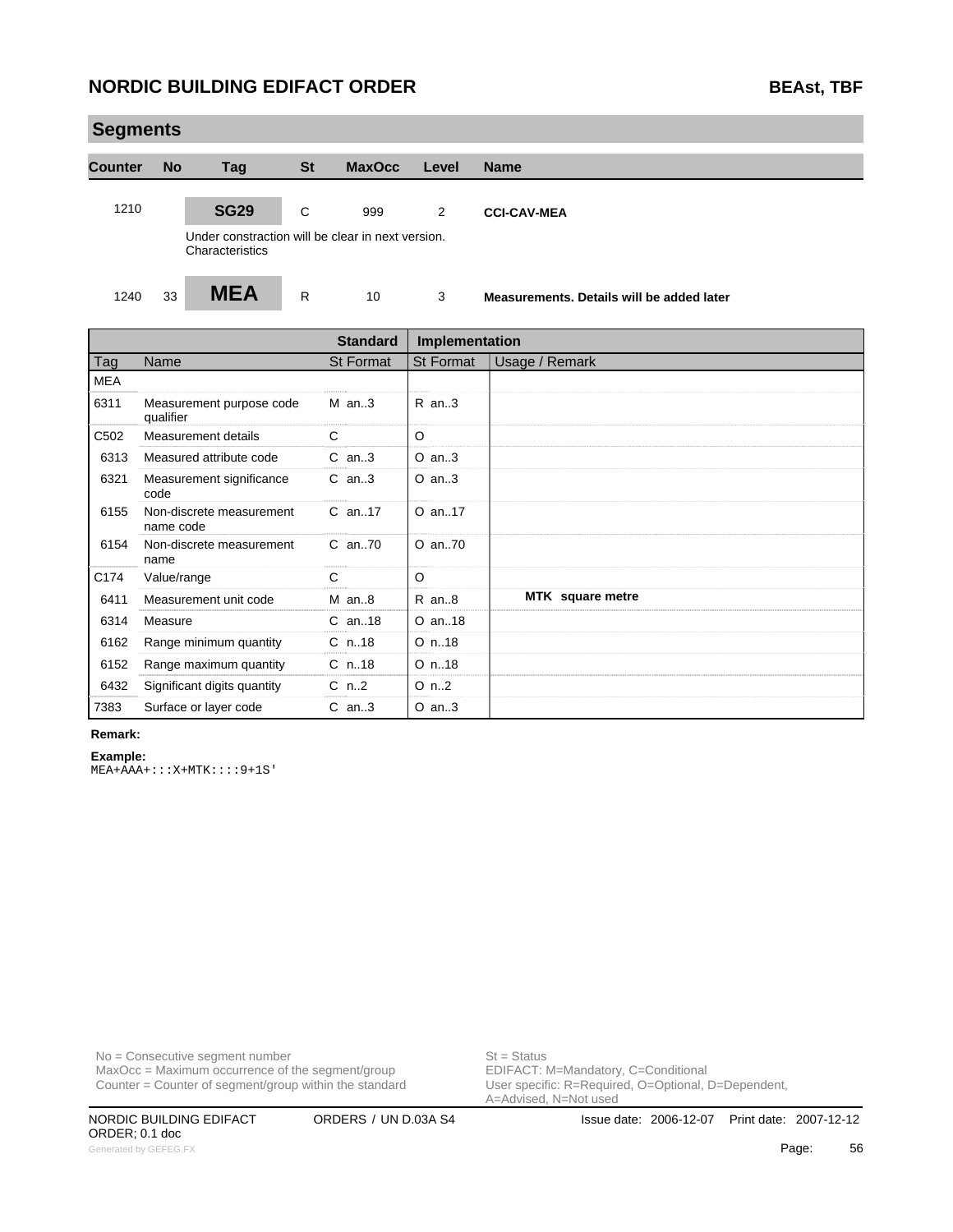|                | <b>Segments</b> |             |           |               |       |                                                         |  |  |  |  |  |  |
|----------------|-----------------|-------------|-----------|---------------|-------|---------------------------------------------------------|--|--|--|--|--|--|
| <b>Counter</b> | <b>No</b>       | Tag         | <b>St</b> | <b>MaxOcc</b> | Level | <b>Name</b>                                             |  |  |  |  |  |  |
| 1320           |                 | <b>SG32</b> | O         | 4             | 2     | Price details. Not to be used without special agreement |  |  |  |  |  |  |
| 1330           | 34              | <b>PRI</b>  | R         |               | 2     | Price details. Not to be used without special agreement |  |  |  |  |  |  |

|                  |                                              | <b>Standard</b> | <b>Implementation</b>   |                                                                                                                                                                    |
|------------------|----------------------------------------------|-----------------|-------------------------|--------------------------------------------------------------------------------------------------------------------------------------------------------------------|
| Tag              | Name                                         | St Format       | St Format               | Usage / Remark                                                                                                                                                     |
| PRI              |                                              |                 |                         |                                                                                                                                                                    |
| C <sub>509</sub> | Price information                            | С               | R                       |                                                                                                                                                                    |
| 5125             | Price code qualifier                         | $M$ an3         | $R$ an3                 | <b>AAA</b> Calculation net<br><b>AAB</b> Calculation gross<br>AAE Information price, excluding allowances or<br>charges, including taxes<br><b>INF</b> Information |
| 5118             | Price amount                                 | $C_n$ .15       | R n15                   |                                                                                                                                                                    |
| 5375             | Price type code                              | $C$ an3         | $O$ an3                 | <b>CA Catalogue</b><br><b>CT</b> Contract                                                                                                                          |
| 5387             | Price specification code                     | $C$ an. $3$     | $R$ an. $3$             | <b>CON</b> Contract price<br><b>PRP</b> Promotional price<br><b>ABL</b> Base price<br><b>Retail price</b><br><b>RTP</b><br><b>NC</b> Utan debitering               |
| 5284             | Unit price basis quantity                    | $C_{n.9}$       | $O \nightharpoonup n.9$ | Price per 1000, 100, 1                                                                                                                                             |
| 6411             | Measurement unit code                        | $C$ an. $8$     | $O$ an $8$              | UN/ECE recomendation                                                                                                                                               |
| 5213             | Sub-line item price change<br>operation code | $C$ an. $3$     | N                       | Not used                                                                                                                                                           |

#### **Remark:**

Only to be used after agreement

#### **Example:**

PRI+AAA:45.00:CA:CON:10:MTK'

No = Consecutive segment number<br>
MaxOcc = Maximum occurrence of the segment/group<br>
EDIFACT: M=Mandatory, C=Conditional  $MaxOcc = Maximum occurrence of the segment/group$ Counter = Counter of segment/group within the standard

User specific: R=Required, O=Optional, D=Dependent,<br>A=Advised, N=Not used

ORDER; 0.1 doc Generated by GEFEG.FX **Page:** 57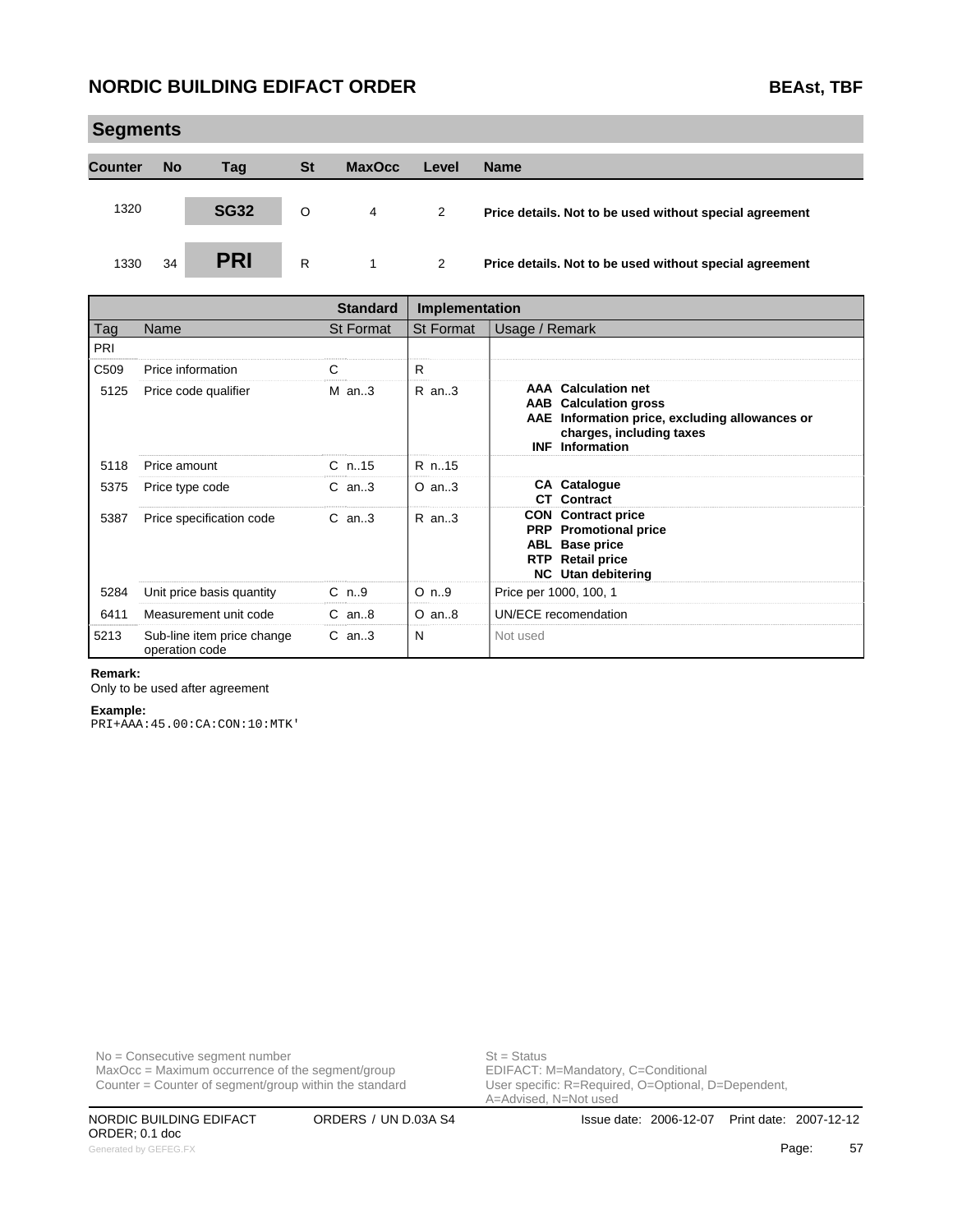|                | <b>Segments</b> |             |           |               |                |                |  |  |  |  |  |
|----------------|-----------------|-------------|-----------|---------------|----------------|----------------|--|--|--|--|--|
| <b>Counter</b> | <b>No</b>       | <b>Tag</b>  | <b>St</b> | <b>MaxOcc</b> | Level          | <b>Name</b>    |  |  |  |  |  |
| 1380           |                 | <b>SG33</b> | C         | 10            | 2              | <b>RFF-DTM</b> |  |  |  |  |  |
| 1390           | 35              | <b>RFF</b>  | M         |               | $\overline{2}$ | Reference      |  |  |  |  |  |

|            |                              | <b>Standard</b> | <b>Implementation</b> |                                                                                                                                                                                                                                                                                                                                                                                                                                                                               |
|------------|------------------------------|-----------------|-----------------------|-------------------------------------------------------------------------------------------------------------------------------------------------------------------------------------------------------------------------------------------------------------------------------------------------------------------------------------------------------------------------------------------------------------------------------------------------------------------------------|
| Tag        | Name                         | St Format       | <b>St Format</b>      | Usage / Remark                                                                                                                                                                                                                                                                                                                                                                                                                                                                |
| <b>RFF</b> |                              |                 |                       |                                                                                                                                                                                                                                                                                                                                                                                                                                                                               |
| C506       | Reference                    | м               | R                     |                                                                                                                                                                                                                                                                                                                                                                                                                                                                               |
| 1153       | Reference code qualifier     | $M$ an3         | $R$ an. $3$           | Secondary codes<br><b>ADE</b> Account number<br><b>ADT</b> Group accounting<br>AOU Cost account<br><b>AEP</b> Project number<br><b>AER</b> Project specification number<br>COF Call off order number<br><b>CR</b> Customer reference number<br><b>CT</b> Contract number<br><b>ON</b> Buyers order number<br>PL Price list number<br><b>PD</b> Promotion deal number<br>LI Line item reference number<br>UC Ultimate customer's reference number<br><b>AAL</b> Drawing number |
| 1154       | Reference identifier         | C an70          | O an70                |                                                                                                                                                                                                                                                                                                                                                                                                                                                                               |
| 1156       | Document line identifier     | $C$ an $6$      | $O$ an $6$            |                                                                                                                                                                                                                                                                                                                                                                                                                                                                               |
| 4000       | Reference version identifier | $C$ an35        | N                     | Not used                                                                                                                                                                                                                                                                                                                                                                                                                                                                      |
| 1060       | <b>Revision identifier</b>   | $C$ an $6$      | N                     | Not used                                                                                                                                                                                                                                                                                                                                                                                                                                                                      |

#### **Remark:**

m.

**Example:**

RFF+ADE:4565-85:21'

No = Consecutive segment number<br>
MaxOcc = Maximum occurrence of the segment/group<br>
EDIFACT: M=Mandatory, C=Conditional  $MaxOcc = Maximum$  occurrence of the segment/group Counter = Counter of segment/group within the standard

User specific: R=Required, O=Optional, D=Dependent,<br>A=Advised, N=Not used

ORDER; 0.1 doc Generated by GEFEG.FX **Fage:** 58 and the set of the set of the set of the set of the set of the set of the set of the set of the set of the set of the set of the set of the set of the set of the set of the set of the set o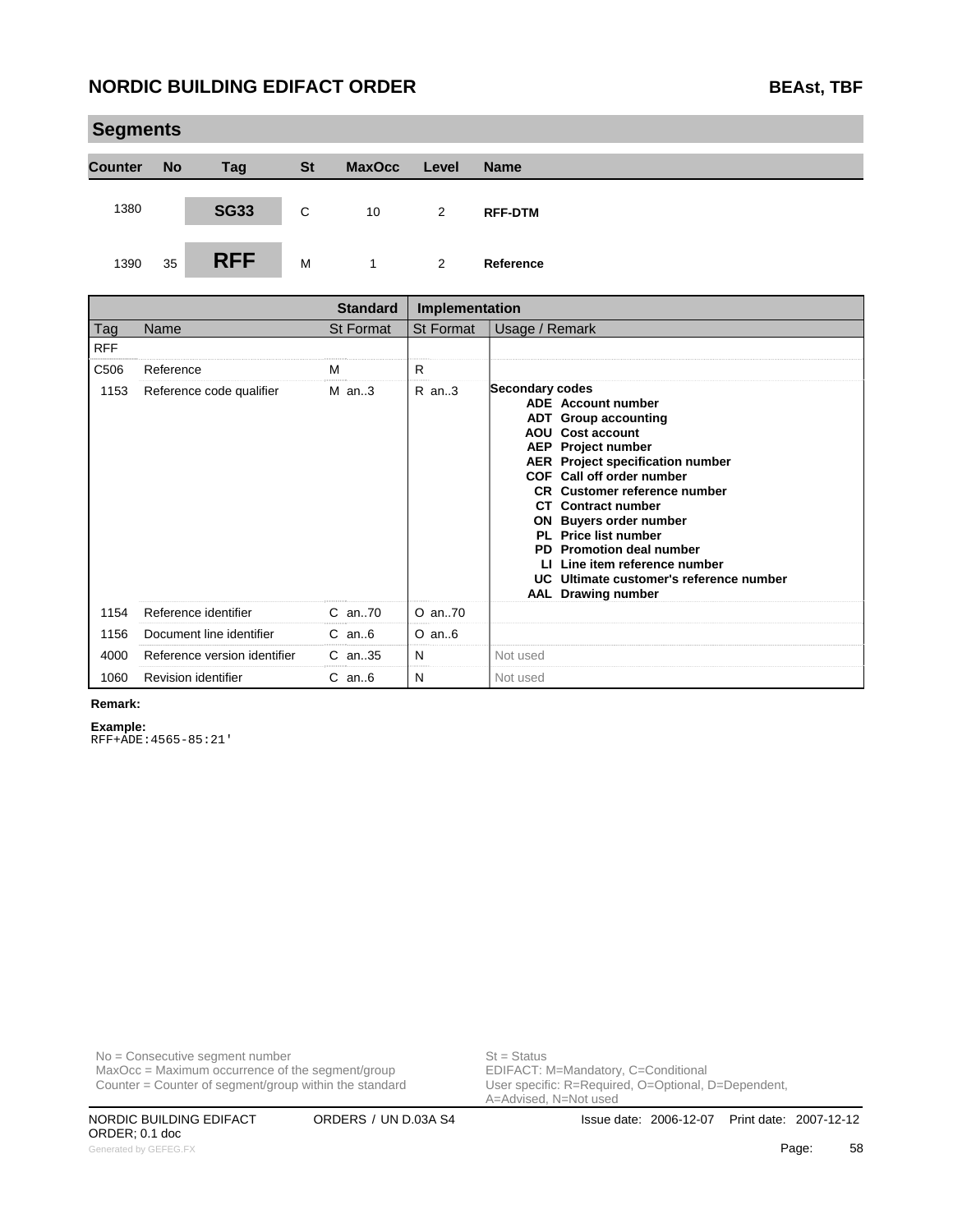|                | <b>Segments</b> |             |           |               |       |                  |  |  |  |  |
|----------------|-----------------|-------------|-----------|---------------|-------|------------------|--|--|--|--|
| <b>Counter</b> | <b>No</b>       | <b>Tag</b>  | <b>St</b> | <b>MaxOcc</b> | Level | <b>Name</b>      |  |  |  |  |
| 1380           |                 | <b>SG33</b> | C         | 10            | 2     | <b>RFF-DTM</b>   |  |  |  |  |
| 1400           | 36              | <b>DTM</b>  | O         | $\mathbf 1$   | 3     | Date/time/period |  |  |  |  |

|                   |                                                         | <b>Standard</b>  | Implementation   |                         |
|-------------------|---------------------------------------------------------|------------------|------------------|-------------------------|
|                   | Name                                                    | <b>St Format</b> | <b>St Format</b> | Usage / Remark          |
| <b>DTM</b>        |                                                         |                  |                  |                         |
| C <sub>50</sub> 7 | Date/time/period                                        |                  | R                |                         |
| 2005              | Date or time or period function M an3<br>code qualifier |                  | R an3            | 171 Reference date/time |
| 2380              | Date or time or period text                             | C an35           | O an35           | Date                    |
| 2379              | Date or time or period format C an3<br>code             |                  | $O$ an. $3$      | 102 CCYYMMDD            |

#### **Remark:**

i.

**Example:**

DTM+171:20070130:102'

 $MaxOcc = Maximum occurrence of the segment/group$ Counter = Counter of segment/group within the standard

No = Consecutive segment number<br>
MaxOcc = Maximum occurrence of the segment/group<br>
EDIFACT: M=Mandatory, C=Conditional User specific: R=Required, O=Optional, D=Dependent,<br>A=Advised, N=Not used

ORDER; 0.1 doc Generated by GEFEG.FX **Page:** 59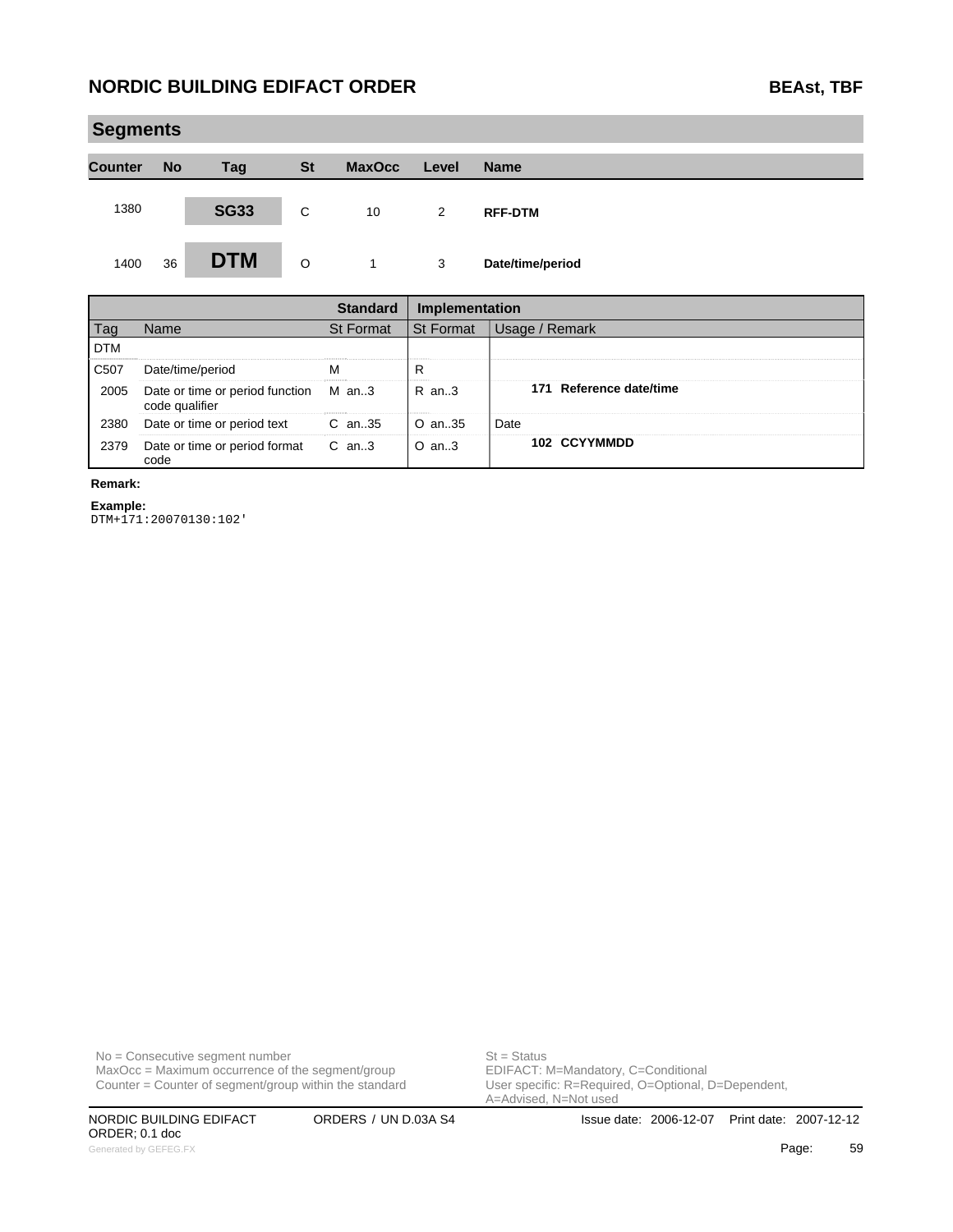| <b>Segments</b> |           |                                                           |              |                 |                  |                                  |
|-----------------|-----------|-----------------------------------------------------------|--------------|-----------------|------------------|----------------------------------|
| <b>Counter</b>  | <b>No</b> | Tag                                                       | <b>St</b>    | <b>MaxOcc</b>   | Level            | <b>Name</b>                      |
| 1430            |           | <b>SG34</b><br>Not to be used in Norway                   | O            | 99              | $\overline{2}$   | Package Not to be used in Norway |
| 1440            | 37        | <b>PAC</b>                                                | $\mathsf{R}$ | 1               | $\overline{2}$   | Package Not to be used in Norway |
|                 |           |                                                           |              | <b>Standard</b> | Implementation   |                                  |
| Tag             | Name      |                                                           |              | St Format       | <b>St Format</b> | Usage / Remark                   |
| <b>PAC</b>      |           |                                                           |              |                 |                  |                                  |
| 7224            |           | Package quantity                                          |              | $C_{n.8}$       | $O$ n. $8$       | Antal kolli                      |
| C531            |           | Packaging details                                         |              | $\mathsf{C}$    | N                |                                  |
| 7075            |           | Packaging level code                                      |              | $C$ an. $3$     | N                | Not used                         |
| 7233            | code      | Packaging related description                             |              | $C$ an3         | N                | Not used                         |
| 7073            |           | Packaging terms and<br>conditions code                    |              | $C$ an. $3$     | N                | Not used                         |
| C202            |           | Package type                                              |              | C               | R.               |                                  |
| 7065            |           | Package type description code                             |              | $C$ an. 17      | N                | Not used                         |
| 1131            |           | Code list identification code                             |              | C an17          | N                | Not used                         |
| 3055            | code      | Code list responsible agency                              |              | $C$ an3         | N                | Not used                         |
| 7064            |           | Type of packages                                          |              | C an35          | O an35           | Free text                        |
| C402            |           | Package type identification                               |              | C               | N                |                                  |
| 7077            |           | Description format code                                   |              | $M$ an3         | N                | Not used                         |
| 7064            |           | Type of packages                                          |              | M an35          | N                | Not used                         |
| 7143            |           | Item type identification code                             |              | $C$ an3         | N                | Not used                         |
| 7064            |           | Type of packages                                          |              | $C$ an. 35      | N                | Not used                         |
| 7143            |           | Item type identification code                             |              | $C$ an3         | N                | Not used                         |
| C532            |           | Returnable package details                                |              | C               | N                |                                  |
| 8395            |           | Returnable package freight<br>payment responsibility code |              | $C$ an3         | N                | Not used                         |
| 8393            |           | Returnable package load<br>contents code                  |              | $C$ an3         | N                | Not used                         |

#### **Remark:**

#### **Example:**

PAC+2++:::Trälåda'

No = Consecutive segment number<br>
MaxOcc = Maximum occurrence of the segment/group<br>
EDIFACT: M=Mandatory, C=Conditional  $MaxOcc = Maximum$  occurrence of the segment/group Counter = Counter of segment/group within the standard

User specific: R=Required, O=Optional, D=Dependent,<br>A=Advised, N=Not used

ORDER; 0.1 doc Generated by GEFEG.FX **Page:** 60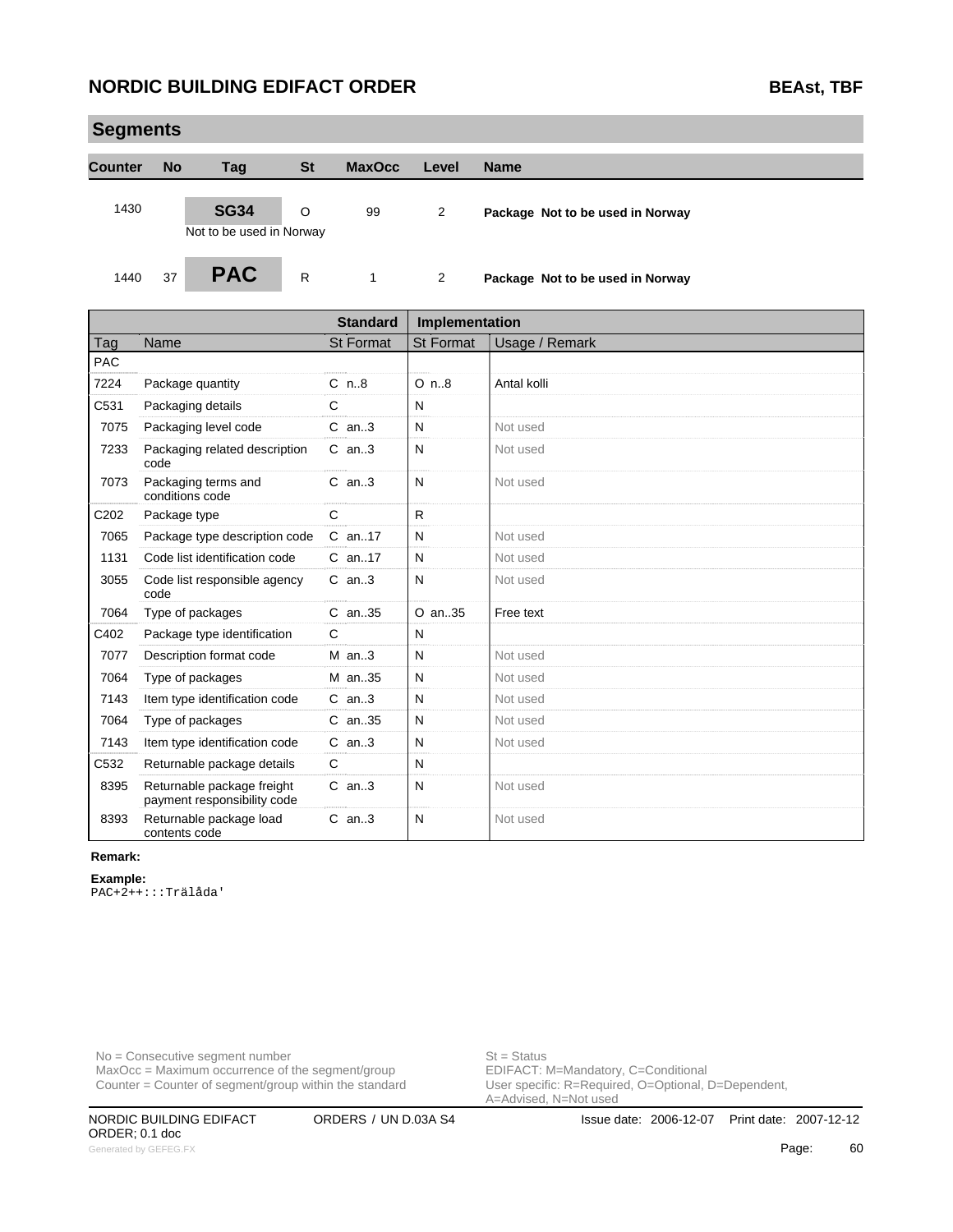|                | <b>Segments</b> |                                         |           |               |       |                                                  |  |  |  |  |
|----------------|-----------------|-----------------------------------------|-----------|---------------|-------|--------------------------------------------------|--|--|--|--|
| <b>Counter</b> | <b>No</b>       | Tag                                     | <b>St</b> | <b>MaxOcc</b> | Level | <b>Name</b>                                      |  |  |  |  |
| 1510           |                 | <b>SG36</b><br>Not to be used in Norway | C         | 5             | 3     | <b>PCI-GIN</b>                                   |  |  |  |  |
| 1520           | 38              | <b>PCI</b>                              | R         |               | 3     | Package identification. Not to be used in Norway |  |  |  |  |

|                  |                                                 | <b>Standard</b>  | Implementation   |                         |
|------------------|-------------------------------------------------|------------------|------------------|-------------------------|
| Tag              | Name                                            | <b>St Format</b> | <b>St Format</b> | Usage / Remark          |
| PCI              |                                                 |                  |                  |                         |
| 4233             | Marking instructions code                       | $C$ an. $3$      | $R$ an3          | 16 Buyer's instructions |
| C <sub>210</sub> | Marks & labels                                  | C                | O                |                         |
| 7102             | Shipping marks description                      | M an35           | R an35           | Marks                   |
| 7102             | Shipping marks description                      | $C$ an. 35       | $O$ an. 35       | Marks                   |
| 7102             | Shipping marks description                      | C an35           | $O$ an. 35       | Marks                   |
| 7102             | Shipping marks description                      | $C$ an. 35       | $O$ an. 35       | Marks                   |
| 7102             | Shipping marks description                      | C an35           | N                | Not used                |
| 7102             | Shipping marks description                      | $C$ an. 35       | N                | Not used                |
| 7102             | Shipping marks description                      | C an35           | N                | Not used                |
| 7102             | Shipping marks description                      | $C$ an. 35       | N                | Not used                |
| 7102             | Shipping marks description                      | C an35           | N                | Not used                |
| 7102             | Shipping marks description                      | $C$ an. 35       | N                | Not used                |
| 8275             | Container or package contents<br>indicator code | $C$ an3          | N                | Not used                |
| C827             | Type of marking                                 | C                | N                |                         |
| 7511             | Marking type code                               | $M$ an3          | N                | Not used                |
| 1131             | Code list identification code                   | $C$ an. 17       | N                | Not used                |
| 3055             | Code list responsible agency<br>code            | $C$ an3          | N                | Not used                |

#### **Remark:**

**Example:** PCI+16+Plan 4 rum 2:::X'

No = Consecutive segment number<br>
MaxOcc = Maximum occurrence of the segment/group<br>
EDIFACT: M=Mandatory, C=Conditional  $MaxOcc = Maximum$  occurrence of the segment/group Counter = Counter of segment/group within the standard

User specific: R=Required, O=Optional, D=Dependent,<br>A=Advised, N=Not used

ORDER; 0.1 doc Generated by GEFEG.FX **Cancel Contract Contract Contract Contract Contract Contract Contract Contract Contract Contract Contract Contract Contract Contract Contract Contract Contract Contract Contract Contract Contract Con**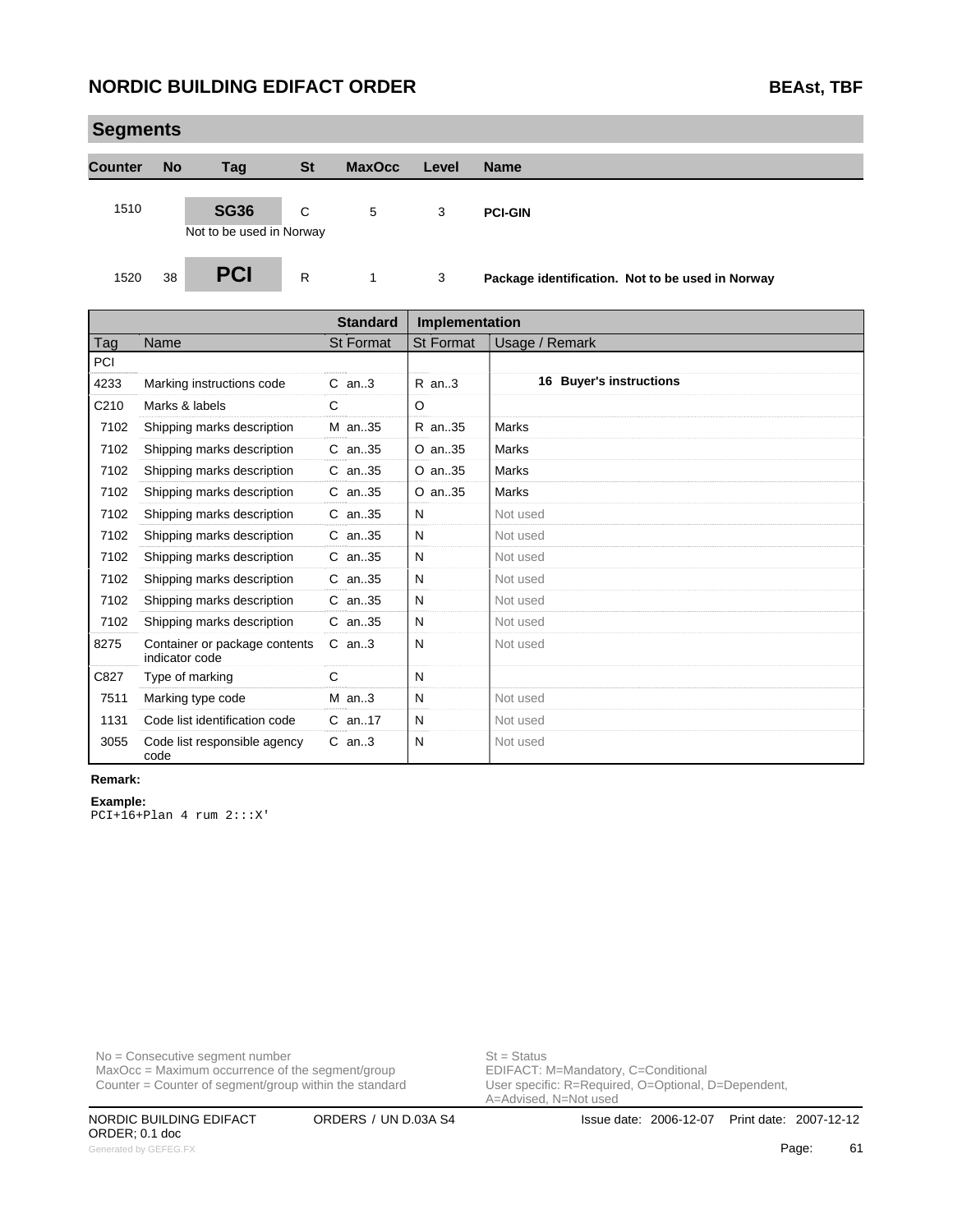| <b>Segments</b> |           |                                         |           |               |       |                                                 |  |  |  |  |
|-----------------|-----------|-----------------------------------------|-----------|---------------|-------|-------------------------------------------------|--|--|--|--|
| <b>Counter</b>  | <b>No</b> | <b>Tag</b>                              | <b>St</b> | <b>MaxOcc</b> | Level | <b>Name</b>                                     |  |  |  |  |
| 1510            |           | <b>SG36</b><br>Not to be used in Norway | C         | 5             | 3     | <b>PCI-GIN</b>                                  |  |  |  |  |
| 1550            | 39        | <b>GIN</b>                              | C         | 3             | 4     | Goods identity number. Not to be used in Norway |  |  |  |  |

|      |                                         | <b>Standard</b>  | <b>Implementation</b> |                                                     |
|------|-----------------------------------------|------------------|-----------------------|-----------------------------------------------------|
| Tag  | Name                                    | <b>St Format</b> | <b>St Format</b>      | Usage / Remark                                      |
| GIN  |                                         |                  |                       |                                                     |
| 7405 | Object identification code<br>qualifier | $M$ an3          | R an3                 | <b>BN</b> Serial number<br><b>UN EAN/UPC number</b> |
| C208 | Identity number range                   | M                | R.                    |                                                     |
| 7402 | Object identifier                       | M an35           | R an35                |                                                     |
| 7402 | Object identifier                       | $C$ an35         | N                     | Not used                                            |
| C208 | Identity number range                   | C                | N                     |                                                     |
| 7402 | Object identifier                       | M an35           | N                     | Not used                                            |
| 7402 | Object identifier                       | C an35           | N                     | Not used                                            |
| C208 | Identity number range                   | C                | N                     |                                                     |
| 7402 | Object identifier                       | M an35           | N                     | Not used                                            |
| 7402 | Object identifier                       | C an35           | N                     | Not used                                            |
| C208 | Identity number range                   | C                | N                     |                                                     |
| 7402 | Object identifier                       | M an35           | N                     | Not used                                            |
| 7402 | Object identifier                       | C an35           | N                     | Not used                                            |
| C208 | Identity number range                   | C                | N                     |                                                     |
| 7402 | Object identifier                       | M an35           | N                     | Not used                                            |
| 7402 | Object identifier                       | $C$ an35         | N                     | Not used                                            |

#### **Remark:**

#### **Example:**

GIN+BN+2546870126545978'

No = Consecutive segment number<br>
MaxOcc = Maximum occurrence of the segment/group<br>
EDIFACT: M=Mandatory, C=Conditional  $MaxOcc = Maximum$  occurrence of the segment/group Counter = Counter of segment/group within the standard

User specific: R=Required, O=Optional, D=Dependent,<br>A=Advised, N=Not used

ORDER; 0.1 doc Generated by GEFEG.FX **62**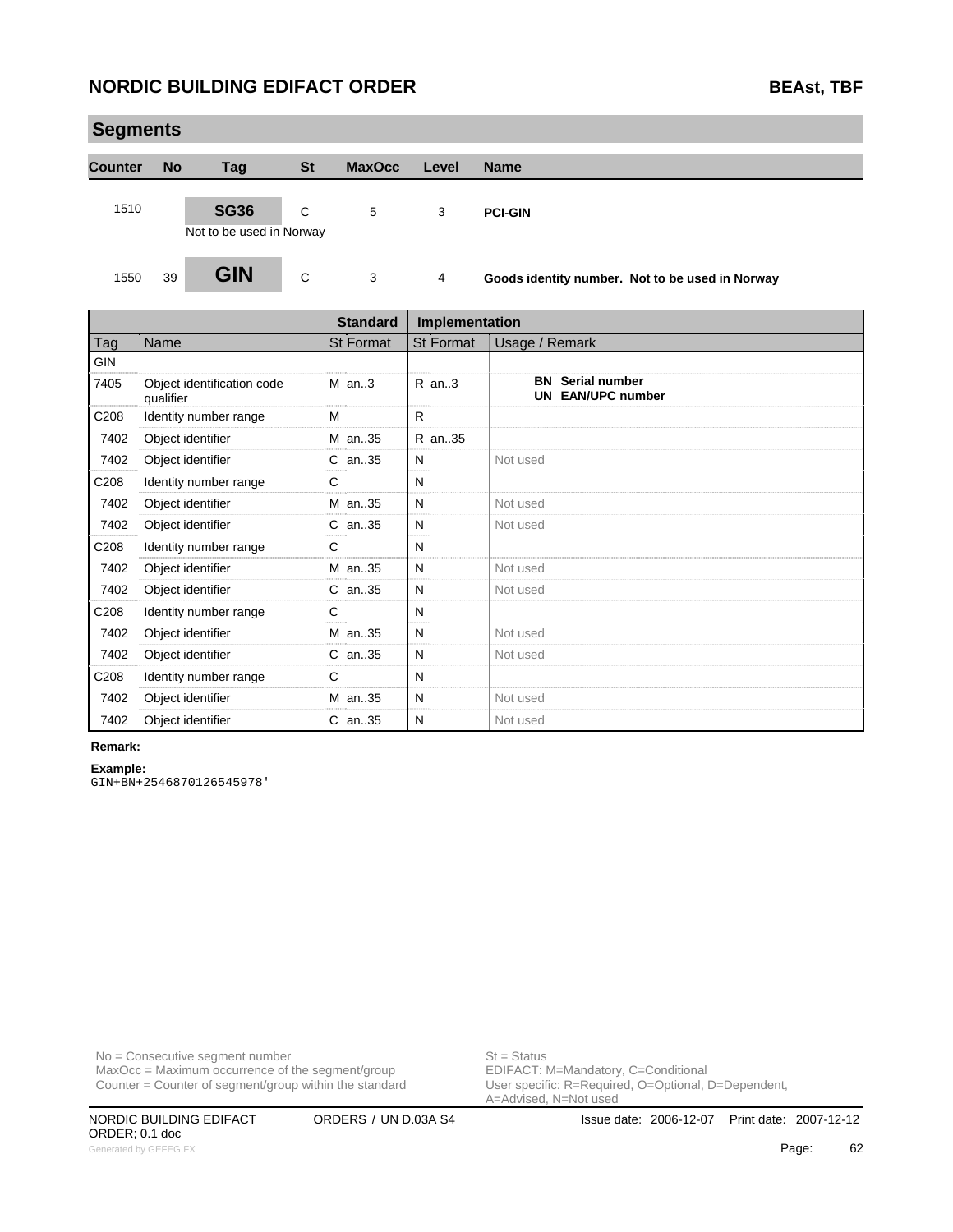| <b>Segments</b> |           |                                               |           |               |                |                                                      |  |  |  |
|-----------------|-----------|-----------------------------------------------|-----------|---------------|----------------|------------------------------------------------------|--|--|--|
| <b>Counter</b>  | <b>No</b> | Tag                                           | <b>St</b> | <b>MaxOcc</b> | Level          | <b>Name</b>                                          |  |  |  |
| 1560            |           | <b>SG37</b>                                   | $\circ$   | 9999          | $\overline{2}$ | <b>LOC</b>                                           |  |  |  |
| 1570            | 40        | Only to be used after agreement<br><b>LOC</b> | R         | 1             | 2              | Place/location identification. Only to be used after |  |  |  |
|                 |           |                                               |           |               |                | agreement                                            |  |  |  |

|            |                                        | <b>Standard</b>  | Implementation   |                     |
|------------|----------------------------------------|------------------|------------------|---------------------|
| Tag        | Name                                   | <b>St Format</b> | <b>St Format</b> | Usage / Remark      |
| <b>LOC</b> |                                        |                  |                  |                     |
| 3227       | Location function code qualifier       | $M$ an3          | $R$ an3          | 7 Place of delivery |
| C517       | Location identification                | C                | O                |                     |
| 3225       | Location name code                     | C an35           | O an35           | <b>GLN</b>          |
| 1131       | Code list identification code          | C an17           | N                | Not used            |
| 3055       | Code list responsible agency<br>code   | $C$ an3          | N                | Not used            |
| 3224       | Location name                          | C an.,256        | O an256          | Place in free text  |
| C519       | Related location one<br>identification | C                | N                |                     |
| 3223       | First related location name<br>code    | $C$ an. 25       | N                | Not used            |
| 1131       | Code list identification code          | C an17           | N                | Not used            |
| 3055       | Code list responsible agency<br>code   | $C$ an3          | N                | Not used            |
| 3222       | First related location name            | C an70           | N                | Not used            |
| C553       | Related location two<br>identification | C                | N                |                     |
| 3233       | Second related location name<br>code   | $C$ an25         | N                | Not used            |
| 1131       | Code list identification code          | C an17           | N                | Not used            |
| 3055       | Code list responsible agency<br>code   | $C$ an3          | N                | Not used            |
| 3232       | Second related location name           | C an70           | N                | Not used            |
| 5479       | <b>Relation code</b>                   | $C$ an3          | N                | Not used            |

#### **Remark:**

#### **Example:**

LOC+7+X:::Trappa 5 plan 4'

No = Consecutive segment number<br>
MaxOcc = Maximum occurrence of the segment/group<br>
EDIFACT: M=Mandatory, C=Conditional  $MaxOcc = Maximum$  occurrence of the segment/group Counter = Counter of segment/group within the standard

User specific: R=Required, O=Optional, D=Dependent,<br>A=Advised, N=Not used

ORDER; 0.1 doc Generated by GEFEG.FX **Cancel Contract Contract Contract Contract Contract Contract Contract Contract Contract Contract Contract Contract Contract Contract Contract Contract Contract Contract Contract Contract Contract Con**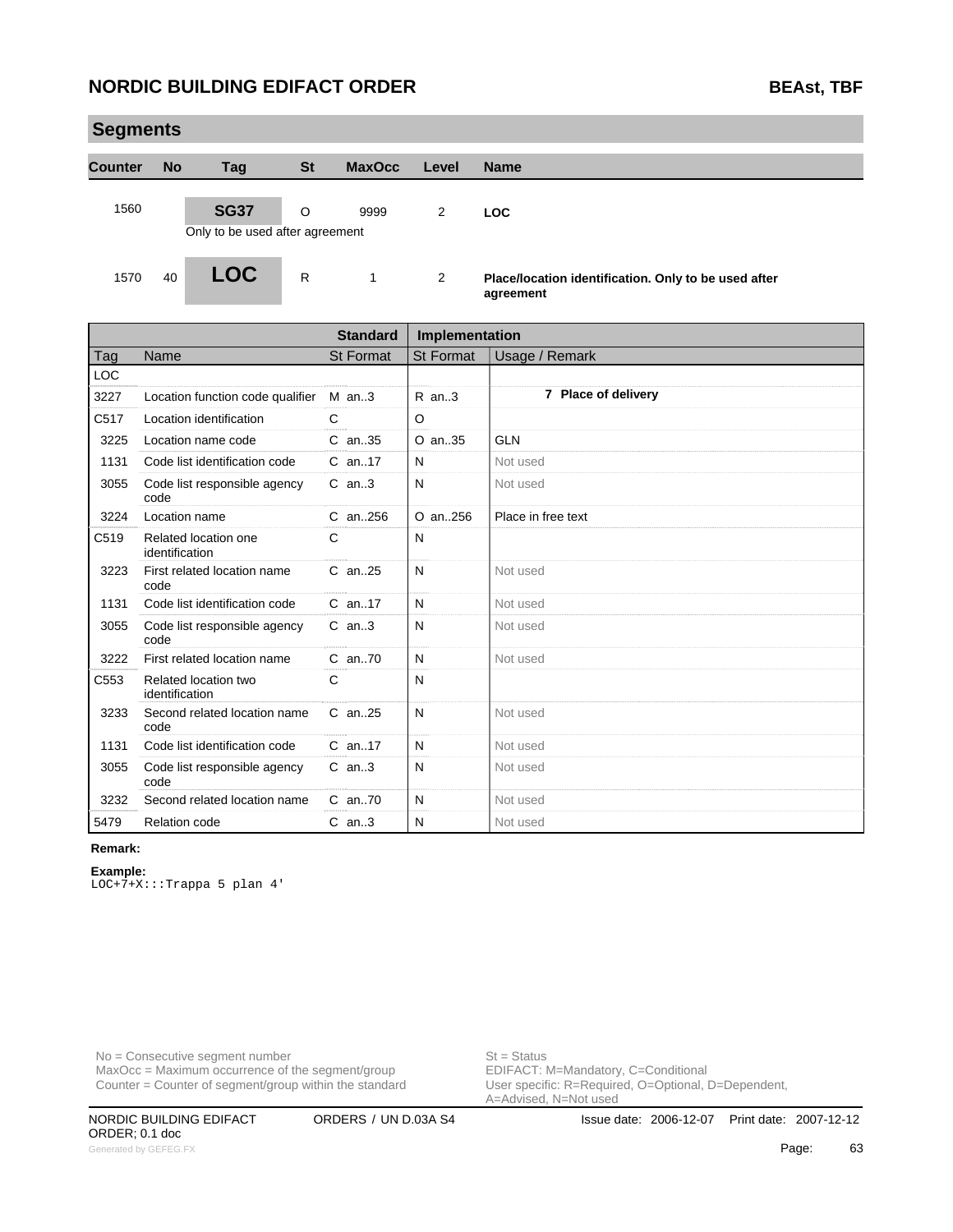| <b>Segments</b> |           |                                        |           |               |                |                                               |  |  |
|-----------------|-----------|----------------------------------------|-----------|---------------|----------------|-----------------------------------------------|--|--|
| <b>Counter</b>  | <b>No</b> | Tag                                    | <b>St</b> | <b>MaxOcc</b> | Level          | <b>Name</b>                                   |  |  |
| 1780            |           | <b>SG43</b>                            | $\circ$   | 5             | $\overline{2}$ | ALC-SG45                                      |  |  |
| 1790            | 41        | Not to be used in Norway<br><b>ALC</b> | R         | 1             | 2              | Allowance or charge. Not to be used in Norway |  |  |

|            |                                            | <b>Standard</b>  | Implementation   |                                                                                                                                 |
|------------|--------------------------------------------|------------------|------------------|---------------------------------------------------------------------------------------------------------------------------------|
| Tag        | Name                                       | <b>St Format</b> | <b>St Format</b> | Usage / Remark                                                                                                                  |
| <b>ALC</b> |                                            |                  |                  |                                                                                                                                 |
| 5463       | Allowance or charge code<br>qualifier      | $M$ an. 3        | $R$ an. 3        | A Allowance<br>C Charge                                                                                                         |
| C552       | Allowance/charge information               | C                | O                |                                                                                                                                 |
| 1230       | Allowance or charge identifier             | $C$ an. 35       | $O$ an. 35       | Reason for Allowance or charge                                                                                                  |
| 5189       | Allowance or charge<br>identification code | $C$ an. $3$      | N                | Not used                                                                                                                        |
| 4471       | Settlement means code                      | $C$ an. $3$      | N                | Not used                                                                                                                        |
| 1227       | Calculation sequence code                  | $C$ an3          | $O$ an3          | First step of calculation<br>1.<br>Second step of calculation<br>Third step of calculation<br>3<br>4 Fourth step of calculation |
| C214       | Special services identification            | C                | O                |                                                                                                                                 |
| 7161       | Special service description<br>code        | $C$ an. $3$      | $O$ an. $3$      | <b>CL</b> Contract allowance<br><b>PAE</b> Promotional discount<br>ZDG Discount group                                           |
| 1131       | Code list identification code              | $C$ an. 17       | N                | Not used                                                                                                                        |
| 3055       | Code list responsible agency<br>code       | $C$ an. $3$      | N                | Not used                                                                                                                        |
| 7160       | Special service description                | $C$ an. 35       | N                | Not used                                                                                                                        |
| 7160       | Special service description                | $C$ an. 35       | N                | Not used                                                                                                                        |

#### **Remark:**

Only to be used after agreement

#### **Example:**

ALC+A+Kampanj++1+PAE'

No = Consecutive segment number<br>
MaxOcc = Maximum occurrence of the segment/group<br>
EDIFACT: M=Mandatory, C=Conditional  $MaxOcc = Maximum$  occurrence of the segment/group Counter = Counter of segment/group within the standard

User specific: R=Required, O=Optional, D=Dependent,<br>A=Advised, N=Not used

ORDER; 0.1 doc Generated by GEFEG.FX **Cancel Contract Contract Contract Contract Contract Contract Contract Contract Contract Contract Contract Contract Contract Contract Contract Contract Contract Contract Contract Contract Contract Con**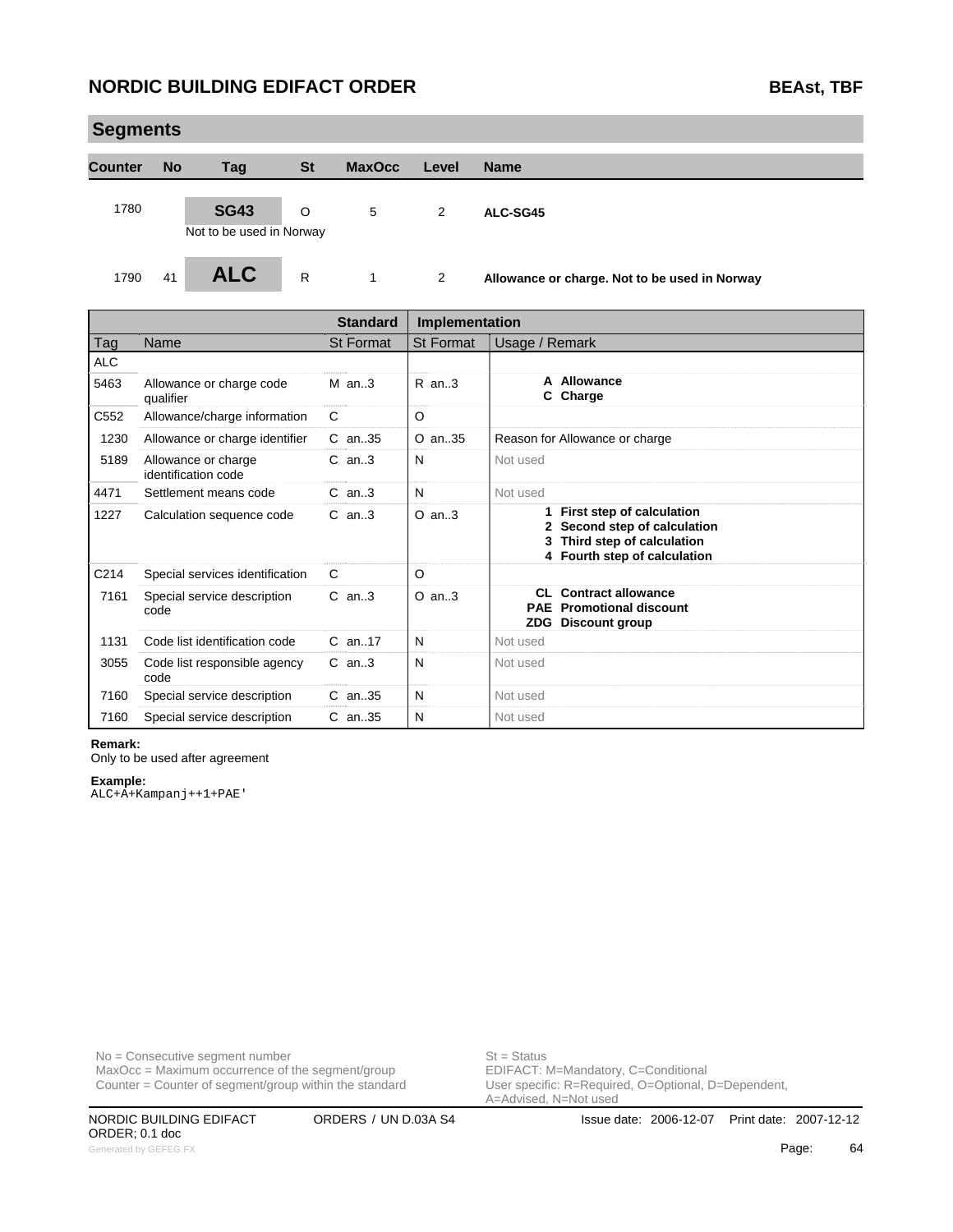### **Segments Counter No Tag St MaxOcc Level Name** 1850 **SG45** C 1 3 **PCD** Not to be used in Norway 1860 42 **PCD** R 1 3 **Percentage details. Not to be used in Norway** г **Standard Implementation**

|                  |                                               | Standard   | Implementation |                       |
|------------------|-----------------------------------------------|------------|----------------|-----------------------|
| Tag              | Name                                          | St Format  | l St Format    | Usage / Remark        |
| <b>PCD</b>       |                                               |            |                |                       |
| C <sub>501</sub> | Percentage details                            | м          | R              |                       |
| 5245             | Percentage type code qualifier                | M an3      | $R$ an. 3      | 3 Allowance or charge |
| 5482             | Percentage                                    | $C_{n.10}$ | $O_n$ .10      |                       |
| 5249             | Percentage basis identification C an3<br>code |            | N              | Not used              |
| 1131             | Code list identification code                 | $C$ an. 17 | N              | Not used              |
| 3055             | Code list responsible agency<br>code          | C an3      | N              | Not used              |
| 4405             | Status description code                       | $C$ an3    | N              | Not used              |

**Remark:**

Only to be used after agreement

**Example:**

PCD+3:3.5'

 $MaxOcc = Maximum occurrence of the segment/group$ Counter = Counter of segment/group within the standard

No = Consecutive segment number<br>
MaxOcc = Maximum occurrence of the segment/group<br>
EDIFACT: M=Mandatory, C=Conditional User specific: R=Required, O=Optional, D=Dependent,<br>A=Advised, N=Not used

ORDER; 0.1 doc Generated by GEFEG.FX **Contract Contract Contract Contract Contract Contract Contract Contract Contract Contract Contract Contract Contract Contract Contract Contract Contract Contract Contract Contract Contract Contract C**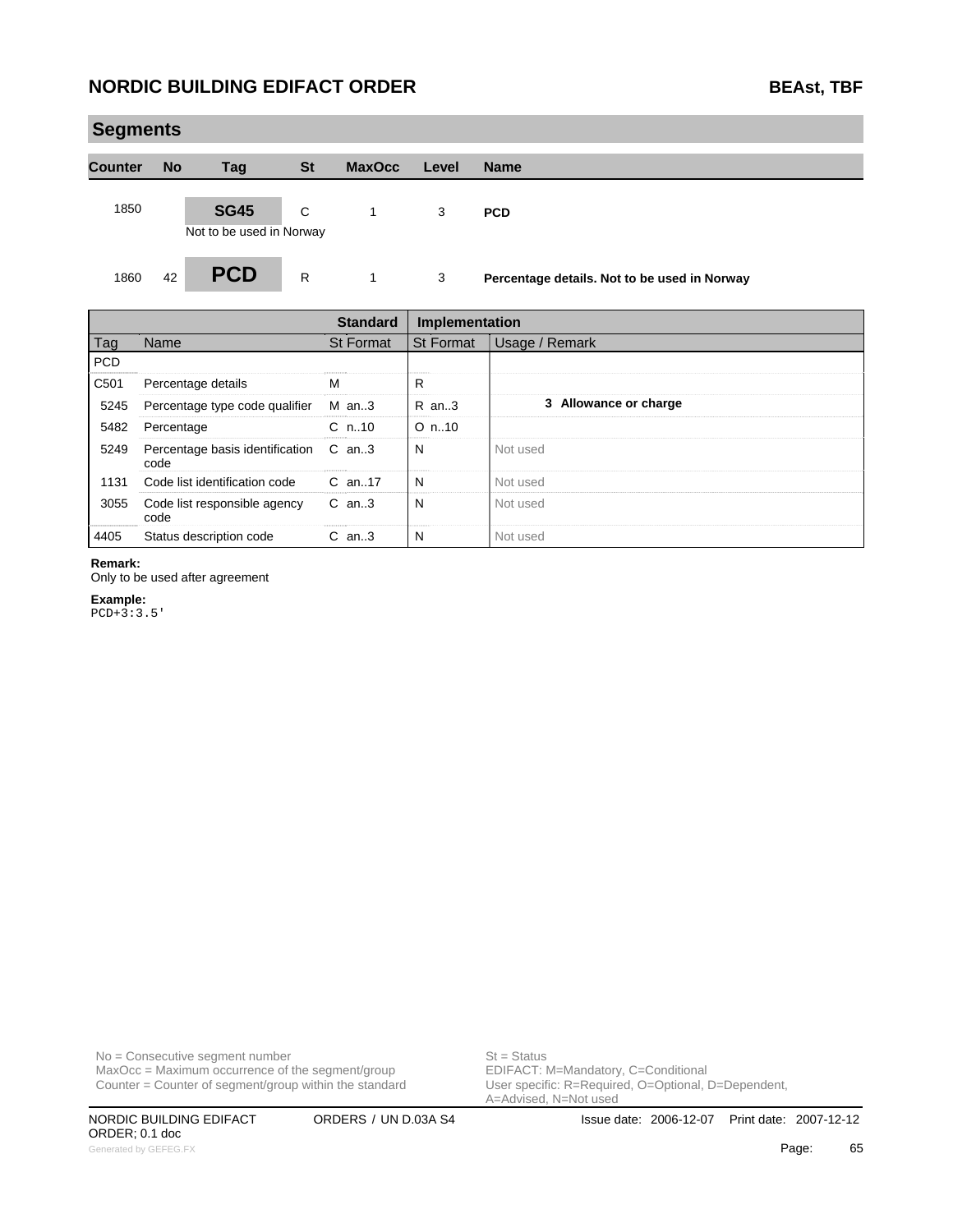| BEAst, TBF |  |
|------------|--|
|            |  |

| <b>Segments</b> |           |                        |           |                 |                |                                     |
|-----------------|-----------|------------------------|-----------|-----------------|----------------|-------------------------------------|
| <b>Counter</b>  | <b>No</b> | Tag                    | <b>St</b> | <b>MaxOcc</b>   | Level          | <b>Name</b>                         |
| 2330            | 43        | <b>UNS</b>             | M         | 1               | $\mathbf 0$    | <b>Section control</b>              |
|                 |           |                        |           | <b>Standard</b> | Implementation |                                     |
| Tag             | Name      |                        |           | St Format       | St Format      | Usage / Remark                      |
| <b>UNS</b>      |           |                        |           |                 |                |                                     |
| 0081            |           | Section identification |           | $M$ a1          | $M$ a1         | S Detail/summary section separation |
| Remark:         |           |                        |           |                 |                |                                     |

**Example:**

UNS+S'

No = Consecutive segment number<br>
MaxOcc = Maximum occurrence of the segment/group<br>
EDIFACT: M=Mandatory, C=Conditional  $MaxOcc = Maximum$  occurrence of the segment/group Counter = Counter of segment/group within the standard

ORDER; 0.1 doc Generated by GEFEG.FX **Contract Contract Contract Contract Contract Contract Contract Contract Contract Contract Contract Contract Contract Contract Contract Contract Contract Contract Contract Contract Contract Contract C** 

User specific: R=Required, O=Optional, D=Dependent,<br>A=Advised, N=Not used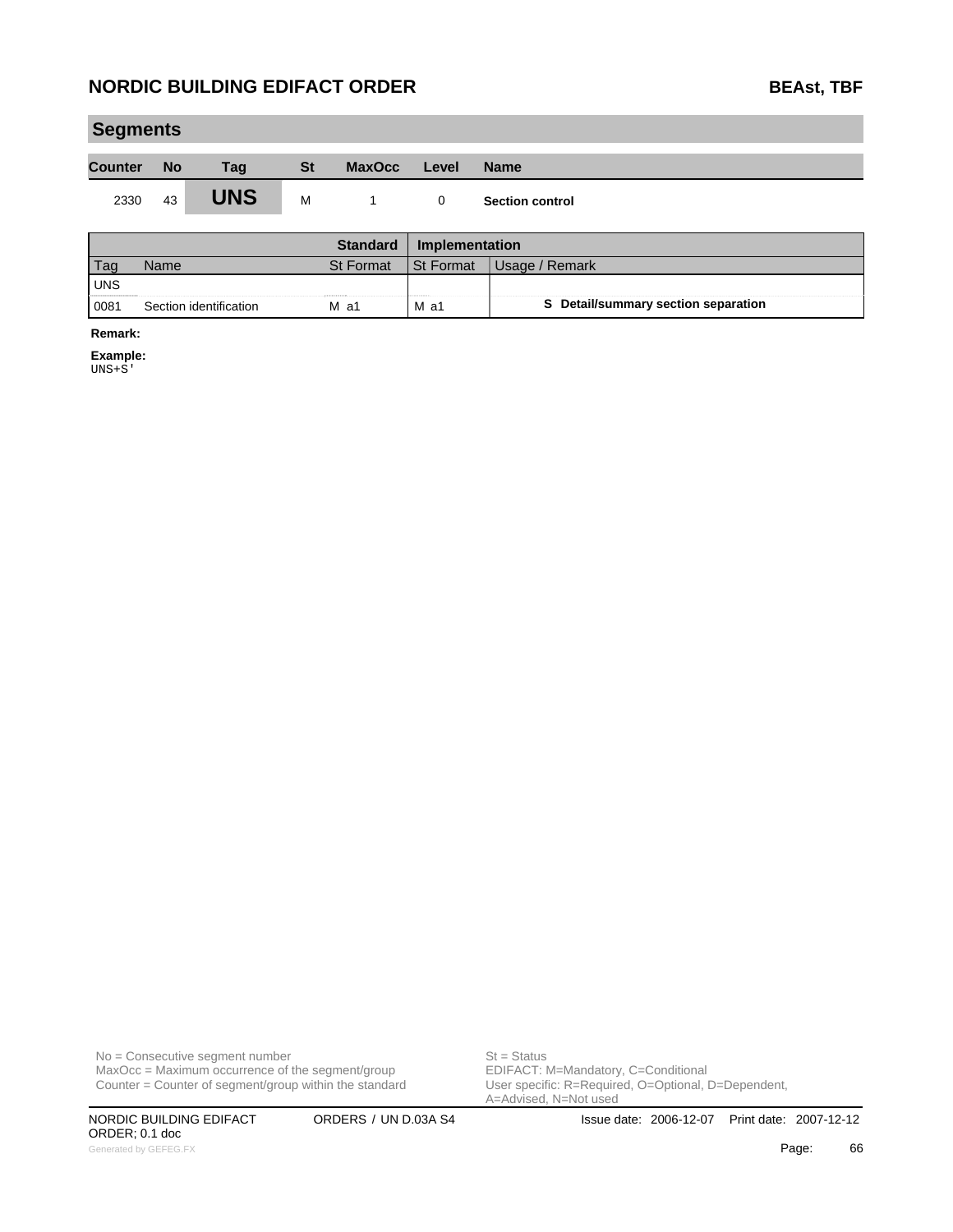### **NORDIC BUILDING EDIFACT ORDER BEAST ON BEAST ON BEAST BEAST ON BEAST OF BEAST OF BEAST OF BEAST OF BEAST OF BEAST OF BEAST OF BEAST OF BEAST OF BEAST OF BEAST OF BEAST OF BEAST OF BEAST OF BEAST OF BEAST OF BEAST OF BEA**

| <b>BEAst, TBF</b> |  |
|-------------------|--|
|                   |  |

| <b>Counter</b><br><b>St</b><br><b>No</b><br><b>MaxOcc</b><br>Tag<br>Level<br><b>Name</b><br><b>MOA</b><br>44<br>2340<br>$\circ$<br>Monetary amount. Not to be used in Norway<br>$\sim$ 1 | <b>Segments</b> |  |  |  |  |  |  |  |  |  |
|------------------------------------------------------------------------------------------------------------------------------------------------------------------------------------------|-----------------|--|--|--|--|--|--|--|--|--|
|                                                                                                                                                                                          |                 |  |  |  |  |  |  |  |  |  |
|                                                                                                                                                                                          |                 |  |  |  |  |  |  |  |  |  |

|            |                                        | <b>Standard</b> | <b>Implementation</b> |                            |
|------------|----------------------------------------|-----------------|-----------------------|----------------------------|
| Tag        | <b>Name</b>                            | St Format       | <b>St Format</b>      | Usage / Remark             |
| <b>MOA</b> |                                        |                 |                       |                            |
| C516       | Monetary amount                        | м               | R                     |                            |
| 5025       | Monetary amount type code<br>qualifier | M an3           | R an3                 | 79 Total line items amount |
| 5004       | Monetary amount                        | $C_{n.35}$      | R n. 35               | Amount                     |
| 6345       | Currency identification code           | $C$ an. $3$     | N                     | Not used                   |
| 6343       | Currency type code qualifier           | $C$ an3         | N                     | Not used                   |
| 4405       | Status description code                | $C$ an3         | N                     | Not used                   |

**Remark:**

i.

**Example:**

MOA+79:1234'

No = Consecutive segment number<br>
MaxOcc = Maximum occurrence of the segment/group<br>
EDIFACT: M=Mandatory, C=Conditional  $MaxOcc = Maximum occurrence of the segment/group$ Counter = Counter of segment/group within the standard

ORDER; 0.1 doc Generated by GEFEG.FX **Page:** 67

User specific: R=Required, O=Optional, D=Dependent,<br>A=Advised, N=Not used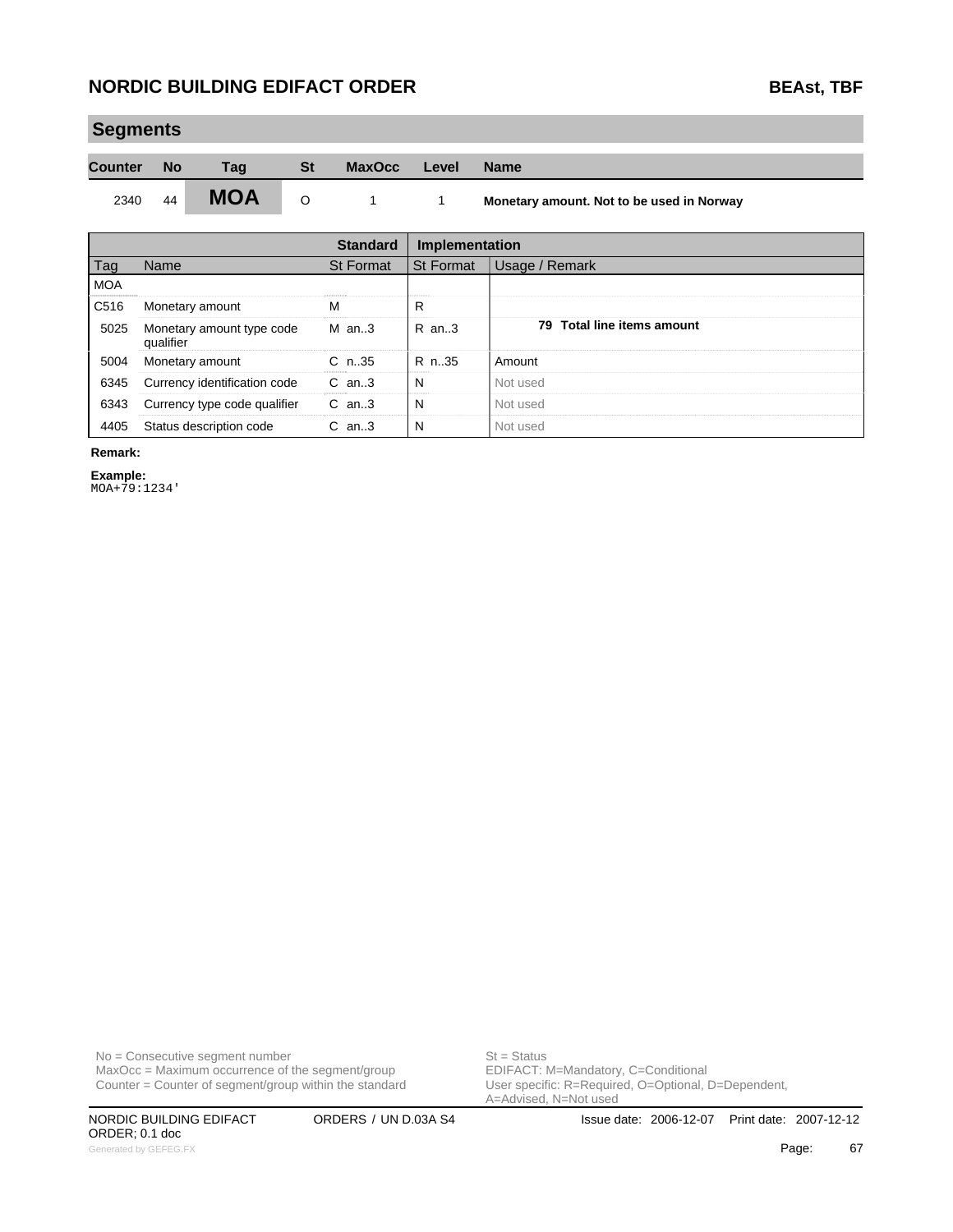| <b>Segments</b> |    |            |           |                |       |                      |  |  |  |
|-----------------|----|------------|-----------|----------------|-------|----------------------|--|--|--|
| Counter No      |    | Taq        | <b>St</b> | <b>MaxOcc</b>  | Level | <b>Name</b>          |  |  |  |
| 2350            | 45 | <b>CNT</b> | $\circ$   | $\overline{2}$ |       | <b>Control total</b> |  |  |  |

|                  |                                         | <b>Standard</b> | Implementation |                                                                      |
|------------------|-----------------------------------------|-----------------|----------------|----------------------------------------------------------------------|
| l aq             | Name                                    | St Format       | l St Format    | Usage / Remark                                                       |
| <b>CNT</b>       |                                         |                 |                |                                                                      |
| C <sub>270</sub> | Control                                 |                 | R              |                                                                      |
| 6069             | Control total type code qualifier M an3 |                 | $R$ an. $3$    | 1 Total of line item quantities<br>2 Number of line items in message |
| 6066             | Control total quantity                  | M n. 18         | R n. 10        | Quantity / Control value                                             |
| 6411             | Measurement unit code                   | $C$ an $8$      | $O$ an. $8$    | UN/ECE recomendation 20<br><b>PCE Piece</b>                          |

**Remark:**

**Example:** CNT+1:9:PCE'

 $MaxOcc = Maximum$  occurrence of the segment/group Counter = Counter of segment/group within the standard

No = Consecutive segment number<br>
MaxOcc = Maximum occurrence of the segment/group<br>
EDIFACT: M=Mandatory, C=Conditional User specific: R=Required, O=Optional, D=Dependent,<br>A=Advised, N=Not used

ORDER; 0.1 doc Generated by GEFEG.FX **Contract Contract Contract Contract Contract Contract Contract Contract Contract Contract Contract Contract Contract Contract Contract Contract Contract Contract Contract Contract Contract Contract C**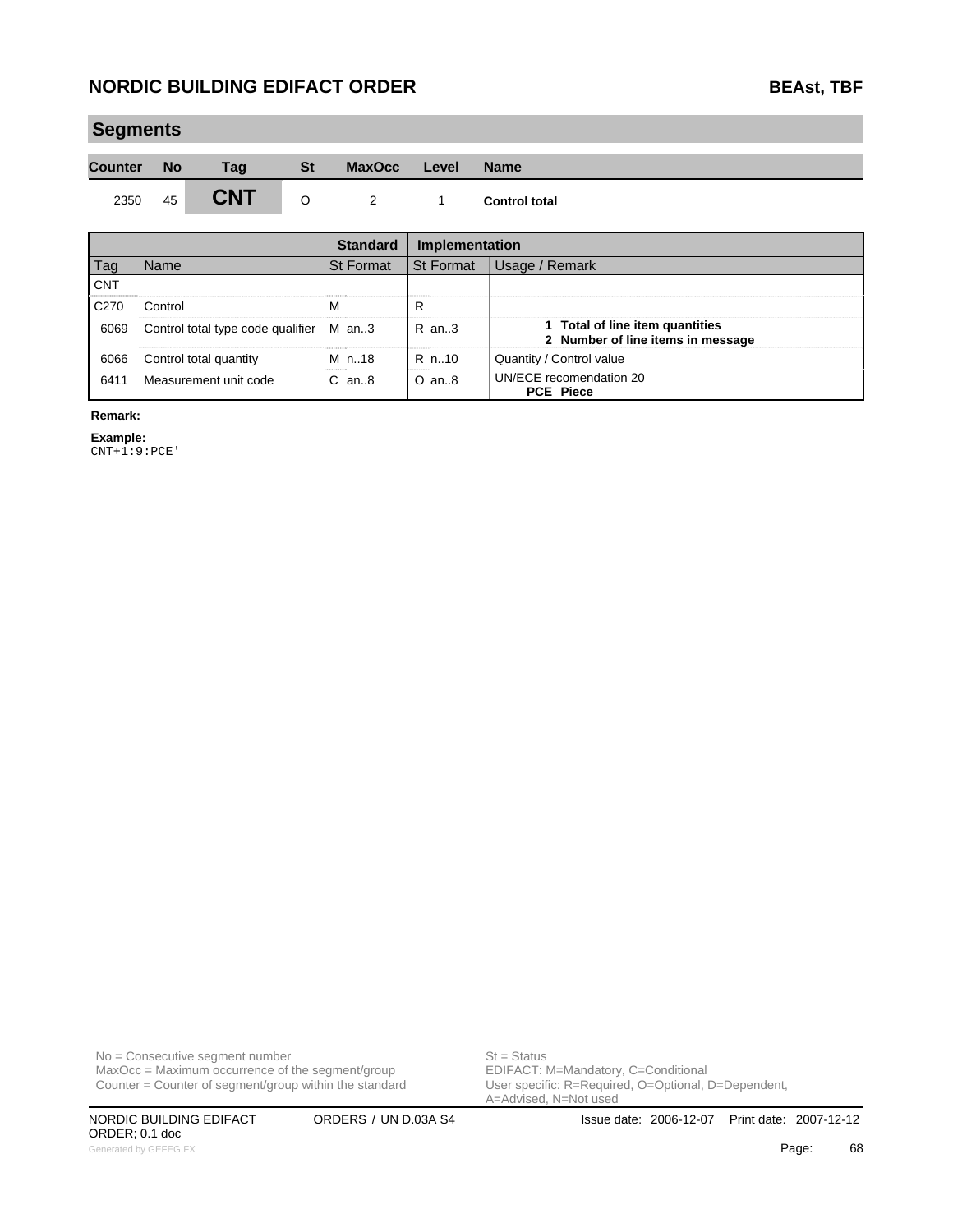| <b>Segments</b> |           |            |           |               |       |                 |  |  |  |
|-----------------|-----------|------------|-----------|---------------|-------|-----------------|--|--|--|
| <b>Counter</b>  | <b>No</b> | Tag        | <b>St</b> | <b>MaxOcc</b> | Level | <b>Name</b>     |  |  |  |
| 2400            | 46        | <b>UNT</b> | м         |               | 0     | Message trailer |  |  |  |

|            |                                    | Standard         | <b>Implementation</b> |                |
|------------|------------------------------------|------------------|-----------------------|----------------|
|            | vame                               | <b>St Format</b> | <b>St Format</b>      | Usage / Remark |
| <b>UNT</b> |                                    |                  |                       |                |
| 0074       | Number of segments in a<br>message | M n10            | R n10                 |                |
| 0062       | Message reference number           | M an14           | R an14                |                |

#### **Remark:**

**Example:**

UNT+78+1'

No = Consecutive segment number<br>
MaxOcc = Maximum occurrence of the segment/group<br>
EDIFACT: M=Mandatory, C=Conditional  $MaxOcc = Maximum$  occurrence of the segment/group Counter = Counter of segment/group within the standard

ORDER; 0.1 doc Generated by GEFEG.FX **Page:** 69

User specific: R=Required, O=Optional, D=Dependent,<br>A=Advised, N=Not used